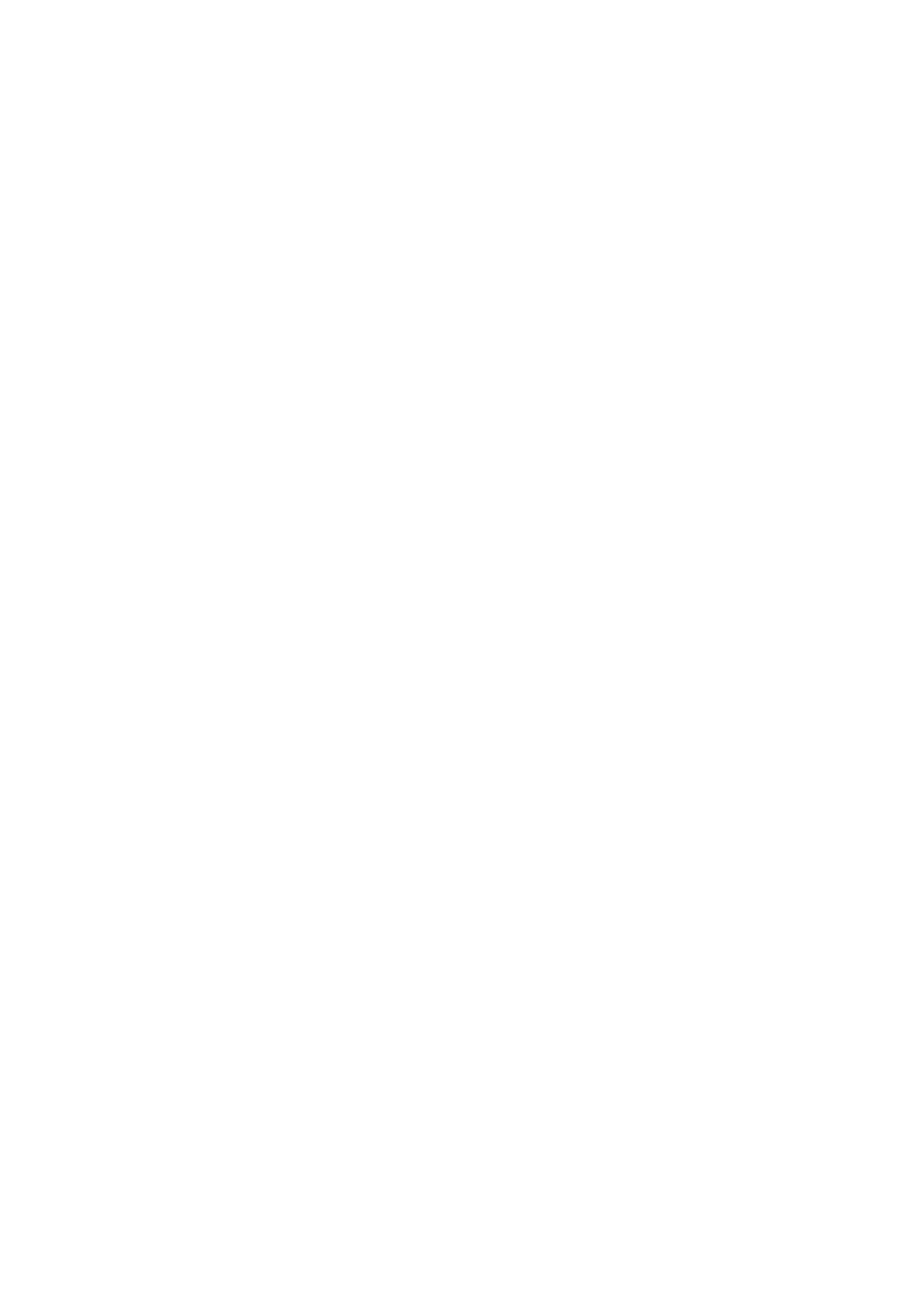# FREE TRADE AND TRADE UNIONS OF THE AMERICAS

**Strategies, practices, struggles, achievements**

**by GLOBAL LABOR STRATEGIES**

by GLOBAL LABOR STRATEGIES Study commissioned by the Chamber of Labour for Vienna, Austria Vienna, September 2009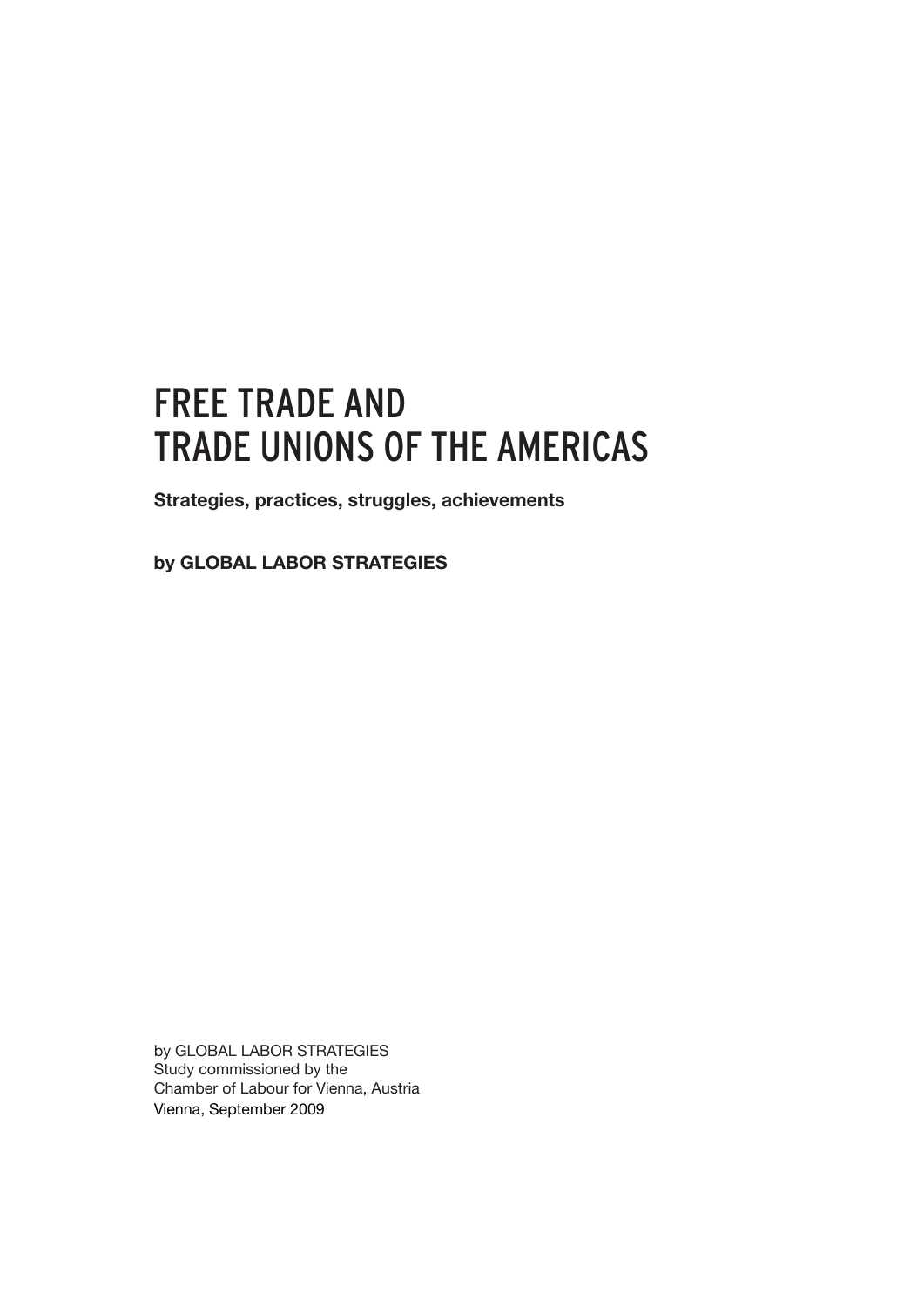To be ordered at: Kammer für Arbeiter und Angestellte für Wien Prinz Eugen Straße 20-22 A-1040 Wien Phone:  $\pm$  +43 (0) 1 – 50165/2388 Fax:  $++43$  (0)  $1 - 50165/2199$ Email: vera.ableidinger@akwien.at

#### ISBN: **978-3-7063-0380-4**

This work is copyrighted. The rights duly resulting from this, in particular the rights of translation, reprinting, copying of illustrations, broadcasting, photomechanical or similar forms of reproduction and storage in data processing units, are reserved; this applies likewise for excerpts thereof.

© 2009, by Kammer für Arbeiter und Angestellte für Wien, 1041 Vienna, Prinz Eugen Straße 20-22

## **Die Deutsche Bibliothek – CIP-Einheitsaufnahme**

A title data set for this publication is available from "Die Deutsche Bibliothek".

Media owner, editor, publisher: Kammer für Arbeiter und Angestellte für Wien (Chamber of Labour, Vienna), Prinz Eugen Straße 20-22, 1041 Vienna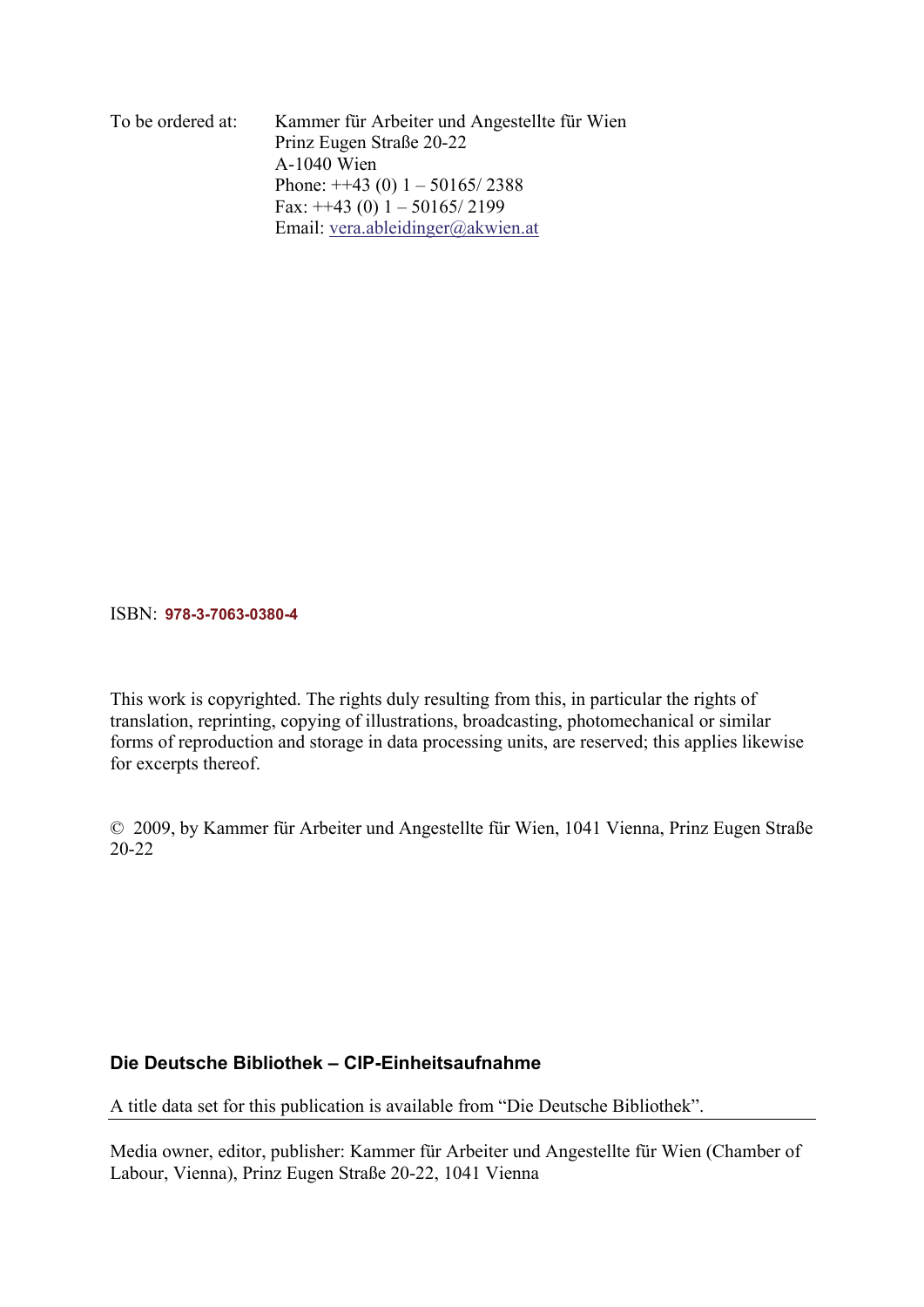# **Global Labor Strategies**



**GLOBAL LABOR STRATEGIES** is a resource center founded in 2004 whose purpose is to assist worker organizations, community based groups, advocacy groups, public policy makers, philanthropic foundations, and other allies around the world make connections and develop strategies to function effectively in the era of globalized economic and political institutions.

**GLS** is committed to promoting people-friendly democratic solutions to key challenges posed by globalization. Through actionable research, reporting, analysis, strategic thinking, and networking, GLS seeks to identify common interests among different people and movements across the globe, in order to catalyze the

development of common approaches and effective activism on human rights, labor rights, and environmental issues.

**GLS** has been ahead of the curve on issues ranging **China**, **migration**, and **the relationship between climate change and work** (on our popular blog, www.globallaborblog.org, you can find much of the material we produce). In particular we seek to anticipate and address issues and concerns that are likely to be either divisive within global labor and social movements, or to offer opportunities for action and cooperation that are not yet being taken advantage of.

**GLS** staff members and GLS are actually participating in many national and international networks.

## **STAFF AND STRUCTURE**

The GLS staff of Tim Costello, Brendan Smith, Jeremy Brecher, Claudia Torrelli and Bruno Ciccaglione is an team that brings a wealth of practical and expert knowledge—a result of decades of work on workplace, environmental, political, networking, economic development, and legal issues. Bruno Ciccaglione, a veteran Italian trade unionist and social justice activist currently based in Vienna, Austria, joined GLS in 2008 as we expand our European network.

Author of this study for the AK Wien is Bruno Ciccaglione, with the precious supervision and experience of Tim Costello

#### **Information and contact in Europe**

Bruno Ciccaglione Brunnengasse 75/2/15 A 1160 Wien bruno.ciccaglione@alice.it skipe: bruno\_ciccaglione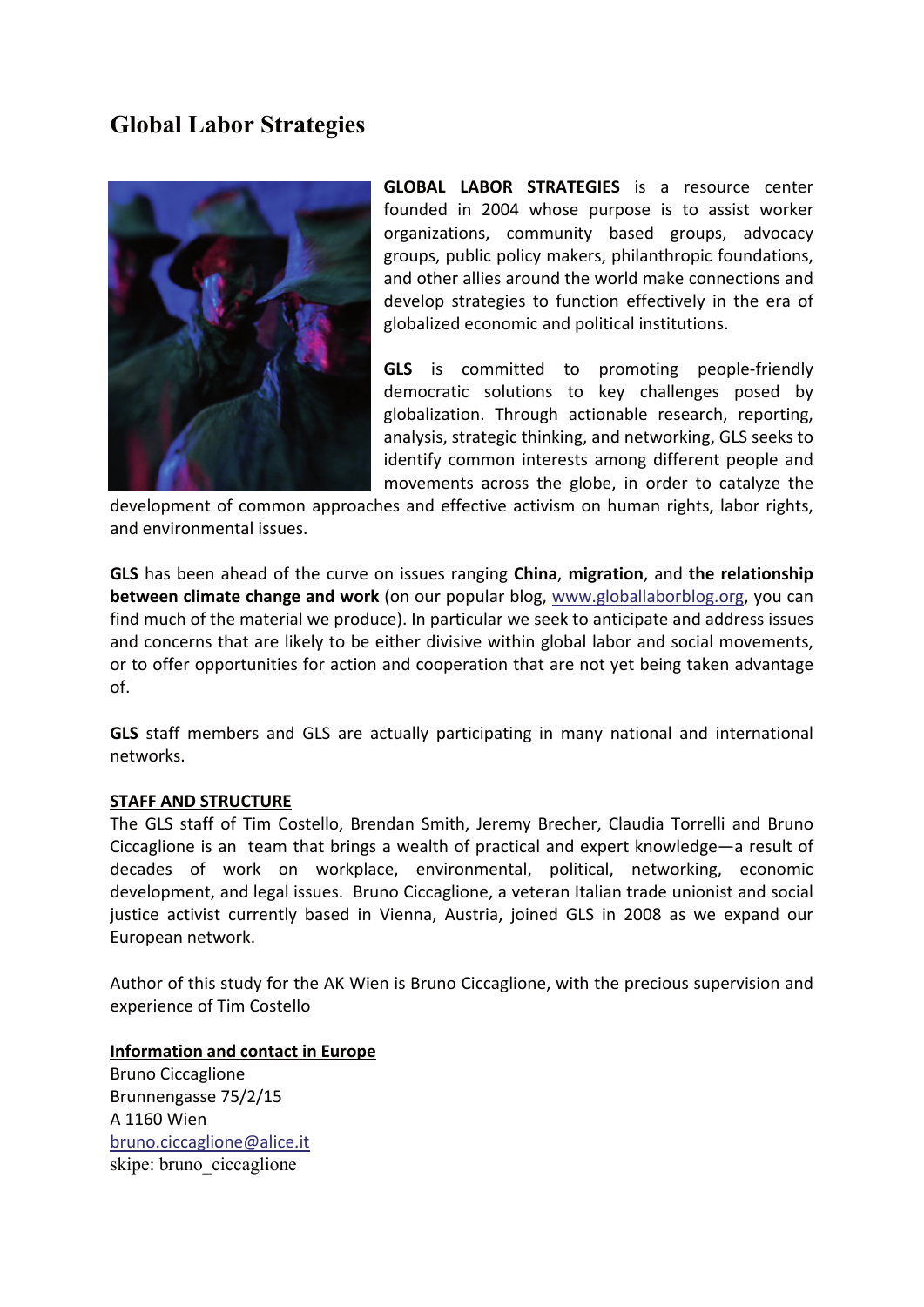## **Contents**

| 3. Trade Union Instruments and strategies to face FTAs: achievements and problems15    |  |
|----------------------------------------------------------------------------------------|--|
|                                                                                        |  |
|                                                                                        |  |
|                                                                                        |  |
|                                                                                        |  |
|                                                                                        |  |
|                                                                                        |  |
| 3.7 Developing a vision for a new trade system: fair trade and regional integration.26 |  |
|                                                                                        |  |
|                                                                                        |  |
|                                                                                        |  |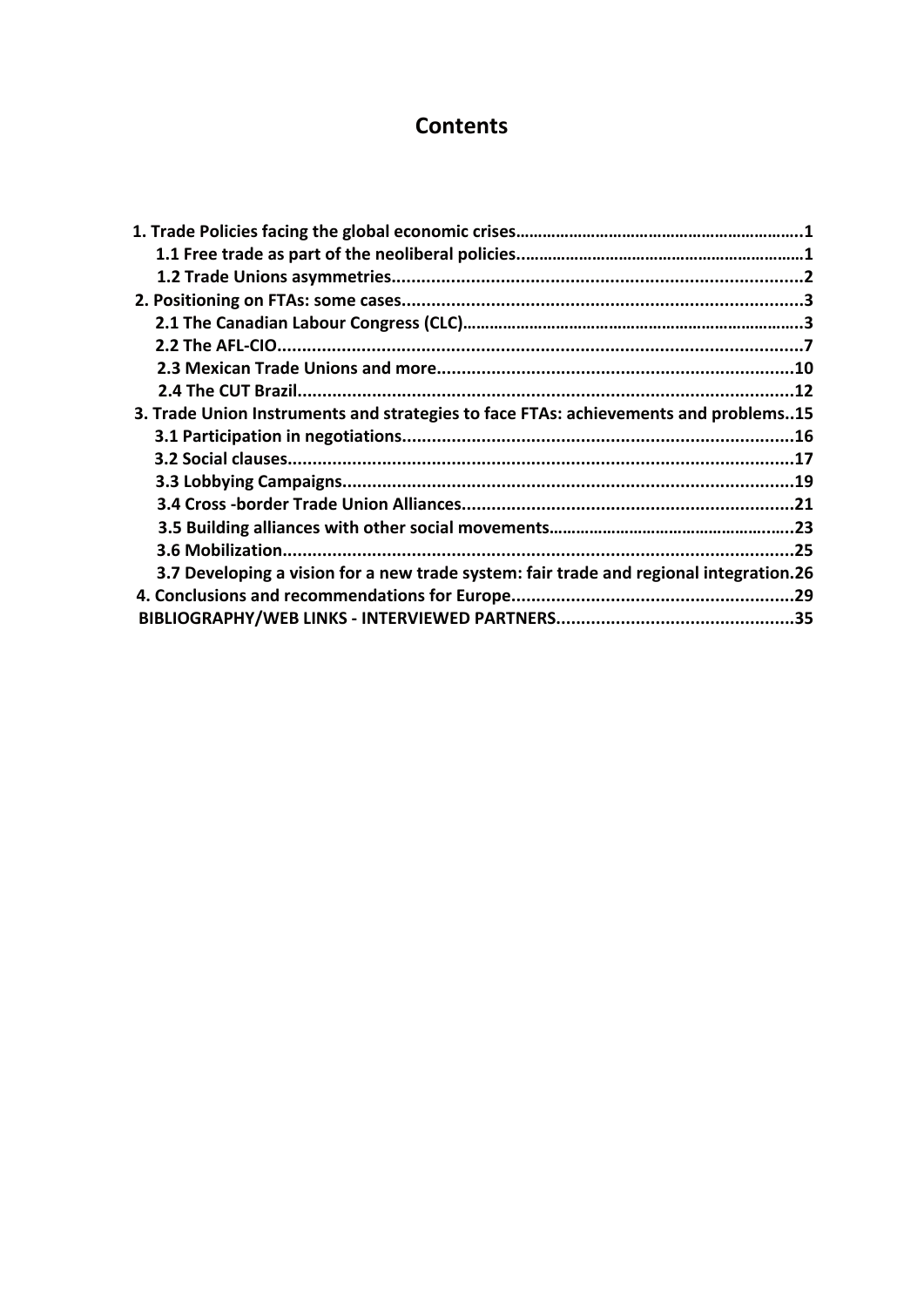## **FREE TRADE AND TRADE UNIONS OF THE AMERICAS Strategies, practices, struggles, achievements**

## **Abstract**

Our study analyzes the evolution in vision, strategies and practices emerging in the trade union movements of the Americas since the first Free Trade Agreement (FTA) between Canada and the USA which entered in force in 1988.

Trade Unions of the Americas actually consider FTAs as part of the so called "neoliberal policies", considered to be responsible for the current global economic crisis. One of the results of our study is the conclusion that a process of convergence occurred within the labor movement, and this led to positions and strategies which not only made possible to speak common languages, but even gave the input to create stable transnational alliances, such as the Hemispheric Social Alliance. We argue that this convergence process was also relevant in helping the process of unification of the trade union movements that gave birth to the Trade Union Confederation of the Americas (TUCA‐CSA).

The study focuses on some of the biggest trade unions of the Americas. Thus, we think the experiences we studied give a good and diversified picture of the reactions of the labor movements in the Americas facing FTAs. The national case studies we investigated in depth have been the Canadian Labour Congress (CLC), the AFL-CIO for the United States and the CUT for Brazil. We also investigated the TUCA‐CSA, which is the recently formed regional confederation of the International Trade Union Confederation (ITUC). We had the privilege to conduct face‐to‐face interviews with some of the persons responsible for FTAs and trade in these trade unions, such as Sheila Katz (CLC National Representative for the Americas), Thea Lee (AFL‐CIO Policy Director), Kjeld Jacobsen (former Secretary for International Relationships of CUT Brazil, and former General Secretary of the Hemispheric Social Alliance, currently working for the Social Observatory), Gonzalo Berron (TUCA‐CSA Regional Integration Advocate, former General Secretary of the Hemispheric Social Alliance). We also received valuable contributions from interviews with Hector De La Cueva (Labor Analysis Center and Trade Union Department in Mexico, first General Secretary of the Hemispheric Social Alliance), Adhemar Mineiro (REBRIP, Brasilian Network for People Integration representative in the negotiations on the Free Trade Area of the Americas, Brazil) and Robin Alexander (United Electrical, Radio and Machine Workers of America, UE, Director of International Labor Affairs and former member of the legal team filing cases under the NAALC, the labor side agreement of the NAFTA).

To face the challenge posed by FTAs, the trade union movement in the Americas developed a set of tools and strategies, sometimes used separately, sometimes together. Most of the time a combination of different elements was used. The different elements we considered are: the demand for transparency and participation in the negotiations; the demand for social clauses within FTAs and the connected lobbying campaigns; the building of cross border alliances with other trade unions (TUs); the building of alliances outside of the TU movement with other social movements; the mobilizations and the attempts to promote and develop a vision for a new trading system.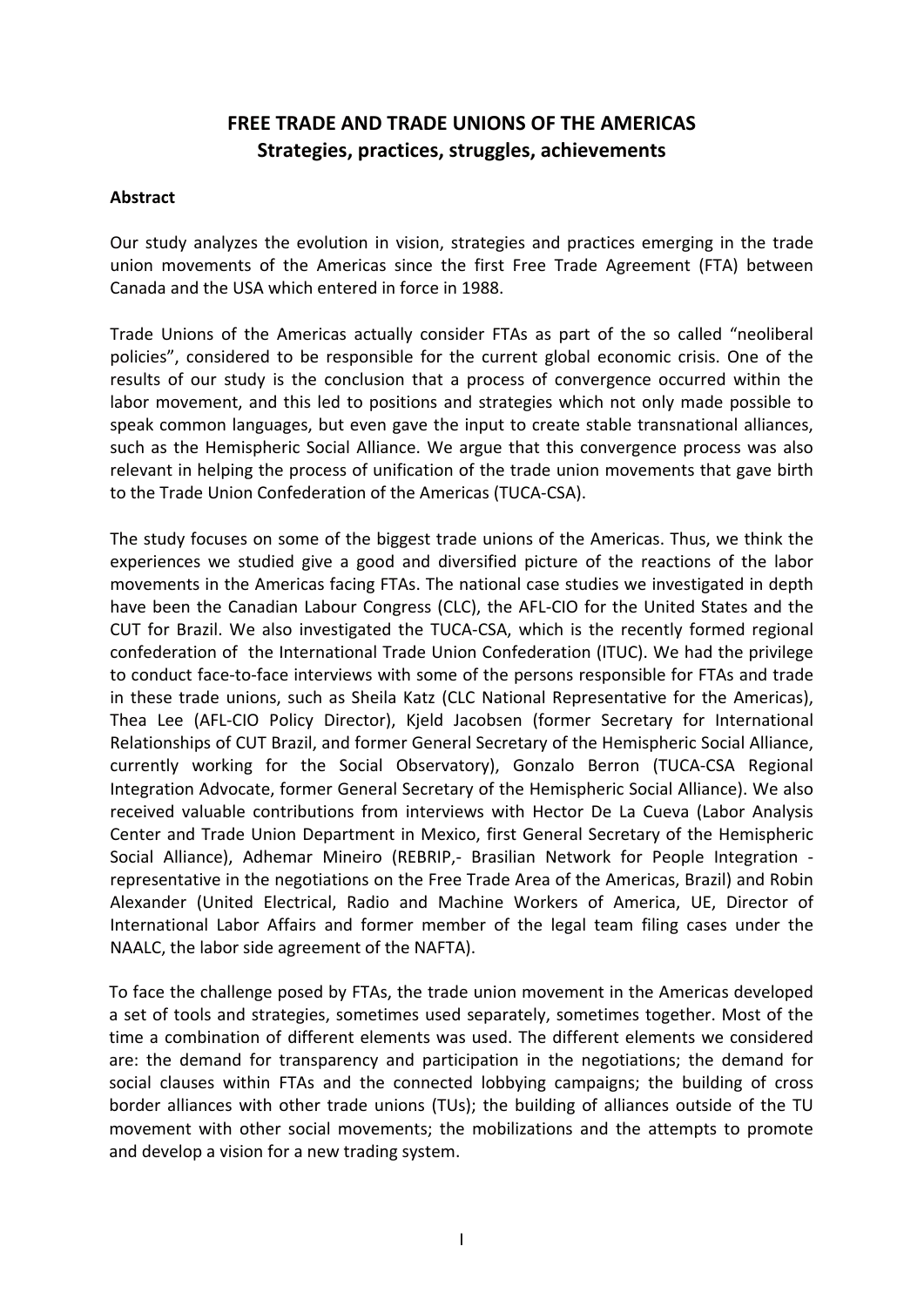We suggest that some of the most interesting and original elements which emerged in our research on strategies, practices and struggles of trade unions in the Americas facing FTAs could offer important lessons for European trade unions, when attempting to build common platforms and ultimately to build new forms of transnational solidarity. Some of these elements are: the demand for a new kind of trade rules that are not designed to serve the interest of Transnational Companies, thus transcending FTAs based on the neoliberal model. Social clauses are to be considered essential, but not sufficient elements when assessing trade agreements from a union perspective; the attempt to build concrete links – and possibly common platforms ‐ between trade unions of the countries involved in the negotiations (both in bilateral and in regional/multilateral negotiations); and building wide alliances with social movements. These elements could prove to be effective tools for trade unions in advocating and defending labor rights, both within the national borders and at the international level.

## **Zusammenfassung:**

Die Studie analysiert die Entwicklung von Vision, Strategien und Praktiken zum freien Handel in den Gewerkschaftsbewegungen in Nord‐ und Südamerika seit dem ersten Freihandelsabkommen (FHA) zwischen Kanada und den USA, das 1988 in Kraft getreten ist.

Die Gewerkschaften in den beiden Amerikas betrachten FHAs in der Tat als Teil sog. neoliberaler Politiken, welche für die gegenwärtige Weltwirtschaftkrise verantwortlich gemacht werden. Eines der Ergebnisse der Studie ist, dass es innerhalb der Gewerkschaftsbewegung einen Prozess der Konvergenz gegeben hat. Diese Konvergenz hat zu Positionen und Strategien geführt, die nicht nur zur Verbesserung der Kommunikation zwischen den Gewerkschaften beigetragen haben, sondern sogar die Bildung stabiler transnationaler Allianzen ermöglichte, wie zB der Hemispheric Social Alliance. Dieser Konvergenzprozess hat zudem den Prozess der Vereinigung der Gewerkschaftsbewegungen befördert, der schließlich zur Gründung des Gewerkschaftsbundes der Amerikas (TUCA‐CSA) führte.

Die Studie konzentriert sich im besonderen auf die größten amerikanischen Gewerkschaften. Deshalb gehen wir davon aus, dass die Untersuchung ein gutes und ausgewogenes Bild der gewerkschaftlichen Reaktionen in den beiden Amerikas auf FHAs zeichnet. Die länderbezogenen Fallstudien, die im Detail untersucht wurden, fokussierten auf den kanadischen Gewerkschaftskongress (CLD), die AFL‐CIO für die USA und die CUT für Brasilien. Ebenfalls untersucht wurde TUCA‐CSA, die vor kurzem gegründete regionale Sub‐ Organisation des Internationalen Gewerkschaftsbunds (ITUC). Wir hatten das Privileg, mit den Personen, welche in diesen Gewerkschaftsverbänden für die FHAs und die Handelspolitik verantwortlich sind, persönliche Interviews zu führen, wie zB mit Sheila Katz (Nationale Verantwortliche im CLC für die Americas), Thea Lee (AFC‐CIO Policy Director), Kield Jacobsen (ehemaliger Sekretär für internationale Beziehungen der CUT Brasilien, und ehemaliger Generalsekretär der Hemispheric Social Alliance, nunmehr Mitarbeiter des Obvervatorio Social), Gonzalo Berron (TUCA‐CSA Regional Integration Advocate und ehemaliger Generalsekretär der Hemispheric Social Alliance). Wichtige Beiträge kamen auch aus Interviews mit Hector de la Cueva (Labor Analysis Center and Trade Union Department in Mexiko, erster Generalsekretär der Hemispheric Social Alliance), Adhemar Mineiro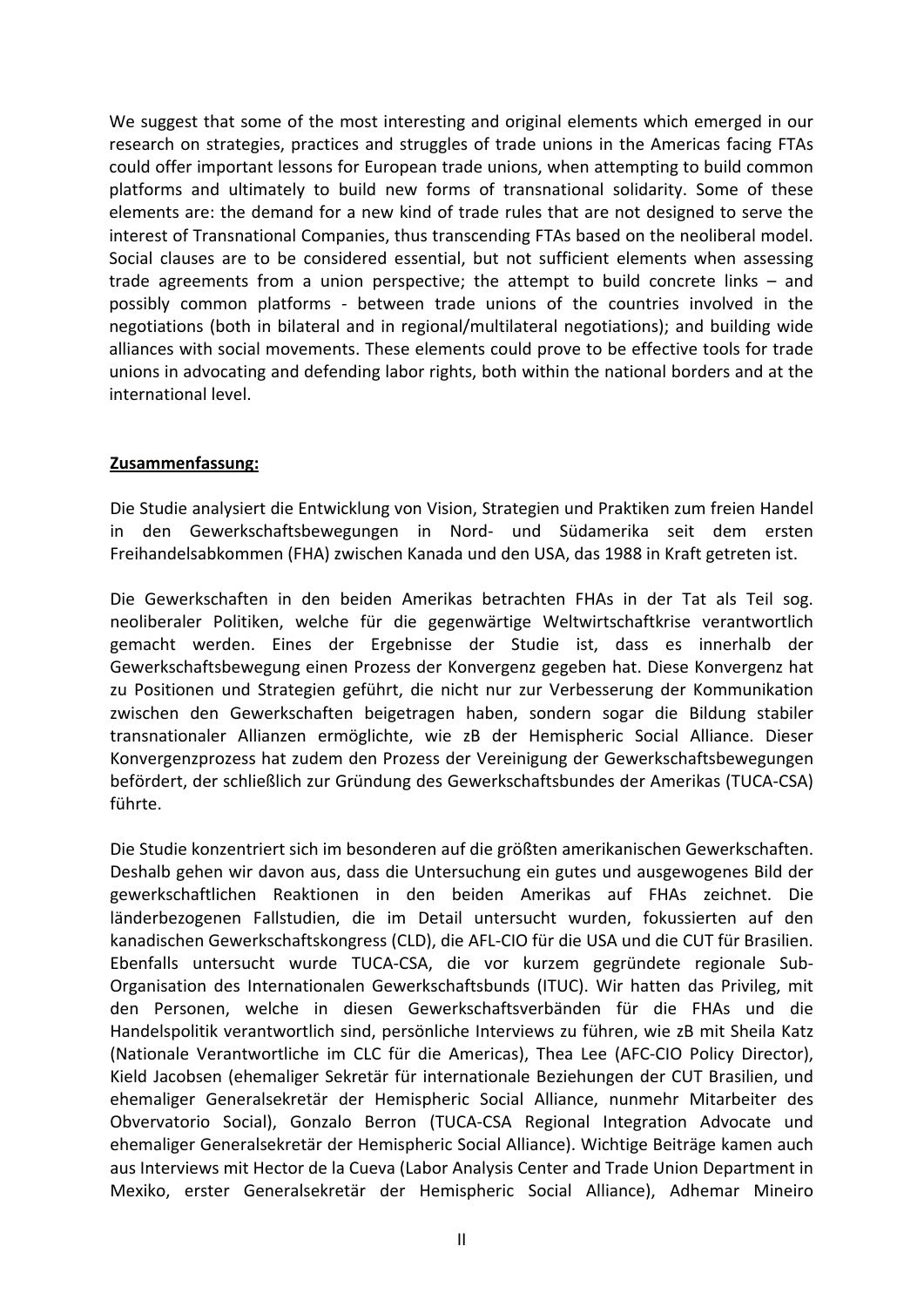(Repräsentant der REBRIP bei den Verhandlungen für die pan‐amerikanische Freihandelszone, Brasilien) und Robin Alexander (United Electrical, Radio and Machine Workers of America, Direktor für internationale Arbeitsbeziehungen und ehemaliges Mitlied einer Gruppe Rechtsexperten, welche Beschwerden im Rahmen des NAALC, des Nebenabkommens von NAFTA zu Arbeitsstandards, einbrachte).

Um die durch die FHAs entstehenden Herausforderungen zu bewältigen, entwickelte die Gewerkschaftsbewegung in den beiden Amerikas eine Reihe von Instrumenten und Strategien, die manchmal separat, manchmal gemeinsam eingesetzt wurden. Zumeist wurde allerdings eine Kombination verschiedener Elemente verwendet. Die Elemente, die wir näher untersuchten, sind: die Forderung nach Transparenz und Beteiligung in den Verhandlungen; die Forderung nach Sozialklauseln in den FHAs und die damit verbundenen Lobbying‐ Kampagnen; den Aufbau grenzüberschreitender Allianzen zwischen Gewerkschaften; den Aufbau von Allianzen über die Gewerkschaften hinaus mit anderen sozialen Bewegungen; die Mobilisierungen und Versuche eine Vision für ein neues Handelssystem zu entwickeln und bekannt zu machen.

Wir glauben, dass einige der interessanten und originellsten Elemente, die sich im Rahmen unserer Forschung zu Strategien, Praktiken und Kämpfen von Gewerkschaften in den beiden Amerikas zu FHA herauskristallisierten, wichtige Anregungen für die europäischen Gewerkschaften und deren Versuche, gemeinsame Plattformen und letzlich neue Formen transnationaler Solidarität zu bauen, liefern können. Diese Elemente beinhalten unter anderem: (i) die Forderung nach einer neuen Art von Handelsregeln, die nicht auf die Interessen Transnationaler Unternehmen ausgerichtet sind, und damit über das neoliberale Modell der FHAs hinausgehen; (ii) Sozial‐ und Arbeitsklauseln müssen als essenzielles, jedoch nicht hinreichendes Element betrachtet werden in der gewerkschaftlichen Beurteilung eines Handelsabkommens; (iii) der Versuch direkte Verbindungen – und wenn möglich gemeinsame Plattformen – zwischen Gewerkschaften jener Länder, die sich in Handelsgesprächen (sowohl bilateral als auch regional bzw multilateral) befinden, aufzubauen; und (iv) breite Allianzen mit sozialen Bewegungen zu bilden. Diese Elemente könnten sich als effektive Instrumente für Gewerkschaften erweisen, in ihrem Kampf für und der Verteidigung von ArbeitnehmerInnenrechten, sowohl im nationalen Kontext als auch auf internationaler Ebene.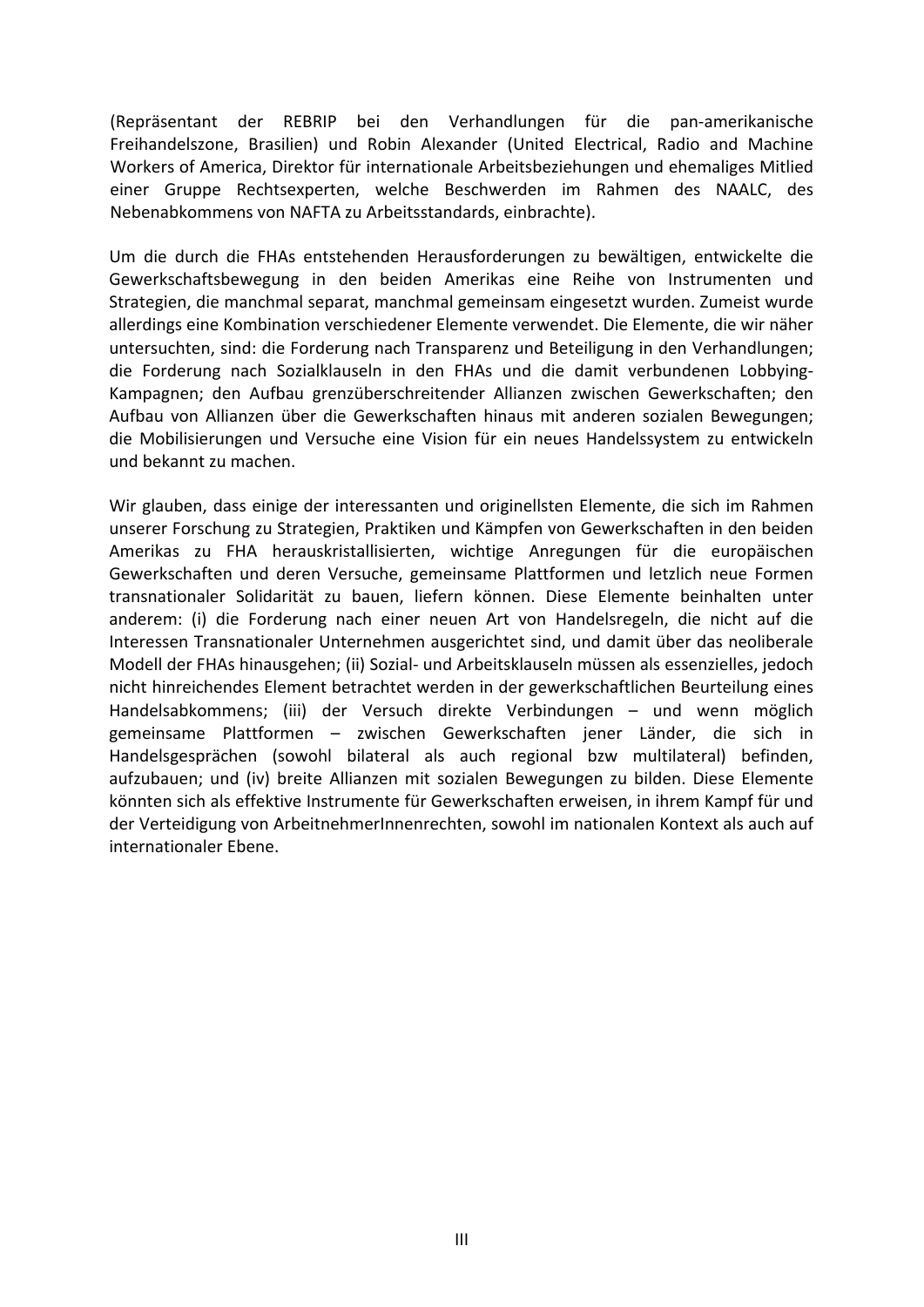# **1. Trade Policies facing the global economic crises**

## **1.1 Free trade as part of the neoliberal policies**

<span id="page-9-1"></span><span id="page-9-0"></span>As the global economic crisis increasingly affects the different regions of the planet with an impact that is everywhere strong, but different from country to country, the already vigorous debate and discussion on the role and function of trade policies in the global economy is increasing too. The failure of the Doha Round of the WTO in Geneva in the summer of 2008 underlines the scale and the relevance of this debate.

The collapse of the Doha Round talks was also viewed by many trade unions in the Americas as a result of their struggles, and the struggles of others including the International Trade Union Confederation (ITUC), which opposed the negotiations as a major threat to workers, especially the proposed NAMA $<sup>1</sup>$  $<sup>1</sup>$  $<sup>1</sup>$  provisions. The economic collapse of the recent months and</sup> its growing impact on the global economy follows other major unresolved and interconnected crises in food, energy, and climate. Indeed trade policies viewed from the perspective of the labor movements in the Americas and elsewhere, are bound up with the debate on how to face the challenges that all these major crises pose.

Indeed within the labor movement in the Americas and worldwide there is a growing consensus that Free Trade Agreements (FTAs) are part of the *neoliberal policies* of corporate globalization, and that these treaties must be considered as part of a more general neoliberal approach to economic development, based on a progressively reduced role of the State and the reshaping of largely unregulated and "competitive" global markets for commodities, services and labor<sup>[2](#page-9-3)</sup>.

<span id="page-9-2"></span><sup>1</sup> The NAMA (Non Agricultural Market Access) negotiations are referred *"to all products not covered by the Agreement on Agriculture. (...)it includes manufacturing products, fuels and mining products, fish and fish products, and forestry products. They are sometimes referred to as industrial products or manufactured* goods. (...) Over the past years, NAMA products have accounted for almost 90% of the world merchandise *exports"* ‐ WTO http://www.wto.org/English/tratop\_e/markacc\_e/nama\_negotiations\_e.htm

<span id="page-9-3"></span><sup>2</sup> Most of the earlier trade agreements such as NAFTA explicitly barred the free flow of labor across borders while facilitating the free flow of corporations and commodities. Nevertheless today we see on the one hand an increasing regulation of the flow of high skilled workers (as planned in the EU Blue Card Directive), on the other hand *"Breaking from this approach, governments today are increasingly negotiating the free‐* flow of workers in a host of sectors, for example through the GATS. These negotiations, however, do not *make reference to any of the existing coventions on migrant workers` rights"* Canadian Labour Congress – *Notes of Workshop on Labour rights and trade/ Ottawa, May 29, 2007 ‐*  http://canadianlabour.ca/en/Notes\_of\_Workshop\_on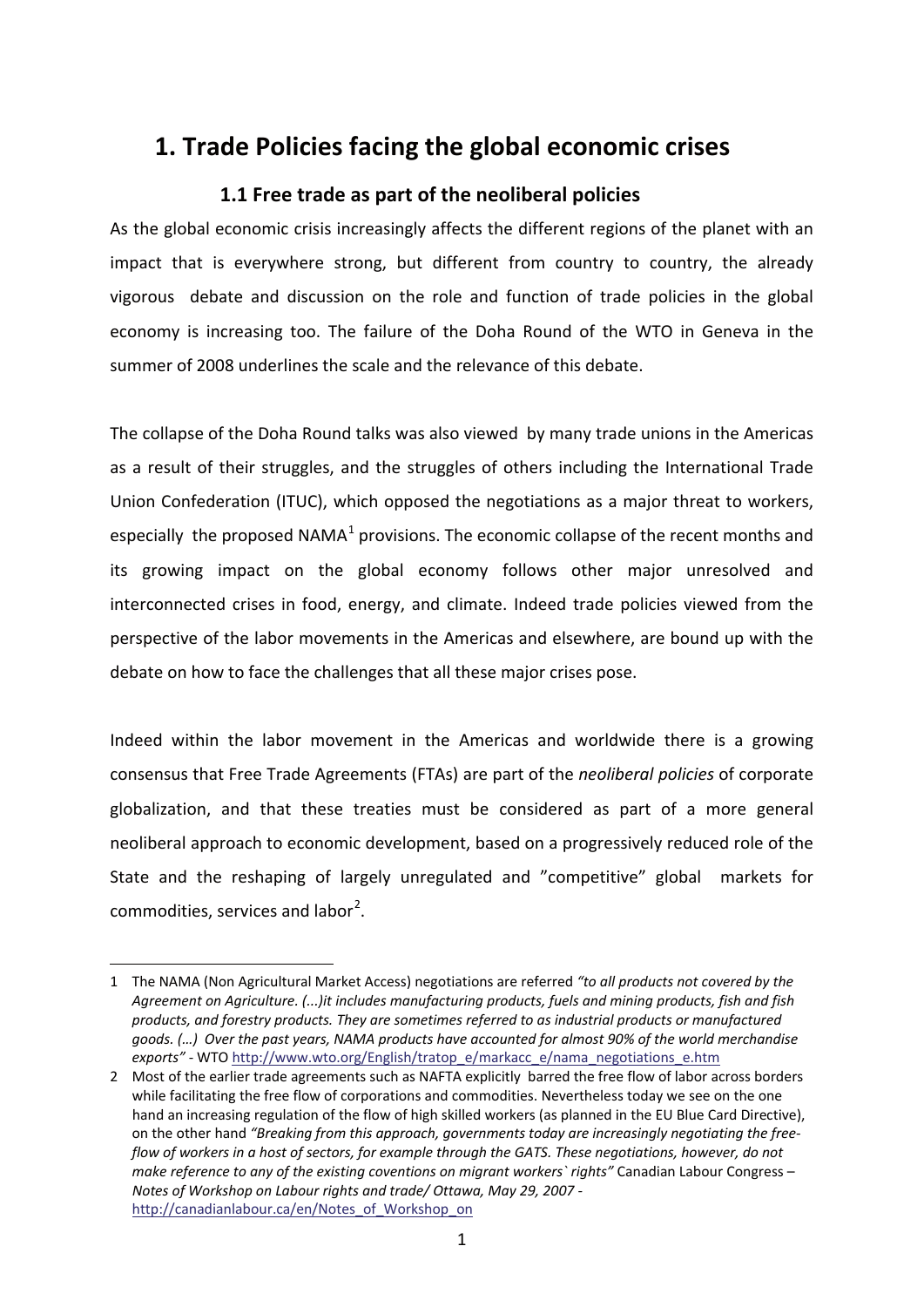Although they have varying opinions on what the role of the state should be in a globalized world, the main trade union organizations in the Americas never considered FTAs as a good instrument to implement the trade policies they wanted. They promote  $-$  with different accents and voices - the need to reshape the rules on trade in a completely different way. The trade unions tend to consider FTAs and the multilateral negotiations on trade in the WTO, as tools designed to serve the interests of the corporations, aiming to obtain free access to new markets, to reduce the costs of their production through the re‐localization of productions, to freely move their capital in search of higher profits. This approach, most of them argue, has produced a dramatic race to the bottom that damages workers and the environment, and weakens and destabilizes economies by promoting export-oriented development and big trade imbalances that only benefit big corporations and investors.

#### **1.2 Trade Unions asymmetries**

<span id="page-10-0"></span>As is natural in each country labor movements have different traditions, attitudes, histories and strategies. Interesting elements emerged in our research analyzing how Trade Unions (TUs) managed the different labor movements' attitudes in each country about trade policies. One of the main challenges for the labor movement facing FTAs was trying to speak with one voice to prevent a race to the bottom between workers of different countries. This implied a new approach for most of the TUs, which are traditionally more used to operating within a national perspective.

The problems connected with handling these asymmetries and the new dimension of the challenges, can be best illustrated by the case of the North American Free Trade Agreement (NAFTA), which became effective in January 1994 between Canada, USA and Mexico. While today – after 15 years of NAFTA experience ‐ *almost* every TU in the three countries agrees on the dramatically negative impact of that agreement for the workers and the economy of all of the three countries, it is useful to remember that opposing NAFTA during its negotiation was not the common position of the labor movements. In Canada, USA and Mexico, the TUs positions ranged from (i) open opposition to the NAFTA by the Canadian Labor Congress, representing a large majority of the Canadian workers; to (ii) a more diversified picture within the USA labor movement, where the AFL‐CIO at the beginning did not take a formal position, but with some important TUs openly against the NAFTA; and (iii) finally to the opposite in Mexico, where the main TU confederations, formally representing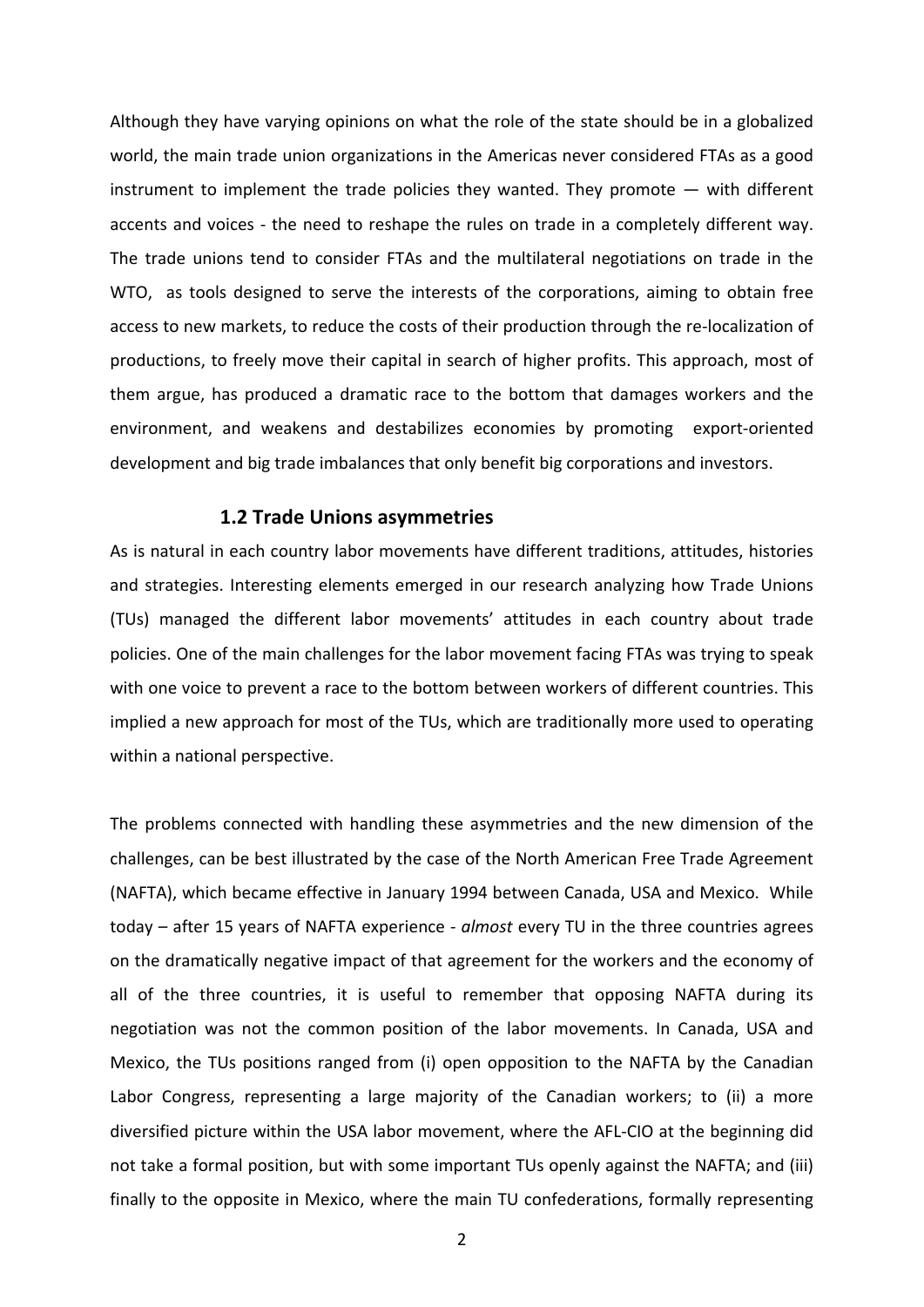the majority of the workers, stood in favor of the NAFTA. The asymmetry was also related to different motives behind the positioning, even when the opposition to the Agreement was common: the motives behind the opposition to NAFTA definitely included protectionist positions by some of the northern TUs involved in the mobilizations against the agreement. While it would be stretching things to say that NAFTA could have been rejected if the TUs were able to speak with one voice, there is no doubt that this experience offered important lessons to all actors for the future.

# **2. Positioning on FTAs: some cases**

# **2.1 The Canadian Labour Congress (CLC)[3](#page-11-2)**

<span id="page-11-1"></span><span id="page-11-0"></span>The CLC was one of the first labor organizations in the Americas to openly oppose FTAs. From the initial negotiations between the USA and Canada that led to the first FTA between the two countries in 1988, the CLC stood in opposition. One of the key reasons for this opposition was the CLC's positive evaluation of the industrial policies which started in the post-war period in many western countries. As in many countries, the industrial policies in Canada aimed at building and developing a large manufacturing sector. These policies mixed measures to design forms of economic integration, that included trade agreements, with forms of protection for the national economy. One of the most important agreements of that period was the Auto Pact with the USA, signed in 1965. It allowed the three big US auto makers—Chrysler, Ford and General Motors—to obtain trade benefits in the Canadian market, including the elimination of tariffs on cars, trucks, buses, tires and automotive parts. In exchange the Auto Pact contained safeguards for Canada to ensure that major North American car manufacturers continued their investment and production in this country. The agreement stated that for every car sold in Canada, one had to be built in Canada. Each vehicle built in Canada also had to have at least 60 percent Canadian content in both parts and labor. Tariffs were applied if these conditions were not met<sup>[4.](#page-11-3)</sup>

<span id="page-11-2"></span><sup>3</sup> http://canadianlabour.ca/en/about\_us: *"The Canadian Labour Congress is the largest democratic and popular organization in Canada with over three million members. The Canadian Labour Congress brings together Canada's national and international unions, the provincial and territorial federations of labour and 136 district labour councils*"

<span id="page-11-3"></span><sup>4</sup>\_http://canadianeconomy.gc.ca/english/economy/1965canada\_us\_auto\_pact.html : The Auto Pact eliminated trade tariffs between the two countries and created a single North American manufacturing market. Tariffs between the two countries were eliminated on cars, trucks, buses, tires and automotive parts. The single market allowed Chrysler, Ford and General Motors to rationalize production in Canada and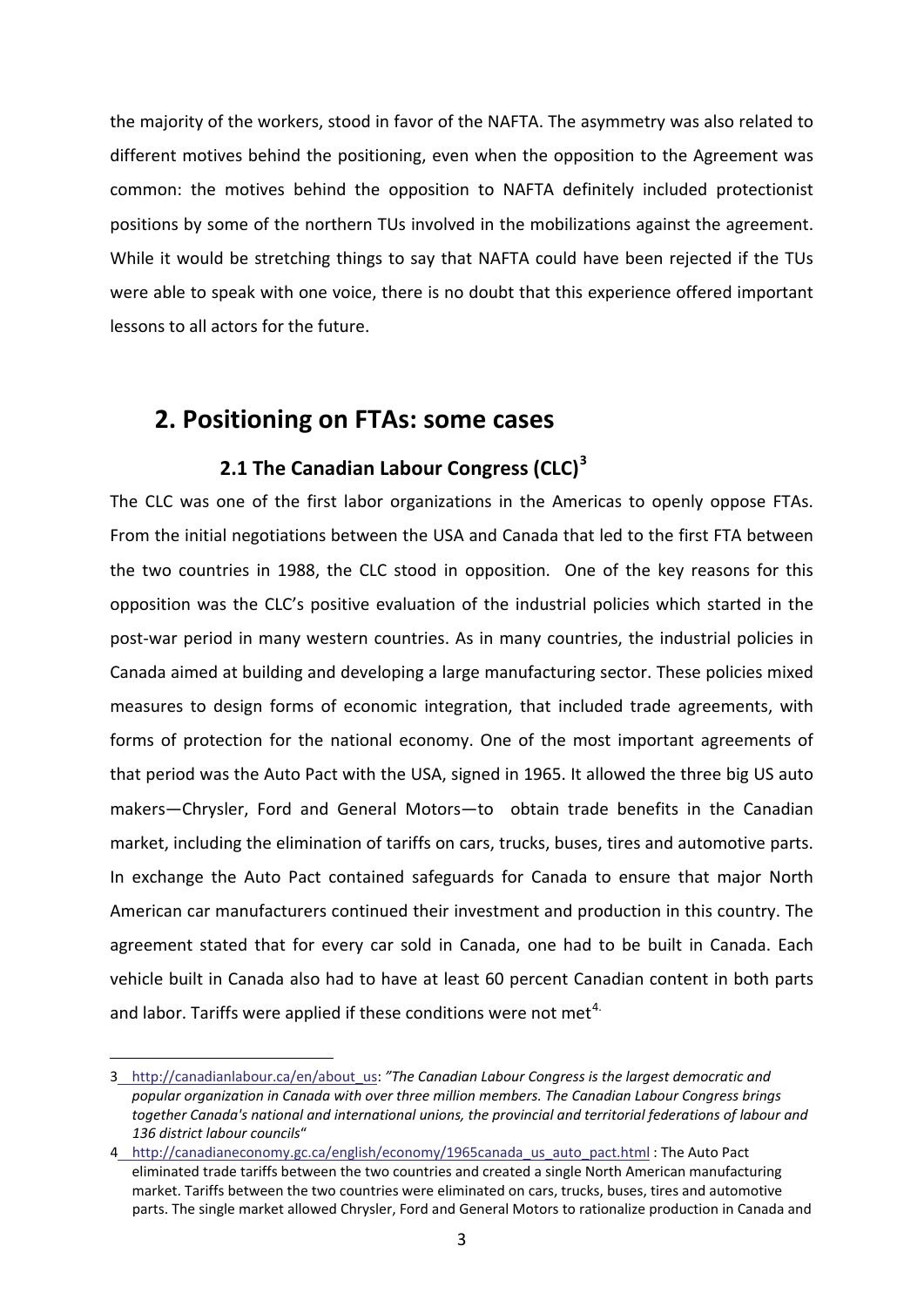According to CLC National Representative for the Americas, Sheila Katz**,** the Auto Pact of 1965 *"was destroyed with the Free Trade Agreement between Canada and the USA ‐ signed in 1988 ‐ and later by the NAFTA and the WTO. To the CLC the Auto Pact was a prime example of a fair trade policy. But with the FTA of 1988 the US manufacturing companies would no longer need to produce in Canada in order to sell in Canada. The consequence would be the re‐location of the production and a job loss"[5](#page-12-0)* .

The CLC opposed the FTA both in order to safeguard the future development of the manufacturing sector and to prevent a massive job loss. Labor standards and rights in Canada were considered much higher than in most of the US and there was a clear concern that the FTA would favor a race to the bottom with US workers. Notably, the attempts to establish a dialogue with the US TUs did not succeed. *"At that time there was not much receptivity from the TUs in the USA to understand the position of the CLC opposing the FTA. With the NAFTA the same impact was dramatically suffered by the USA workers and the US TUs learned what we had been talking about the harder way, through the hard experience"[6](#page-12-1) .*

Regardless of the CLC opposition, the FTA between Canada and the USA was signed. Its implementation produced, CLC representatives argue, a huge recession in 1989/90 and a massive loss of manufacturing jobs. Eventually some recovery in employment occured but "*in different kind of jobs, less unionized jobs, without decent salaries"[7](#page-12-2)* .

Following the enactment of the Canada – USA FTA, the need to start a dialogue and a coordination between different TUs in different countries was seen as an urgent priority by the CLC. The chosen venues to start that process were the Inter American Regional

<span id="page-12-1"></span>6 *Ibid.*

the United States and form a single integrated production and marketing system. Larger, more efficient car plants were built to serve both countries, which led to an expanding automotive industry in Canada. Higher levels of integration and better access to the world's largest auto market enabled Canada to develop an internationally competitive auto industry. The Auto Pact also contained safeguards for Canada to ensure that major North American car manufacturers continued their investment and production in this country. The agreement stated that for every car sold in Canada, one had to be built in Canada. Each vehicle built in Canada also had to have at least 60 percent Canadian content in both parts and labour.

<span id="page-12-0"></span><sup>5</sup> Sheila Katz interview on February 9<sup>th</sup>, 2009, by Bruno Ciccaglione

<span id="page-12-2"></span><sup>7</sup> *Ibid.*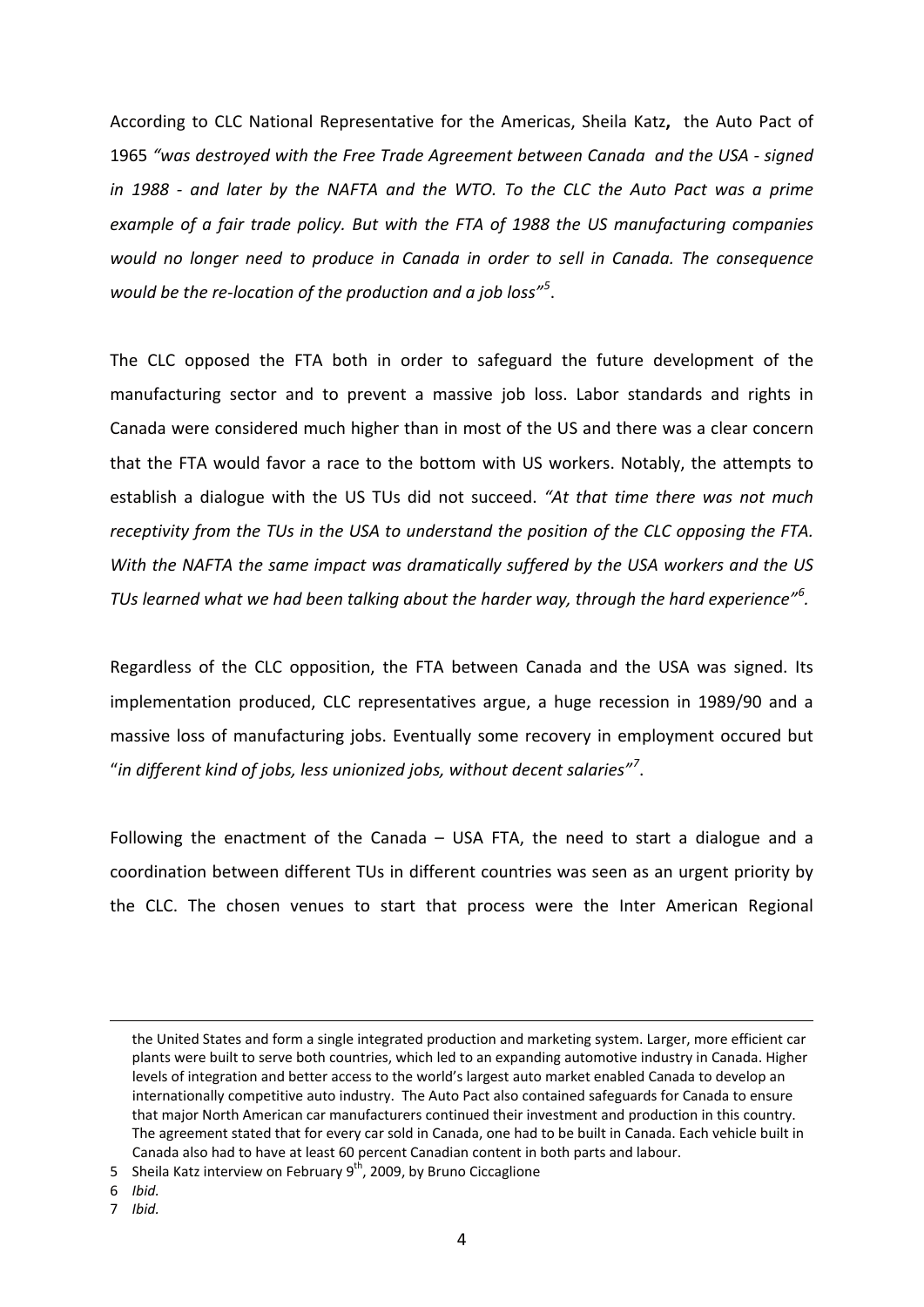organization of Workers (CIOSL/ORIT)<sup>[8](#page-13-0)</sup> as well as the International Confederation of Free Trade Unions (ICFTU)<sup>[9](#page-13-1)</sup>, that is to say the regional and international TUs organizations. The difficulty in speaking the same language was – and still is – remarkable. But the changes that took place in the TUs movement in the Americas in the last two decades eventually lead to the foundation of the TUCA‐CSA in 2008. This process helped create a common starting point of analysis towards FTAs. Furthermore, according to the CLC, the development of this common analysis resulted in a shared vision within the TUs of the Americas: *"Labour righs cannot be protected within trade agreements that are essentially neoliberal treaties"[10](#page-13-2)*.

This shared common vision on FTAs is important when considering the position on the agreements between the EU and South America. *"Even including measures supposedly designed to protect workers and labor rights in trade agreements that are basically neoliberal, is not acceptable and is not enough. This common evaluation is the result of a step by step debate within this multinational and multilateral spaces like the TUCA‐CSA"[11](#page-13-3)*. It must be noticed that the difficulties managing the asymmetric TU positioning on Nafta, seem to be in a better arrangement today. Remarkably in February 2009, during the State visit of newly elected President Barack Obama to Canada, the CLC and the AFL‐CIO signed a joint letter to the Governments of the two countries on how the NAFTA should be renegotiated<sup>12</sup>. The letter not only includes labor measures but also joint statements of the TUs of the two countries on energy policy, procurement policies, and investment policies. According to the CLC representative this is a big step forwards, actually underlining the

<span id="page-13-0"></span><sup>8</sup> The ITUC Regional organization for the Americas (TUCA‐CSA) was formed in March 2008 to succeed the *ICFTU Inter American Regional organization of Workers (CIOSL/ORIT)* as the regional organization of the ITUC

<span id="page-13-1"></span><sup>9</sup> The IFCTU merged with the World Confederation of Labour (WCL) in October 2006 to form the International Trade Union Confederation (ITUC).

<span id="page-13-2"></span><sup>10</sup> Sheila Katz interview on February 9<sup>th</sup>, 2009, by Bruno Ciccaglione

<span id="page-13-3"></span><sup>11</sup> *Ibid.*

<span id="page-13-4"></span><sup>12 &</sup>quot;On February 19th, the leaders of the United States and Canada met for the first time to discuss a range of important bilateral and global issues. (...) the AFL-CIO and the Canadian Labour Congress (CLC) sent to *President Obama and Prime Minister Harper a letter outlining a bold and comprehensive agenda to lay the foundation for a more prosperous North America. The letter urges both countries to work cooperatively to address the current global economic crisis, to review and renegotiate the North American Free Trade Agreement (NAFTA) and to adopt a series of complementary policies necessary to build a strong, fair economy for workers in the United States, Canada and Mexico"* ‐ http://canadianlabour.ca/en/afl‐cio‐and‐ canadian‐labour‐congress‐call‐leaders‐towork‐together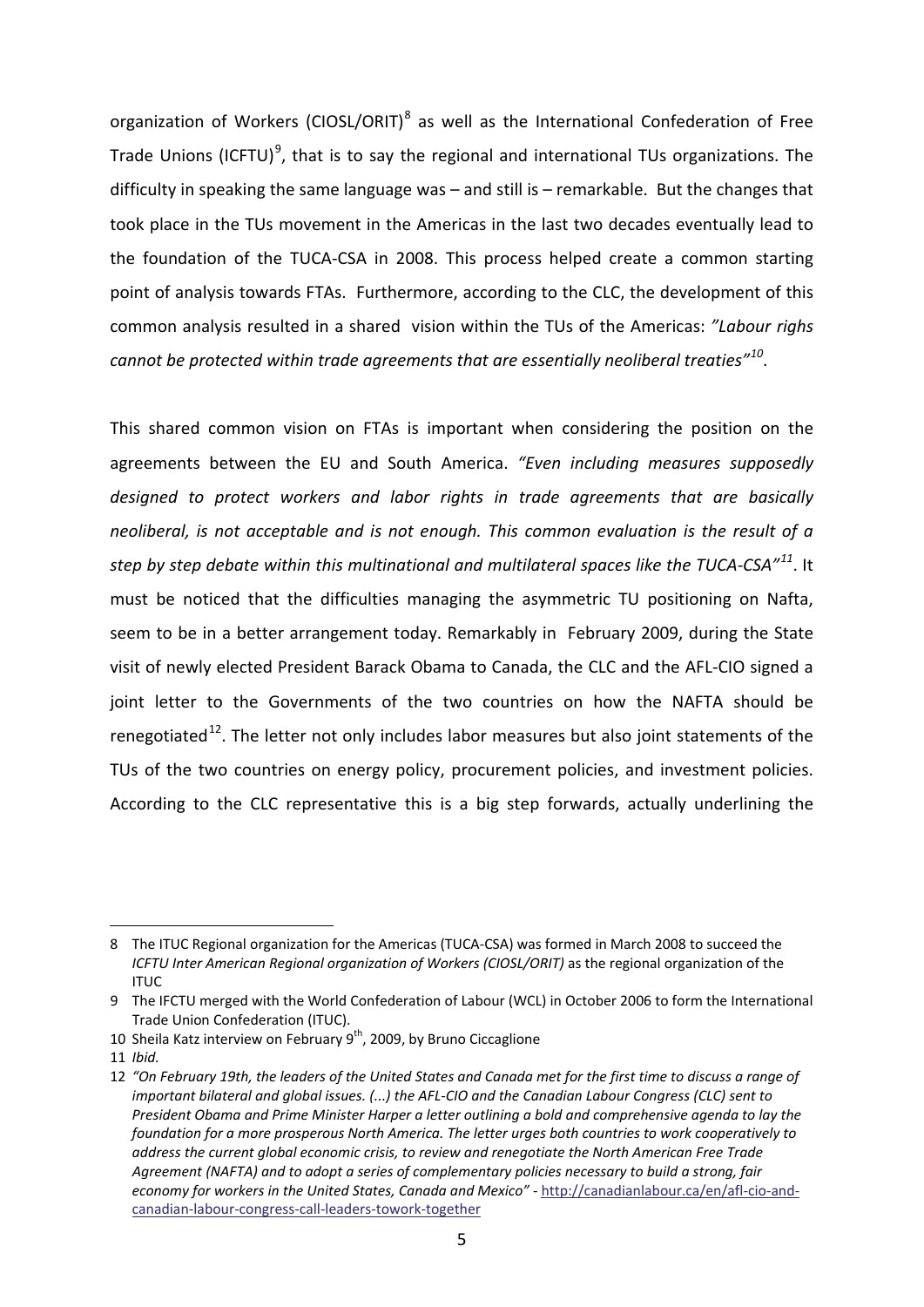importance of good relationships with the AFL‐CIO and the shared vision of the need for *"a deep review of all of the policies that are totally neoliberal in their identification"[13](#page-14-0).*

A major contribution from the CLC strategy facing FTAs, which would influence the strategy used in the Americas in the 90s by many different organizations, far beyond the trade unions, was the promotion of a broad social alliance to challenge the FTA with the US. This was consistent with the understanding that the trade agreement was going to change and impact every aspect of Canadian life. For this reason the CLC was one of the main supporters for the creation of a very broad coalition called Action Canada Network which involved churches, women organizations, development NGOs and environmental groups. This kind of experience was later used as a model for similar coalitions to oppose NAFTA, such as the Alliance for Responsible Trade (ART) in the US and the Mexican Network for Action on Free‐ Trade. All of these coalitions included trade unions and other social actors, like farmers organizations, environmental organizations, women organizations, NGOs, and also some small employers organizations. Multisectorial alliances at the national level, involving different social actors including trade unions, would cooperate in the NAFTA fight with other multisectorial alliances of the countries involved in the negotiations.

Within the Action Canada Network a sub-group called Common Frontiers was created. While the broader network included Canada based organizations, the Common Frontiers group included unions, development organizations, environmental groups and the churches that had partners in Latin America and Mexico in particular. Furthermore, the Action Canada Network no longer exists, but the Common Frontiers group does. It has become the formal representative of English speaking Canada in the Hemispheric Social Alliance (Alianza Social Continental in Spanish), which is one of the major developments of the CLC experience since  $1998^{14}$ .

<span id="page-14-0"></span><sup>13</sup> Sheila Katz interview on February  $9<sup>th</sup>$ , 2009, by Bruno Ciccaglione

<span id="page-14-1"></span><sup>14</sup> According to the CLC National Representative for the Americas Sheila Katz, a decisive contribution to the formation of the Hemispheric Social Alliance was the affiliation of the CUT Brazil to the Orit‐ICFTU: *"Their affiliation into the ORIT/IFCTU was extremely important, because they were able to generate a whole series of policies, programs and initiatives that probably would not have been accepted without their presence in* that organization. I am speaking especially of the formation of the Hemispheric Social Alliance and also the *World Social Forum for that matter"*. Sheila Katz, Interview on February 9th, 2009, by Bruno Ciccaglione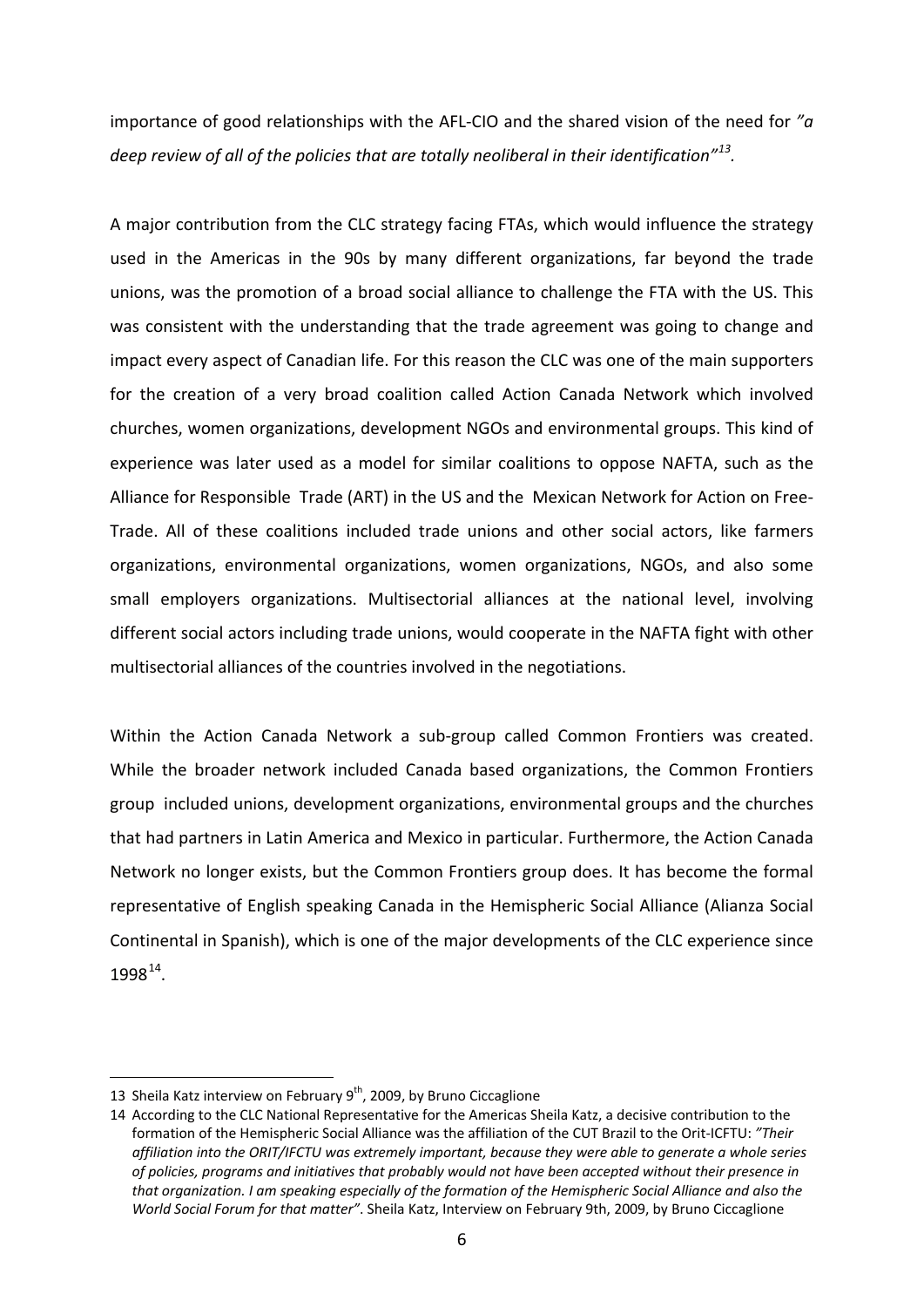## **2.2 The AFL‐ CIO[15](#page-15-1)**

<span id="page-15-0"></span>When the negotiations on NAFTA started in the early 90s, the AFL-CIO's approach to it can be described as on the one hand pragmatic, on the other as defensive. The choice of FTAs as a key instrument of trade policy did not correspond with the Federation's idea of a good way to regulate trade, especially with "developing countries"<sup>[16](#page-15-2)</sup>. At the same time the labor movement faced the political difficulty of challenging the determination of the government to go ahead with free trade agreements. For this reason the decision was not to challenge the FTAs as such, but to try to ensure that workers rights and environmental standards were included as binding conditions in trade agreements. As explained by Thea Lee, AFL‐CIO Policy Director, *"It is true that FTAs themselves are not progressive instruments. In general we have never been supportive of FTAs and have never been arguing for the negotiation of new ones. The fact is we don`t have enough political force to stop them all together, in most cases. Sometimes we can slow them down, sometimes we can shake them a little bit. But in general, in the past we have not had enough political leverage to be able to take them down all together. As I started out saying, struggling to have social clauses within the FTAs is a defensive instrument. We are actually working at some of the other provisions of the FTAs, like the investment chapter, the intellectual property chapter and the government procurement, the services chapter and probably the agriculture chapter as well. We have a much broader critique of the FTAs, but I guess we have taken a very pragmatic approach* which is: if we can not stop them, the least we can do is to ensure that we get something *good out of it for workers"[17](#page-15-3).*

To include workers rights and environmental standards within trade agreements was something already experienced by the labor movement in the USA since the successful campaigns that in 1984 succeeded in including worker rights conditionalities in the Generalized System of Preferencies (GSP)<sup>[18](#page-15-4)</sup>, the unilateral preference program that the US

<span id="page-15-1"></span><sup>15</sup> *"The American Federation of Labor and Congress of Industrial Organizations (AFL‐CIO) is a voluntary federation of 56 national and international labor unions.The AFL‐CIO union movement represents 11 million members, including 2.5 million members in Working America, its new community affiliate"* ‐ http://www.aflcio.org/aboutus/thisistheaflcio/ .

In 2005 seven unions representing around 6 millions workers decided to quit the AFL‐CIO and create the *Change to Win* movement. Info on: http://www.changetowin.org/

<span id="page-15-2"></span><sup>16</sup> We already suggested that this critique on FTAs was more problematic in the case of the Canada‐USA FTA. 17 Thea Lee, Interview on March 16th, 2009, by Bruno Ciccaglione

<span id="page-15-4"></span><span id="page-15-3"></span><sup>18</sup> *"The U.S. Generalized System of Preferences (GSP), a program designed to promote economic growth in the developing world, provides preferential duty‐free entry for about 4,900 products from 132 designated*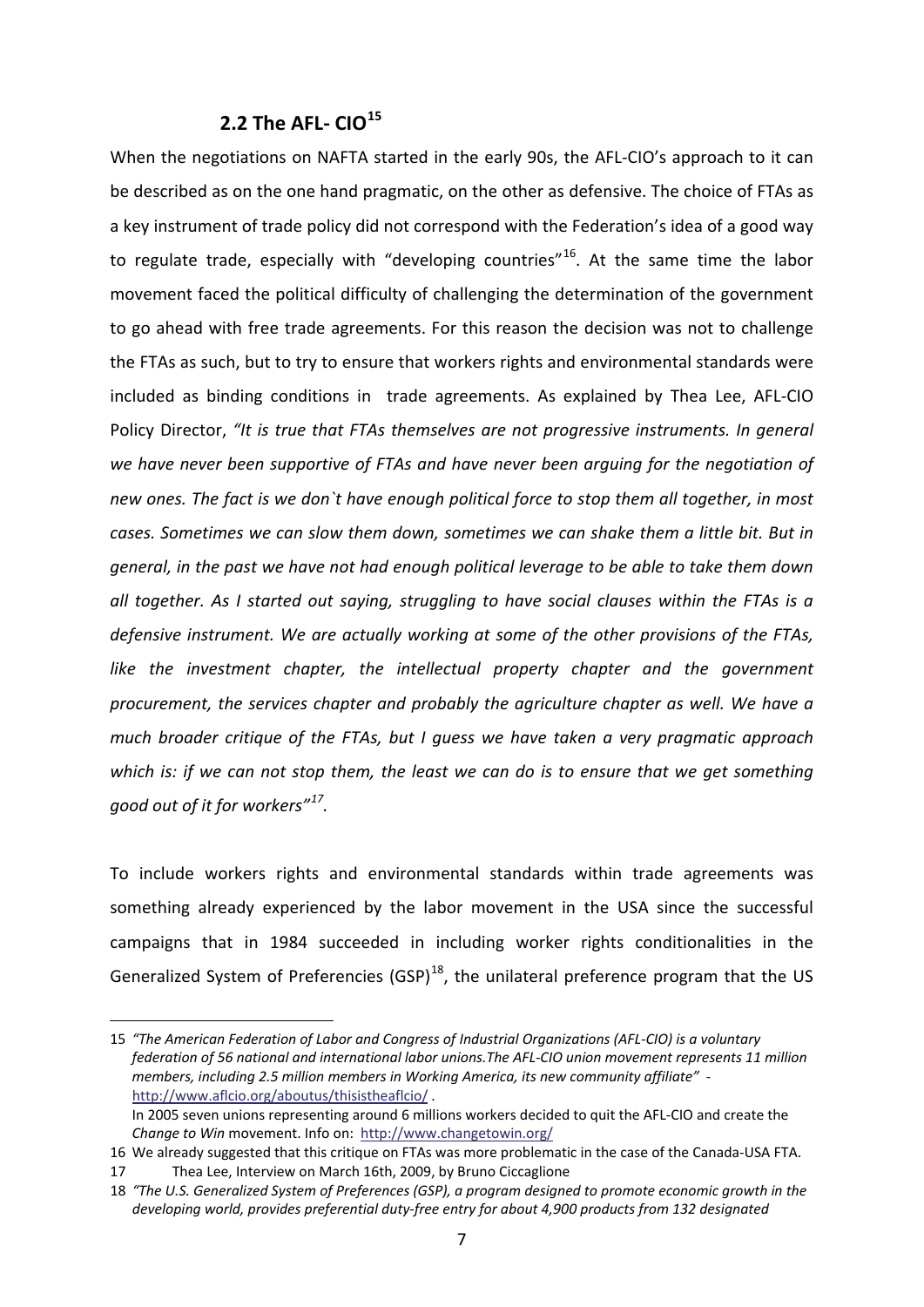uses for developing countries. Indeed since 1984, in order to be eligible for the trade benefits provided by the GSP, countries needed to adopt—or be taking steps to adopt internationally recognized labor standards. The process started including coordinated work between the unions of the developing country with US unions, preparing reviews and filing cases under the GSP annually, when there happened egregious abuses of workers rights. According to the AFL‐CIO this did put external pressure on various governments, which – though apparently less affected by pressure from the International Labour Organization (ILO) – proved to be more reactive to the risk of losing the trade benefits provided under the GSP: *"In Central America (…) a lot of Central American Unions would say that in the ten years preceding the Central American Free Trade Agreement almost every major labor law reform that happened was a result of an AFL‐CIO petition under the GSP. (…) The same thing happened with Bangladesh, working close with the unions there around the export processing zones, because the government in 1991 set up export processing zones and banned unions. We started filing cases under the GSP and, although slowly, this started to produce some change. The government actually has allowed workers associations to be formed, it's the beginning of a movement to form free unions"[19](#page-16-0).*

Starting from this background experience, the challenge of NAFTA was approached by trying to include labor and environmental standards in the agreement. But the struggle was not successful. The only result were some side agreements, whose results were "frustrating", the AFL‐CIO representatives argue, and this increased the determination to push – in all of the other FTAs negotiations following the NAFTA –to have strong commitments on labor rights included into trade agreements, and to gain the ability to use possible trade sanctions in case of violation of the labor rights $^{20}$ .

*beneficiary countries and territories. The GSP program was instituted on Jan. 1, 1976, and authorized under* the Trade Act of 1974 for a 10-year period. The GSP Program is currently authorized through December 31, *2009"* ‐ http://www.ustr.gov/Trade\_Development/Preference\_Programs/GSP/Section\_Index.html

<span id="page-16-0"></span><sup>19</sup> Thea Lee Interview on March 16th, 2009, by Bruno Ciccaglione

<span id="page-16-1"></span><sup>20</sup> This struggle produced some results in the negotiations of the bilateral FTA with Jordan and Cambodia, which are considered quite advanced examples of binding labor regulations included within bilateral FTAs negotiated by the USA. See also *Protecting Labor Rights through Trade Agreements* ‐ Sandra Polansky ‐ *Journal of International Law and Policy,* July 14, 2004 ‐ http://www.carnegieendowment.org/pdf/files/2004‐ 07-polaski-JILP.pdf. According to the AFL-CIO Thea Lee, the most advanced example of including Labor and Environmental standards in trade agreements has been the USA‐Peru FTA, see the next chapters.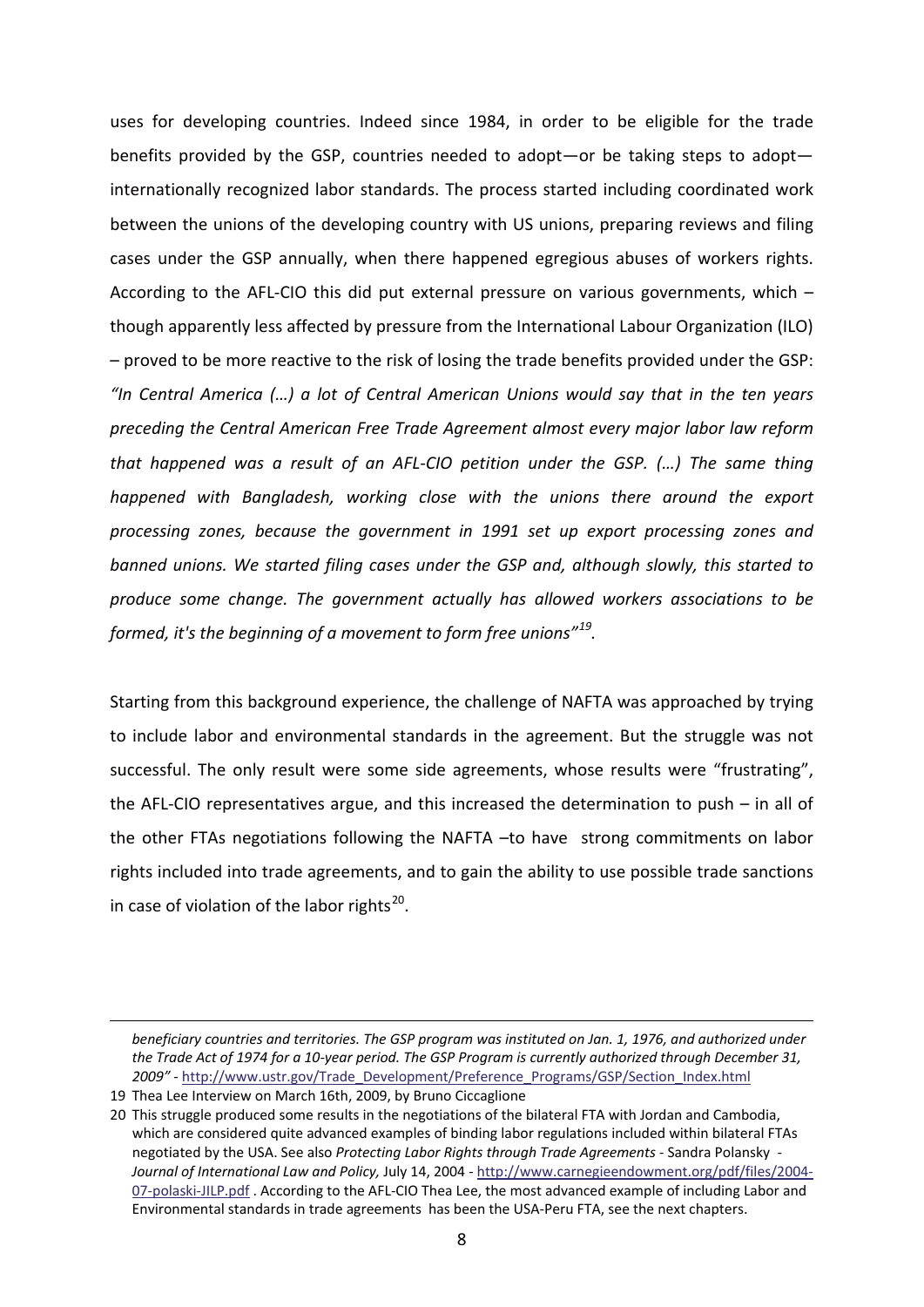The AFL‐CIO gives a positive evaluation of the results obtained in specific bilateral negotiations like in the Peru FTA, which includes *"a commitment for both parties to the agreement, including the United States, to adopt, maintain, and enforce in law and in practice the ILO core labor standards as outlined in the Declaration of the Fundamental Principles and Rights at Work[21.](#page-17-0) (…) These commitments are subject to the same dispute settlement mechanisms as all the commercial provisions in the agreement"[22.](#page-17-1)* Nevertheless the AFL‐CIO representatives suggest that this success should not be overestimated. They argue that only the multilateral level, like the WTO, would be the proper venue for discussing trade policies and their link to labor rights or environmental standards. In that context, the AFL‐CIO bitterly admits, *"we are still not allowed to use the `L` word: Labor"[23](#page-17-2)*.

The AFL-CIO approach to coalition building, both at the national level (with different kinds of social movements) and at the transnational level (both with unions and other national coalitions) seems to have gradually evolved over the years. After the difficulties with speaking a common language with the Canadian coalition opposing the US‐Canada FTA, when facing the NAFTA the AFL-CIO started to participate in national coalitions in the US. *"The early coalition building was a little bit uncomfortable. For instance labor and environmental groups were not used to work together at that time. A lot of the unions saw the environmentalists as some kind of elite "hippie types" and the environmental groups saw the unions as kind of selfish blue collar workers that they had nothing in common with"[24](#page-17-3).* The process took some time and part of the challenge was to find a language that worked for everybody, and was able to incorporate each other's main concerns in the common arguments. Nevertheless this experience evolved over the years and was the basis for further development, since according to the AFL‐CIO, some of the early relationships built on

<span id="page-17-0"></span><sup>21</sup> Adopted in 1998, the Declaration commits Member States to respect and promote principles and rights in four categories, whether or not they have ratified the relevant Conventions. These categories are: freedom of association and the effective recognition of the right to collective bargaining, the elimination of forced or compulsory labour, the abolition of child labour and the elimination of discrimination in respect of employment and occupation. To read the text of the Declaration see http://www.ilo.org/declaration/thedeclaration/textdeclaration/lang‐‐en/index.htm

<span id="page-17-1"></span><sup>22</sup> Thea Lee, Interview on March 16th, 2009, by Bruno Ciccaglione

<span id="page-17-2"></span><sup>23</sup> *Ibid.*

<span id="page-17-3"></span><sup>24</sup> To make things even more complicated was that *"on NAFTA for example some environmental groups ended up supporting NAFTA. I would say there were corporate supported environmental groups that bought the* argument that the NAFTA could be a good thing, that the environmental side agreement was really going to help them and so on. What was interesting was that about five years after NAFTA had been in place, most of *these environmental groups came over to our side"* ‐ Thea Lee, Interview by Bruno Ciccaglione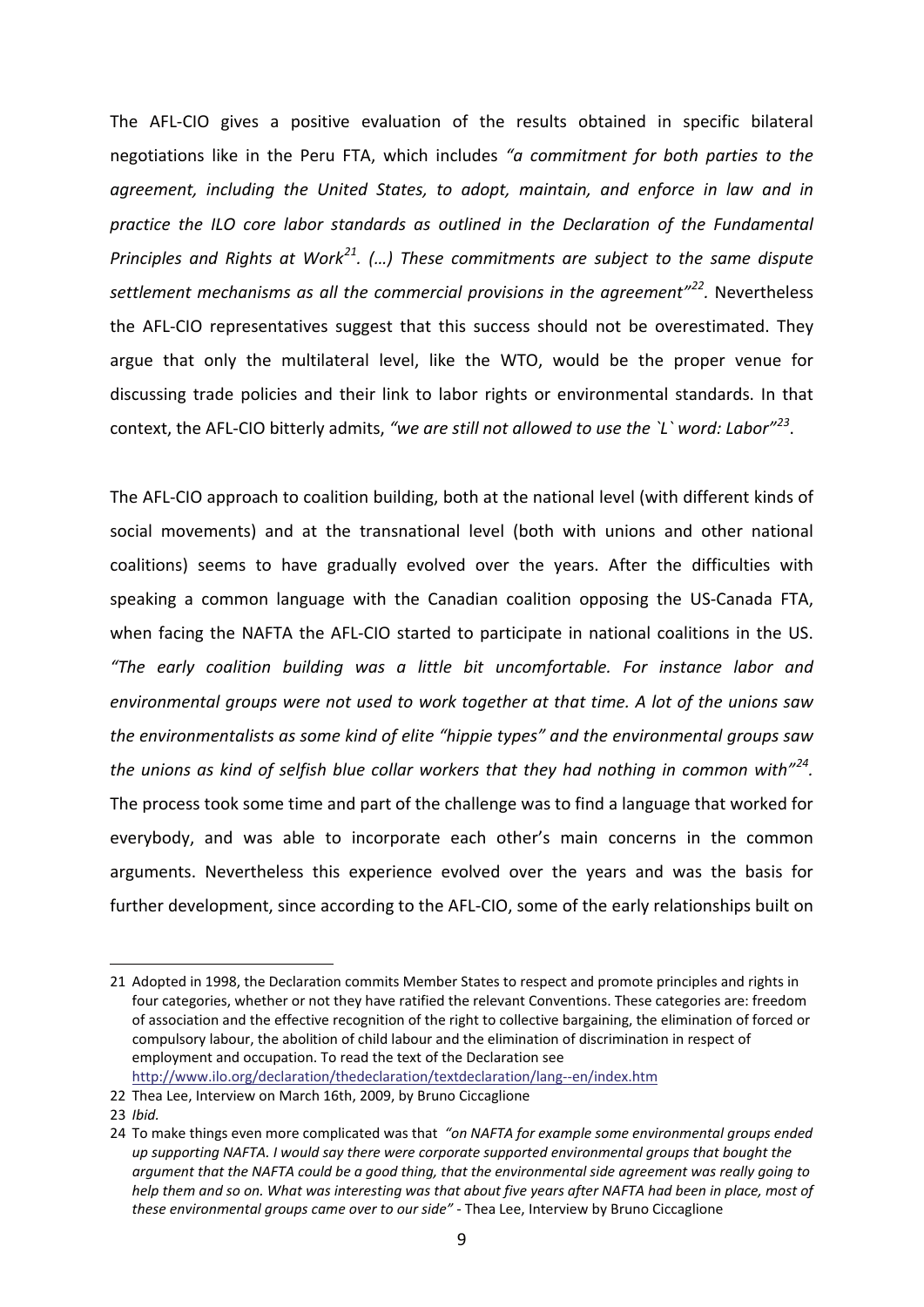the trade front between labor and environmental groups have contributed to what the AFL‐ CIO considers now a *"very strong relationship on clean energy"*.

## **2.3 Mexican Trade Unions and more**

<span id="page-18-0"></span>As we already mentioned, when the NAFTA negotiations started in 1991, in Mexico the scene was still dominated by corporatist trade-unionism, closely linked to the government, at the time under the control of the PRI (Institutional Revolutionary Party)<sup>25</sup>. This explicit support for the decision of the government to sign, implement and to keep on supporting the NAFTA, continued even when, for the first time after 70 years, the PRI was defeated in an election by the PAN (National Action Party) in 2000. Only a minority of the trade union movement opposed the NAFTA at the beginning and that minority included some independent unions like the Frente Autentico del Trabajo (FAT) and the Electric Workers Union .

The position of the official trade unions on NAFTA also supported what was defined as the "two faces strategy" of the government: on the one hand supporting an unconditional opening of the markets that was going to allow the "sell out" of most of the resources of the country, but on the other hand strictly defending "national sovereignty" when it came to labour standards, stating that only the Mexican government was allowed to rule on those issues. At this stage these positions implied an open contrast with the trade unions of Canada and the US, which they accused of conducting protectionist policies for the sake of their own workers and to the disadvantage of the Mexican workers.

According to the analyst of the Labor Analysis Center and Trade Union Department in Mexico[26](#page-18-2), Hector De La Cueva[27](#page-18-3), *"We were facing this argument that was aiming to divide the workers of the North and the workers of the South. So we started to build a different*

<span id="page-18-1"></span><sup>25</sup> The CTM (Confederación de Trabajadores de México – Confederation of the Workers of Mexico) *"in 1946* joined in forming the newly formed PRI, the successor party of the PRM, becoming once again one of its constituent parts. As the formal division between the PRI and the state was blurred, the boundaries between *the CTM and the party and the state likewise became harder to distinguish"* ‐ La Botz, Dan, The Crisis in Mexican Labor, New York: Praeger, 1988.

<span id="page-18-2"></span><sup>26</sup> The Labor Analysis Center and Trade Union Department in Mexico (Centro de Investigación Laboral y Asesoría Sindical en México) is a founding member of the Mexican network Action Facing Free‐Trade (Acción frente al Libre Comercio) and of the Hemispheric Social Alliance (Alianza Social Continental).

<span id="page-18-3"></span><sup>27</sup> Hector de La Cueva is director of the the Labor Analysis Center and Trade Union Department in Mexico (Centro de Investigación Laboral y Asesoría Sindical en México). He was the first General Secretary of the Hemispheric Social Alliance.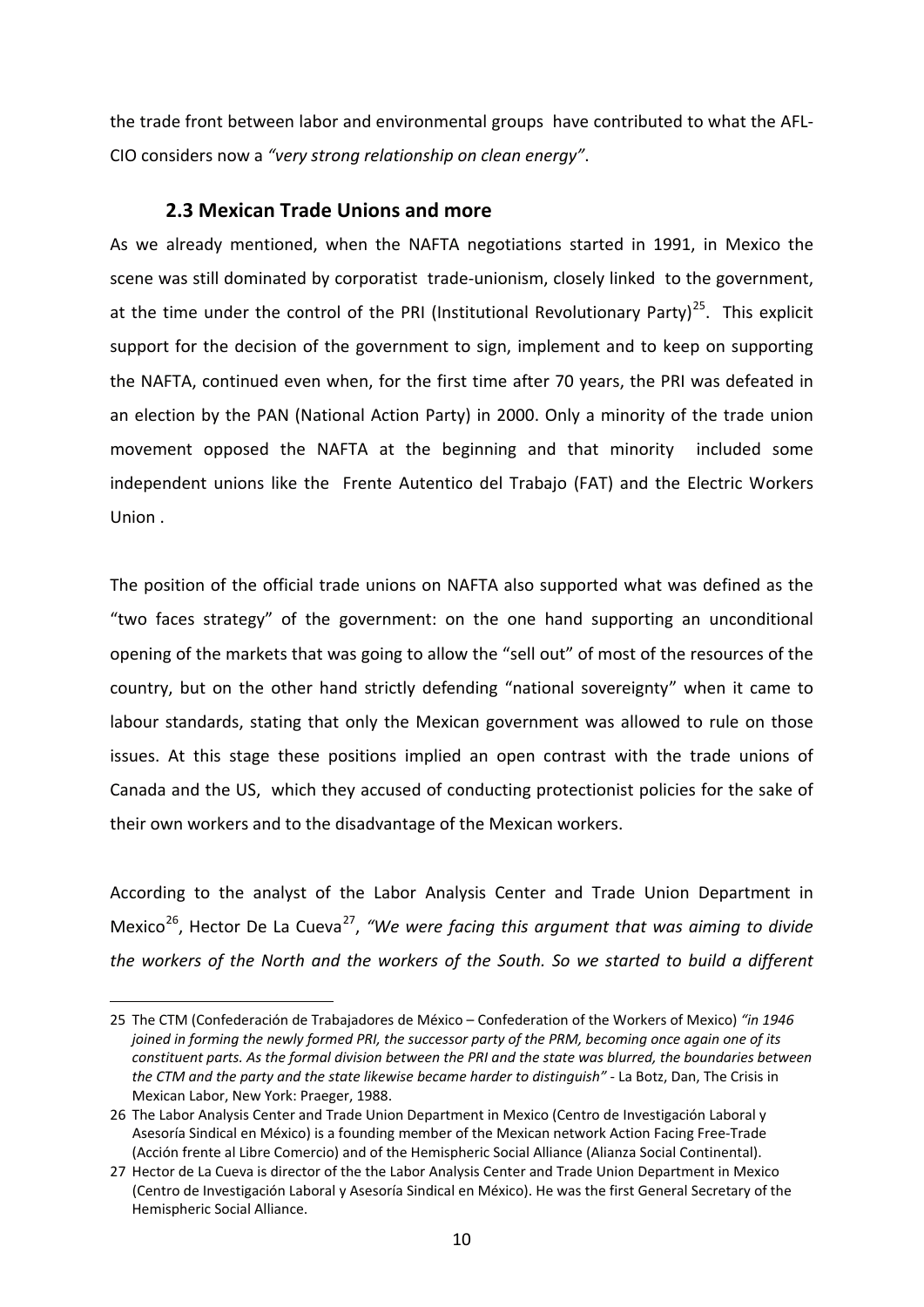*approach, a different logic. We realised that the free‐trade agreements are also an international blackmailing instrument: the workers of the North are blackmailed with the argument that they have to accept to reduce their labor and living standards if they want to prevent the re‐localisation of the production to Mexico or in another country. The workers of the South, of Mexico or any other third world country, are blackmailed as well, with the argument that they have to accept to maintain their miserable conditions of life or these new jobs will never arrive. It's a transnational blackmailing against both the workers in the north and the workers in the South, to reduce the standards in the north and to keep as a `competitive advantage` the miserable conditions in the South. Today this is even worse because the competition is no longer only a north‐south competition, but also a South‐South competition to the bottom. At that moment, anyhow, there was only the competition between North and South, the first and the third world, with this multiple blackmailing. We realized that the only way to break this transnational blackmailing was to link the workers of the north and the workers of the south trying to develop common demands"[28.](#page-19-0)*

What happened was that within the independent labor movement which included the Frente Autentico del Trabajo, the Electric Workers Union and others which were out of the corporatist framework, started to develop a policy based on wide social alliances to face the risks and the threats of the free‐trade agreement. On the model of what was already done by the CLC for the US‐Canada FTA, in Mexico a multisectorial alliance which included trade unions, farmers organizations, environmentalist organizations, women organizations, NGOs etc was created. This multisectorial alliance also included some small employers organizations, like the ANIT (National Association of the Transformation Industry), whose members are small and medium entrepreneurs. So the experience started immediately in a transnational dimension, with links between similar networks in Canada and the US, each one including trade unions. The argument was clear: "*For sure you can have protectionist intentions within the trade unions of the North, masked under a defence of the South but only addressed to prevent the transfer of productions in the South, under protectionist mentality and with some imperial elements. Nevertheless we, the workers of the South, have to question: we want to improve our living and working conditions, our wages: is there anything wrong if the Canadian and US American trade unions declare they want to improve*

<span id="page-19-0"></span><sup>28</sup> Hector De La Cueva, Interview on January 27th, 2009, by Bruno Ciccaglione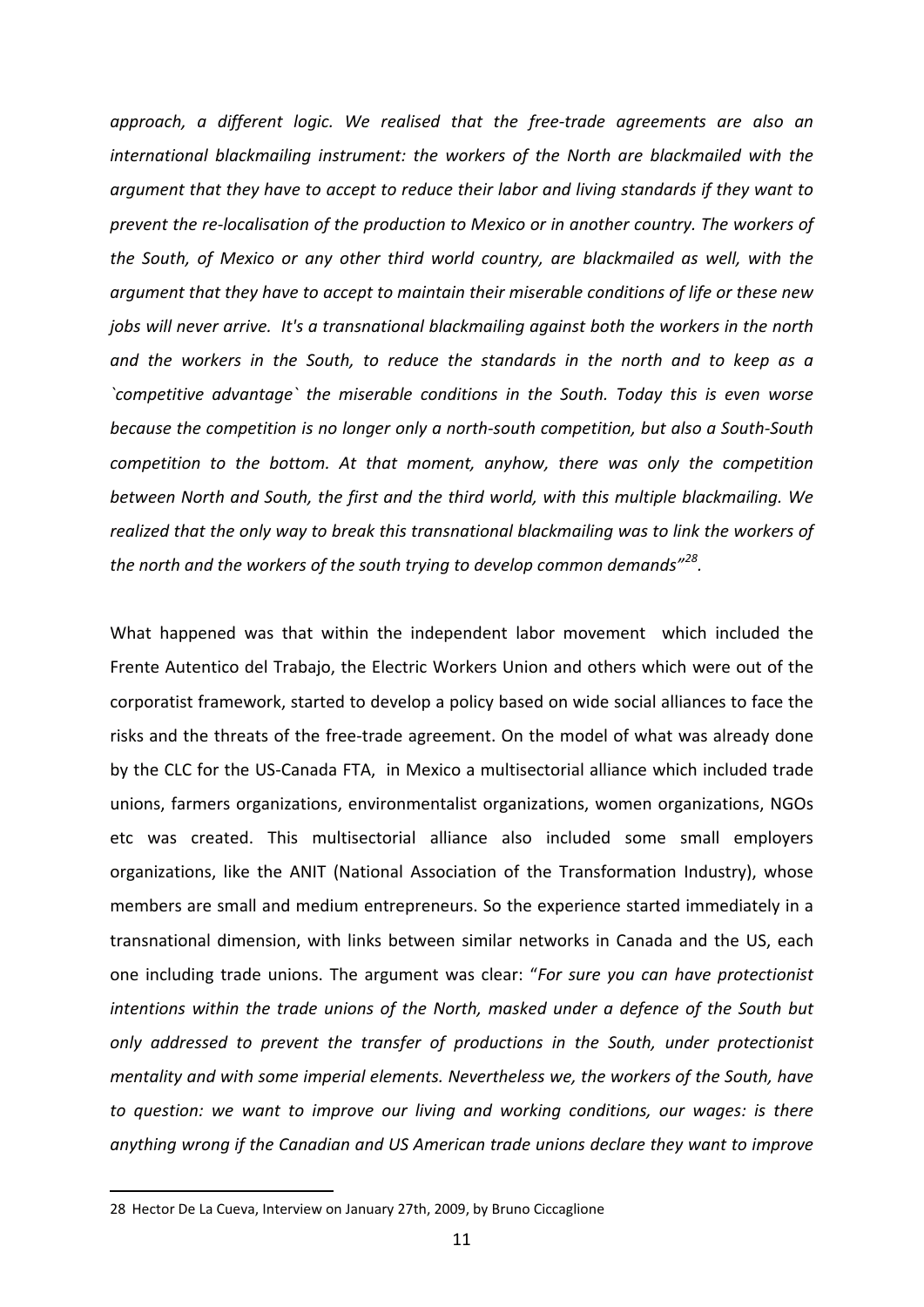*the labour conditions in Mexico? No, not at all. Maybe this will help them to defend their* workers but it also helps us. If we establish a strategy of a race to the top, instead of a race to the bottom, of the labour standards in a way that this can benefit the workers of the North *but also of the South, that's good. But to do this you need a transnational strategy, an international strategy to preserve labour rights on the one hand and to improve them on the other. That's the only way to break the blackmailing of the transnational companies"[29](#page-20-1).*

After NAFTA was approved and in the years following its implementation in 1994, many things happened in Mexico to impact the whole society and the trade union movement as well: the explosion of the financial crisis of 1994‐5, the Zapatistas uprising, the fall of the PRI from the government. Most of the bureaucratic apparatus of the corrupted big confederations faced a crisis too. There was a growth of the independent trade union movement, important trade unions like the Telephone Workers Union and the Social Insurance Workers Union quit the official confederations and joined organizations like the UNT (National Union of the Workers). The Electricity Workers Trade Union guided a re‐ organization of the trade union movement from which later the National Trade Union Front emerged. This also had an impact on union's positions on free trade agreements, especially in the campaigns that brought to defeat the FTAA (Free Trade Agreement of the Americas – Area de Libre Commercio de las Americas, ALCA).

## **2.4 The CUT Brazil**

<u>.</u>

<span id="page-20-0"></span>The CUT Brazil is the biggest national union center in Brazil and in Latin America and the 5th largest in the world*[30](#page-20-2).* In the last decades the CUT faced various parallel dynamics connected with trade. One of them is the MERCOSUR. Since the first agreement between Argentina and Brazil, signed by the two Presidents Alfonsin and Sarney in 1991, which developed into the

<span id="page-20-1"></span><sup>29</sup> Hector De La Cueva, Interview on January 27th, 2009, by Bruno Ciccaglione

<span id="page-20-2"></span><sup>30 &</sup>quot;Present in all economic sectors of the country, the CUT is the biggest national central in Brazil and in Latin *America and the 5th largest in the world, with 3,299 affiliated entities, 7,116,278 associated workers and 21,092,160 workers in the base"*. The Central Unica dos Trabalhadores was founded in 1983, a couple of years before the end of the military dicatorship began in 1964. *"A broad process to restructure society* began at the end of the seventies and continued in the mid-eighties. At the same time, the dictatorship *weakened and the reorganization of many sectors of civil society allowed them to begin to express themselves publicly, initiating the process of redemocratization in the country"* ‐ http://www.cut.org.br/content/view/2883/289/1/1/ .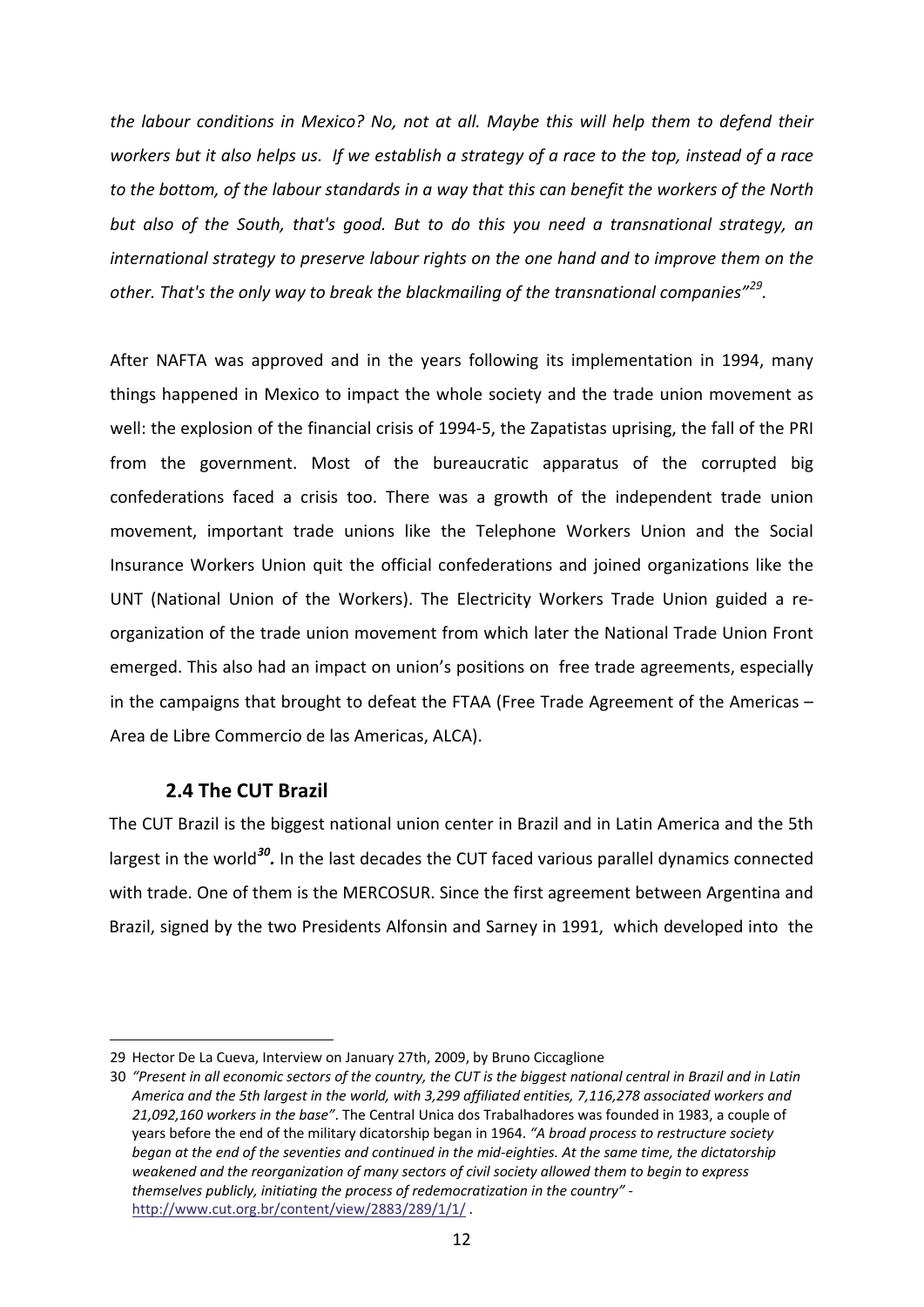creation of the MERCOSUR  $31$  in 1994, this was a key issue for the CUT. Moreover, the creation of the MERCOSUR would prevent bilateral FTAs for Brazil, which formally only affected Brazil as a member of the MERCOSUR. For these reasons since the beginning the CUT faced the creation of such a common market with an international approach, using as a starting point the already existing coordination of the CONOSUR Trade Union Confederations. This coordination was born in 1986 as a common tool on the issue of the external debt and to build solidarity between the TUs of countries like Chile and Paraguay ‐ still suffering military dictatorships – and those of countries (Brazil and Argentina) that were in the middle of a process of re‐democratization. With the discussion and then the implementation of the MERCOSUR, this coordination became almost exclusively dedicated to this issue. It must be noted that - according to the CUT representative Kield Jacobsen<sup>[32](#page-21-1)</sup> the stronger neoliberal approach of the MERCOSUR was still to come, and the focus was not so trade-centered. The CUT, within the CONOSUR coordination, decided to push for three main demands: (1) the creation of a "Labor Charter" within the agreement, much wider than a "social clause" debated at the multilateral level in the GATT (and later on in the WTO) and not only based on "basic labor rights", but including issues like migration and social security; (2) the establishment of some financial funds, on a model similar to the EU provisions, in order to support the productive restructuring and the changes in the economies and the professional qualification of workers; (3) the democratization of the MERCOSUR decision making process, that was originally designed to give almost any decision to the heads of the governments, in order to involve other political institutions (the Parliaments and even local municipalities).

Not all of these demands were successfully included in the MERCOSUR, or they took a long time to be accepted. It was only in 1998 that the "Labor Charter" was finally transposed into a Social Labor Protocol signed by the four governments of the MERCOSUR. The funds created never exactly corresponded to the TUs demands. The demand for a democratization of the

<span id="page-21-0"></span><sup>31</sup> Argentina, Brazil, Paraguay and Uruguay on March  $26<sup>th</sup>$ , 1991, signed the Asuncion Treaty which created the Common Market of the South, MERCOSUR. http://www.mercosur.int/msweb/portal%20intermediario/es/index.htm

<span id="page-21-1"></span><sup>32</sup> Kield Jacobsen has been Secretary for the International Relationships of the CUT Brazil and General Secretary of the Hemispheric Social Alliance. Now he works also for the Social Observatory, created by the CUT in order to monitor the concrete violations of labor and social rights provided by trade agreements.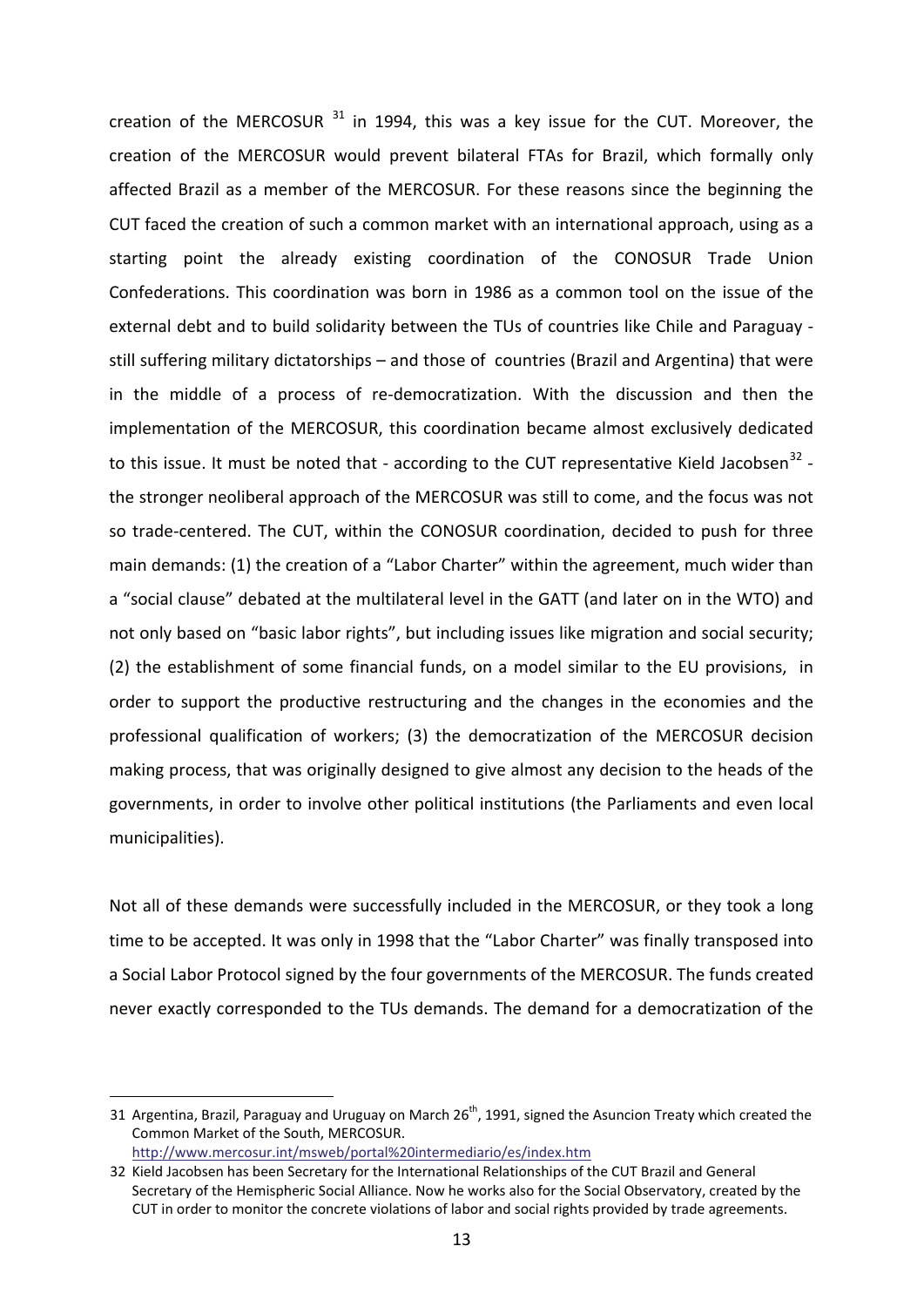process produced some results but not as many as the TUs claimed were necessary <sup>[33](#page-22-0)</sup>. What is important to underline here, is that even in a process that was not considered fully as a neoliberal one, and that was not only centered on a trade agenda, the CUT chose to approach it from the beginning with an international perspective, with common demands of the CONOSUR TUs, and demanding a range of provisions much wider than a social clause  $34$ .

At the multilateral level (GATT and WTO), when the discussion focused on the possibility to include a social clause into the agreements, the CUT *"adopted a position that is in favor of a social clause but under some conditions: the social clause for instance had not to be used as a protectionist tool, but most important was to define who was going to decide whether in a single country the basic labor provisions were violated or not, and what consequences this would have"[35.](#page-22-2)* The clear distrust against the GATT institutions as the right actor to monitor the labor provisions and doubts about the capacity of the ILO, brought the CUT to promote the creation of a Social Observatory Institute<sup>[36](#page-22-3)</sup> which aimed at concretely assessing the real dimension of the labor rights violations.

One major challenge for the social movements and the TUs of the Americas came when US President Bill Clinton launched the proposal for a Free Trade Area of the Americas (FTAA)<sup>[37](#page-22-4)</sup>. In this case *"many trade unions in the continent planned the same strategy used with other FTAs: struggling to have a social clause within the trade agreement in order to defend the labor rights. This was not the position of the CUT. In this case we always said that the agreement itself would be very negative for the economy and for the development of our country, with or without a social clause. In other words, we claimed there was the need to refuse this negotiation. The strategy of the CUT on the FTAA was that of the refusal of the*

<span id="page-22-0"></span><sup>33</sup> For instance, a network of municipalities was created, called MERCOCIUDADES (MercoTowns), that tries to defend the interest of the municipalities that can be affected by the MERCOSUR. This network has an institutional space to participate and debate.

<span id="page-22-1"></span><sup>34</sup> Remarkably Mercosur is negotiationg a FTA with the EU. We will discuss about strategies and evolution of this negotiations in the second part of this report.

<span id="page-22-2"></span><sup>35</sup> Kield Jacobsen, Interview on March 3rd, 2009, by Bruno Ciccaglione

<span id="page-22-3"></span><sup>36</sup> *"The Social Observatory Institute is an organization that analyses and monitors the behavior of transnational, national and public companies about basic worker rights. These rights are mostly secured by the ILO Conventions on freedom of association, collective bargaining, child labor, forced labor, gender discrimination and racial discrimination, environmental rights, health rights and safety for workers"* ‐ http://www.observatoriosocial.org.br/portal/content/view/6/31/index.php?option=content&task=view&id =6&Itemid=31

<span id="page-22-4"></span><sup>37</sup> The preparatory process for the FTAAs started in 1994 and it was formally launched in 1998 at the Second Summit of the Americas, in Santiago, Chile. - http://www.ftaa-alca.org/View\_e.asp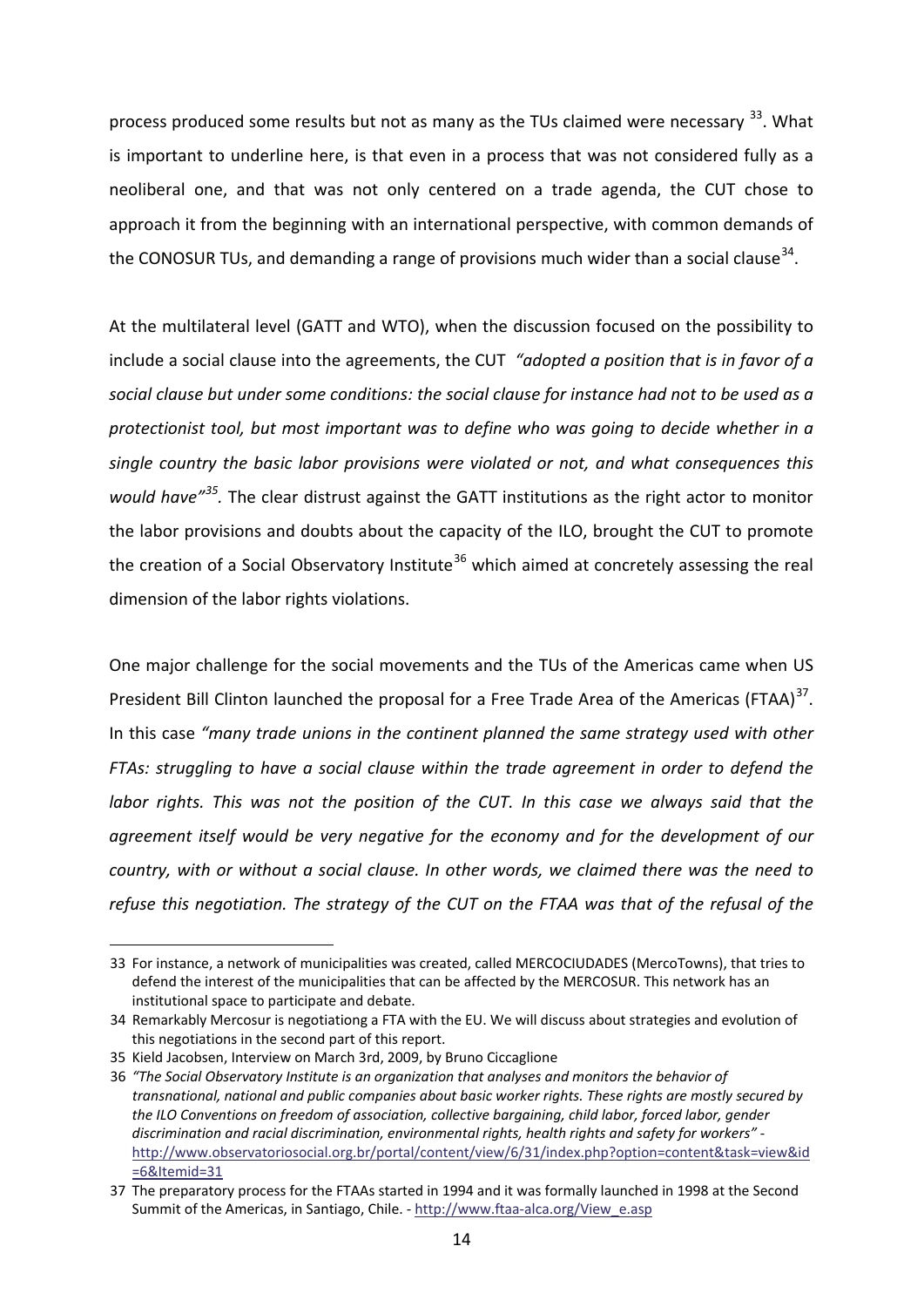*agreement: what could we do to prevent that such an agreement was signed? That was our* line. If you think that an agreement is negative anyhow, as was the case of FTAA, even for the other TUs of the continent, it is risky to tactically only work on the social clause issue. What if *all of the governments would accept to have this social clause within the FTAA?"[38](#page-23-1)*

We will analyze the different strategies of TUs in more detail in the second part of this report. Here we want to underline that, as already suggested, the CUT Brazil played a key role in the creation of the Hemispheric Social Alliance<sup>39</sup>, whose main focus from the beginning was to coordinate the struggles against the FTAAs.

# **3. Trade Union Instruments and strategies to face FTAs: achievements and problems**

<span id="page-23-0"></span>To consider the instruments and strategies used by the TUs we must consider the political dynamic and context and its evolution in the last decades. After NAFTA went into effect in 1994, the U.S. started to negotiate several other FTAs with Latin American countries. After first discussions on the FTAA at the Miami summit in 1994, negotiations on the Free Trade Area of the Americas (FTAA), an extension of the NAFTA to all of the countries of the Americas (excluding Cuba), were launched in 1998 and immediately found strong opposition that included many trade unions. The FTAA project finally collapsed after the failure of the heads of states summit held in Mar del Plata, Argentina, in November 2005, following years of mobilization by a large coalition of social movements and trade unions across the whole continent. Although 26 of the 34 governments present at the Mar del Plata negotiations pledged to meet again in 2006 to resume negotiations, no such meeting took place.

Another framework modification of the last decades is the increased negotiations by Central and Latin American Countries and/or areas with the EU. It would however be impossible in our short report to analyze these negotiations in detail, since it would also need a deeper analysis of the EU TUs strategies and positions.

<span id="page-23-1"></span><sup>38</sup> Kield Jacobsen, Interview on March 3rd, 2009, by Bruno Ciccaglione

<span id="page-23-2"></span><sup>39</sup> The Hemispheric Social Aliance was created in 1997. For details and members see information at http://www.asc‐hsa.org/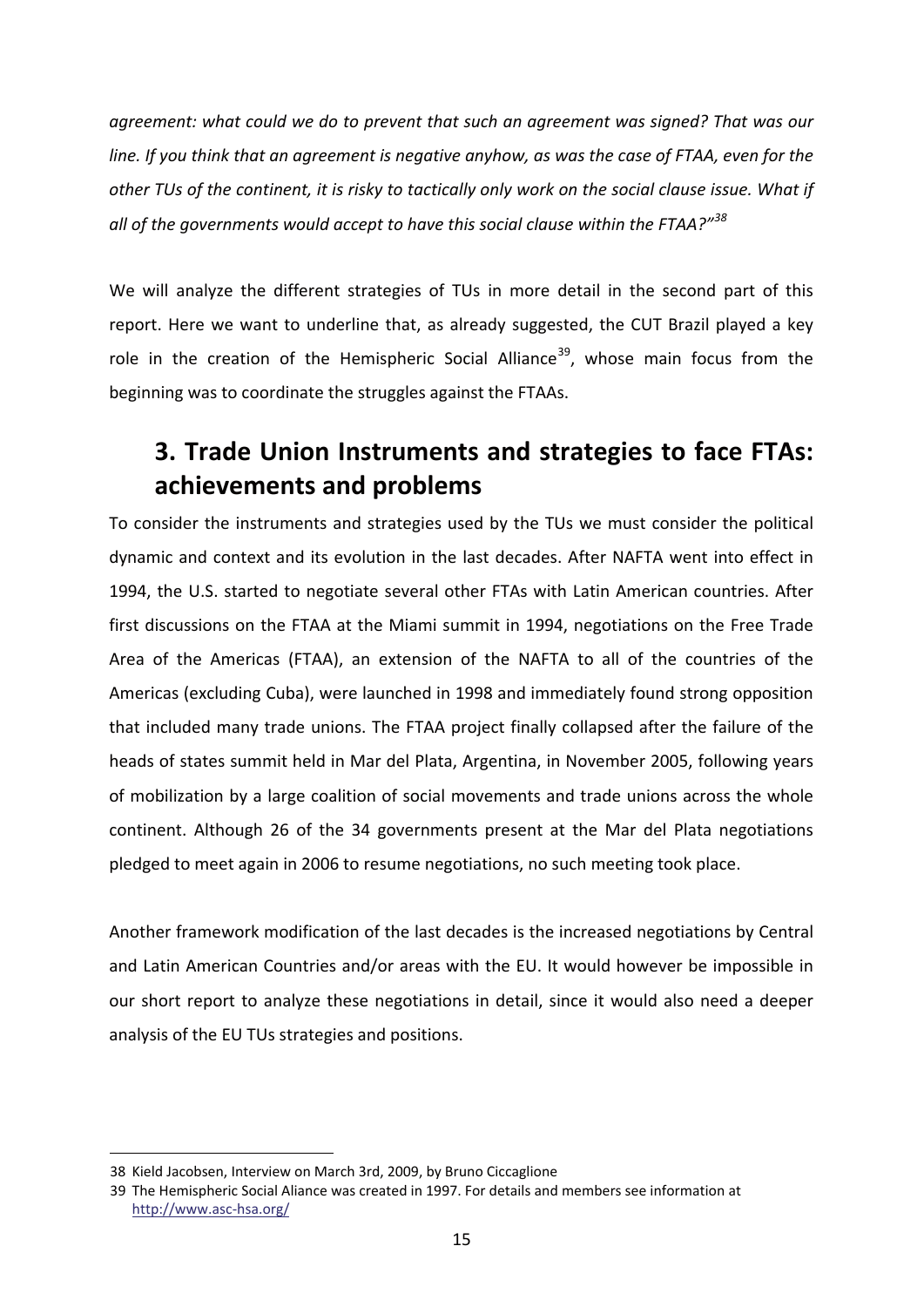To face the challenge posed by the FTAs as part of the neoliberal policies in the political context we briefly described, the trade union movement in the Americas developed a set of tools and strategies, sometimes used separately, sometimes together. Most of the time a combination of different elements was used and it would be hard to consider the effectiveness of each element outside of the framework and specific combination designed each time both within national borders and transnationally. The different elements we will consider are: the demand for transparency and participation in the negotiations; the demand for social clauses within FTAs and the connected lobbying campaigns; the building of cross border alliances with other TUs; the building of alliances outside of the TU movement with other social movements; and, the mobilizations and attempts to promote and develop a vision for a new trading system.

#### **3.1 Participation in negotiations**

<span id="page-24-0"></span>The first and unanimous demand from the labor movements facing any FTA in the Americas was to obtain transparency and participation in the negotiations. This was consistent with the tripartite model of social relationships, but was also a general demand for the labor movement and for others social movements. According to Gonzalo Berron, Regional Integration Advocate of the Trade Unions Confederation of the Americas (TUCA‐CSA), *"Many trade unions demanding transparency and participation in the negotiations thought that this could offer the possibility to affect the contents of the agreements, others did not believe that this was really possible. After some experiences most of the trade unions had to realize that mere participation was not going to produce any positive effect for workers"[40](#page-24-1)*. To participate in the negotiations would in any event allow better access to information and a better possibility to pressure governments in the political realm and it has always been a common demand when facing negotiations. This issue is nevertheless always conditioned by political strategies of the governments. The different approaches of the Lula government of Brazil are noteworthy: on the one hand in the FTAA negotiation, a wide spectrum of social movements was allowed to participate as observers in the negotiations; on the other hand in the negotiations between MERCOSUR and the EU, the same movements were not allowed to participate. According to the CUT representative Kield Jacobsen, the government allowed movements to participate in the FTAA negotiations because this offered the Brazilian government the opportunity to justify the difficulty it would have gaining approval for the

<span id="page-24-1"></span><sup>40</sup> Gonzalo Berron, Interview on March 15th, 2009, by Bruno Ciccaglione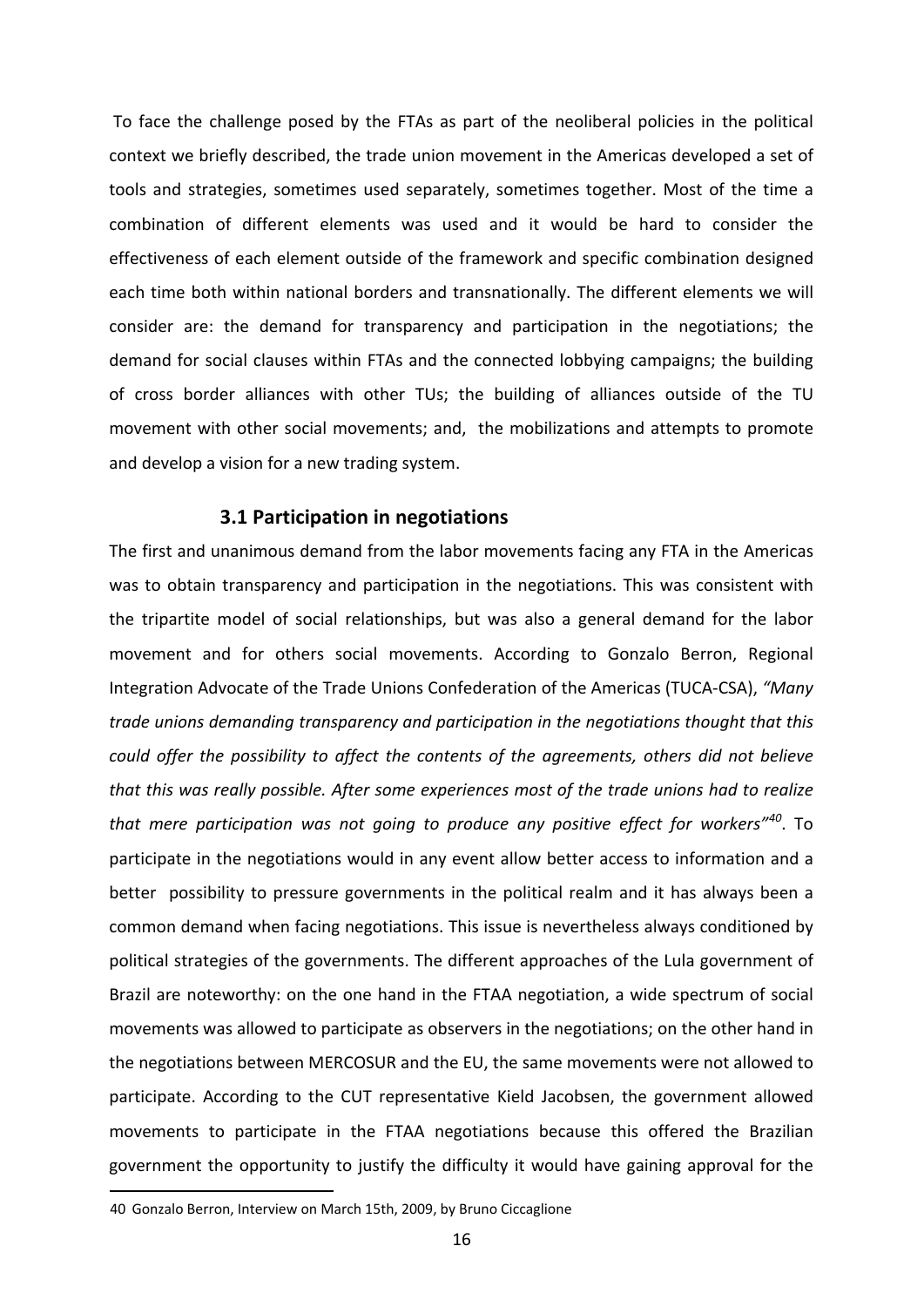agreement—an agreement the Lula government did not want. But the desire to gain an agreement with the EU that would grant access to the European market for Brazilian agricultural products, argues the CUT representative, led Lula to refuse the participation of these same social movements in the negotiations with the EU because it could compromise the desired result.

## **3.2 Social clauses**

1

<span id="page-25-0"></span>The idea to include provisions to protect worker rights in trade agreements is very controversial. Inside and outside the labor movement and in many negotiations different approaches were finally taken. At the multilateral level, that is to say in the WTO, strong opposition to the inclusion of social clauses came from different directions as a consequence of different visions<sup>[41](#page-25-1)</sup>. The main argument against a social clause is nevertheless ideological and based on the idea that labor rights are non trade issues and should not be allowed to "contaminate" trade rules<sup>"[42](#page-25-2)</sup>. UN Secretary General Kofi Annan seconded this point of view<sup>[43](#page-25-3)</sup> in 1999. Most of the trade unions, on the contrary, have always argued that it would be important to have a binding 'social clause' in the WTO $^{44}$  $^{44}$  $^{44}$ .

If at the multilateral level the discussion never achieved any inclusion of labor rights protections in the WTO, a series of bilateral and regional free trade agreements have included labor provisions, although with different approaches on how to link labor rights and trade. The US has many FTAs with labor standards conditionalities; Canada includes labor rights obligations in side agreements to its FTAs; Brazil, Argentina, Uruguay and Paraguay have included labor commitments and institutions as part of the architecture of the

<span id="page-25-1"></span><sup>41</sup> The critique of protectionist motives aiming to maintain competitive advantages or privileged positions for the northern countries was often joined by neoliberal analysts. See the statement by the notorious pro‐free trade economist Jagdish Bhagwati and 98 other intellectualst: *"Third World Intellectuals and NGOs Statement against Linkage"* published in 1999 ‐ http://www2.bc.edu/~anderson/twin‐sal12.pdf

<span id="page-25-2"></span><sup>42</sup> *"The developing countries, looking at the Social Clause for instance,* cannot but regard it as having therefore been contaminated by the selectivity imposed by the rich nations" ‐ Joint Statement on the Global Compact proposed by the Secretary‐General of the United Nations, July 5, 1999 ‐ http://www.ppionline.org/ppi\_ci.cfm?knlgAreaID=108&subsecID=128&contentID=649

<span id="page-25-3"></span><sup>43 &</sup>quot;The rules-based multilateral trading system was not designed to address these non-trade issues [meaning labor rights, human rights, and environmental protection]. To call on it to do so would expose the trading system to great strain and the risk of increasing protectionism while failing to produce the desired results" -Joint Statement on the Global Compact proposed by the Secretary-General of the United Nations, July 5, 1999 ‐ http://www.ppionline.org/ppi\_ci.cfm?knlgAreaID=108&subsecID=128&contentID=649

<span id="page-25-4"></span><sup>44</sup> Both in the labor movement and in social movements worldwide, this is not unanimously accepted. Even considering the multilateral framework as the appropriate venue where labor and social standards should be debated and promoted, many have a more radical approach to the WTO, considering the latter institution not as the right and legitimate place for this discussion.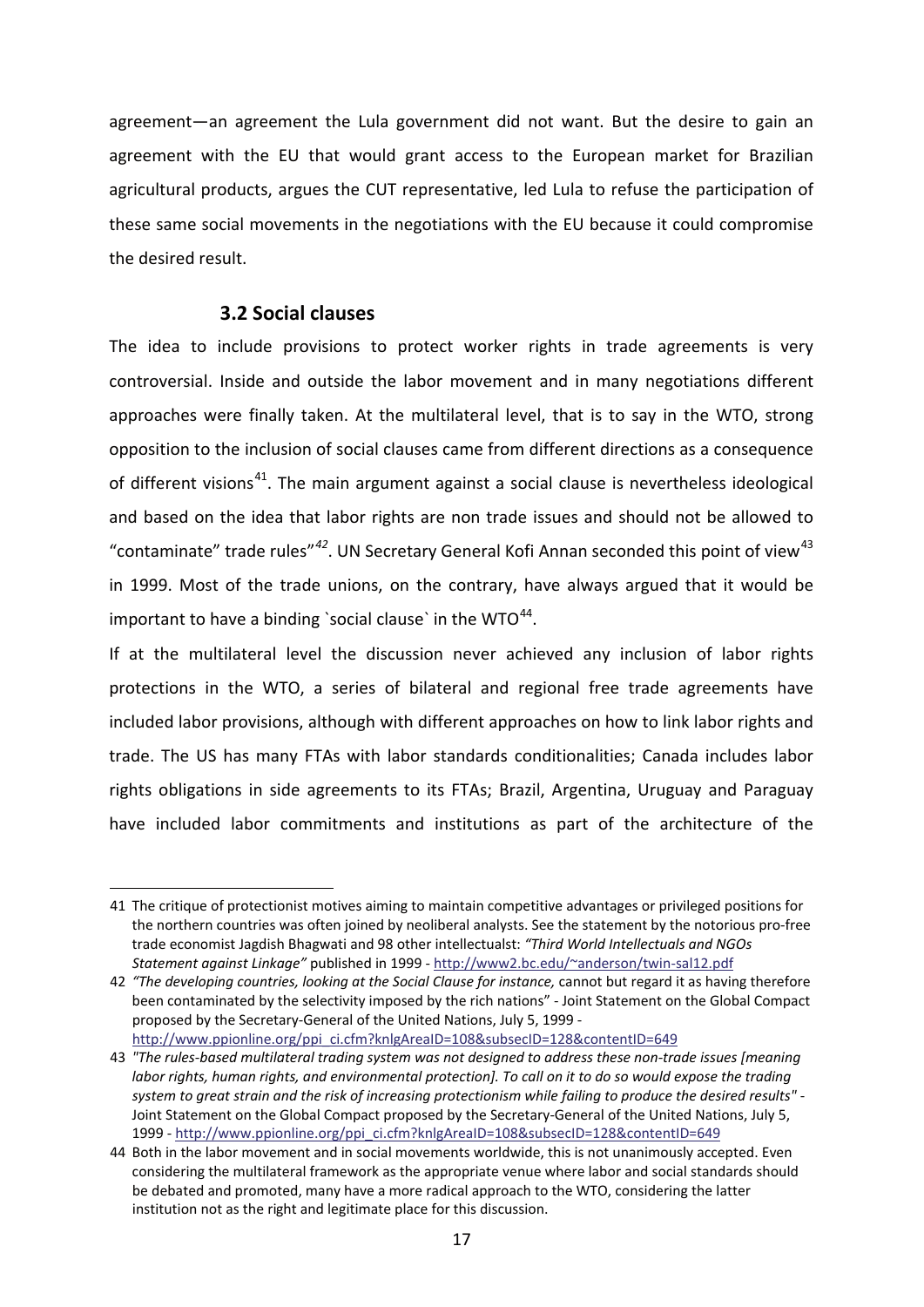MERCOSUR<sup>45</sup>. But this does not mean that labor rights have been successfully protected. Indeed, the provisions of the different agreements can be substantially different in terms of the obligations that are undertaken by the parties in such agreements (which labor rights are to be protected) and of the enforcement mechanisms that are created to encourage or to penalize parties that fail to carry out their commitments. As we already commented, trade unions of the Americas mostly used the demand to include social clauses within trade agreements as a tool to limit the damages, but never considered this inclusion sufficient to approve a FTA.

The US signed and/or is negotiating a number of bilateral FTAs<sup>[46](#page-26-1)</sup> and they include a range of different approaches about the inclusion of labor standards. The AFL‐CIO generally demanded the inclusion of the "ILO core labor standards" indicated in the Declaration on Fundamental Principles and Rights at Work of  $1998^{47}$ , which include freedom of association, the right to collective bargaining, the elimination of forced labor, the abolition of the worst forms of child labor and the elimination of discrimination in the workplace.

In the case of NAFTA, for instance, the demand to have social clauses in the agreement, mostly used tactically by the US TUs, only produced a labor side agreement, the North American Agreement on Labor Cooperation (NAALC), which never produced any results in any case of labor rights violation in 15 years. "*Within the NAFTA the government of Mexico was found to have repeatedly violated its own labor laws with respect to the freedom of*

<span id="page-26-0"></span><sup>45</sup> For a wide comparison of the different approaches in including labor rights in FTAs see: "*Protecting Labor Rights Through Trade Agreements: An Analytical Guide,* Sandra Polasky, Journal of International Law and Policy, July 14, 2004 ‐ http://www.carnegieendowment.org/pdf/files/2004‐07‐polaski‐JILP.pdf

<span id="page-26-1"></span><sup>46</sup> Currently the US has bilateral trade agreements in effect with: Australia, Bahrain, Chile, Colombia, Israel, Jordan, KORUS, Malaysia, Morocco, Oman, Panama, Peru, Singapore, SACU. http://www.ustr.gov/Trade\_Agreements/Section\_Index.html

<span id="page-26-2"></span><sup>47</sup> This ILO Declaration is controversial. Even within the ILO some strong critics arose. See *"The ILO: an Agency for Globalization?",* Guy Standing, *Development and change* 39(3), 2008, Institute of Social Studies [http://www.unhistory.org/pdf/StandingILO.pdf] and *"Shrinking the International Labor Code: an unintended*

*consequence of the 1998 ILO Declaration on Fundamental Principles and Rights at Work?"* ‐ Alston P. and J.Heenan – *International Law and Politics*

<sup>[</sup>http://www.chrgj.org/publications/docs/wp/Alston&Heenan%20Shrinking%20the%20International%20Lab or%20Code.pdf] . The main arguments to critizise the Declaration are:

<sup>•</sup> The Declaration's selection of a small number of standards as 'core' and 'fundamental' is inconsistent with the principle that 'social rights' protected under the body of ILO Conventions and Recommendations were part of an interdependent and indivisible whole;

<sup>•</sup> In place of a 'social clause' in the WTO, which would have been subject to binding arbitration, the Declaration explicitly ruled out trade sanctions for breach of the specified fundamental rights, only subject to monitoring by means that are 'strictly promotional'.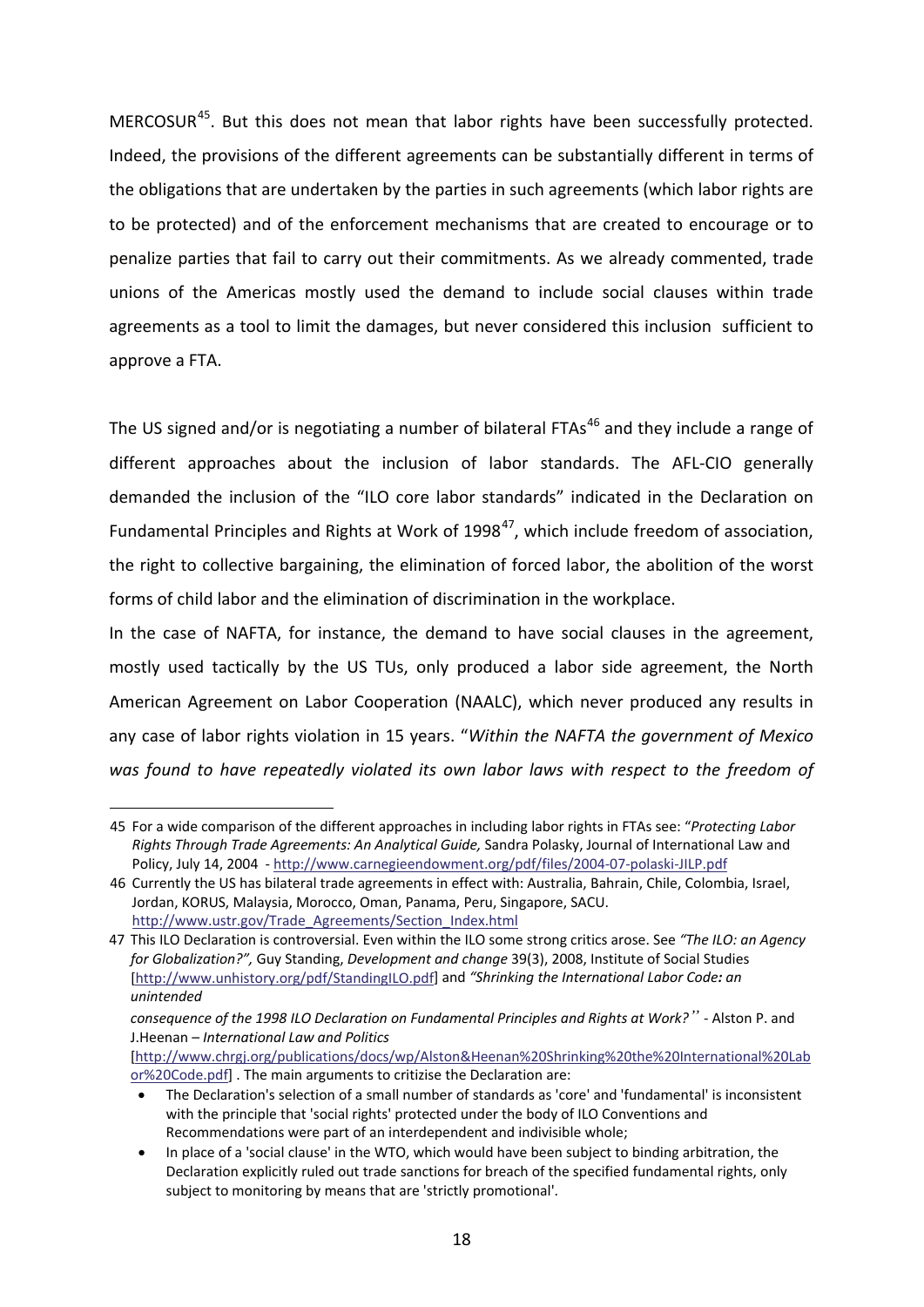association and the right of the workers to organize. Even if we would win the case [in the *institutions provided by the NAALC] there was no sanction, there was no fine. The only penalty provided was a Ministerial Consultation, what we called a 'ministerial cup of coffee', where the Labor Ministers of the countries sit down together and talk about what's going wrong. But the company [involved in the violations] does not pay a fine, there is no trade* sanction and in the end the companies really do not care. And so that is one of the reasons *why we fought very hard for stronger sanctions: we want to have a strong commitment on labor rights included in our trade agreements, but we also want the ability to use the strongest possible sanctions in the events that there is the violation of labor rights"[48](#page-27-1).* 

Indeed both the NAALC and the Chile‐Canada Agreement on Labour Cooperation (CCALC), even though they provide the possibility of dispute settlement and fines in case of failure to protect some labor rights, only referred to some specific ones such as the commitment to enforce child labor, minimum wage and health and safety, but openly excluded any enforcement mechanism for the freedom of association, non-discrimination, forced labor, rights of migrant workers.

But in some cases the result was more concrete. The US‐Jordan FTA is generally considered to contain one of the most advanced clauses: "S*ince NAFTA was put in place we got stronger language put into the Jordan free‐trade agreement at the end of the 1990s and into a bilateral apparel deal with Cambodia, where you had much stronger evidence that the countries would respect the ILO core labor standards (...). The Jordan case was a full bilateral FTA where the labor and environmental provisions were subject to the same exact enforcement mechanisms as their commercial provisions, so there could be the possibility of trade sanctions if there were a violation"[49.](#page-27-2)* 

## **3.3 Lobbying Campaigns**

<span id="page-27-0"></span>The trade unions always had to struggle on two different fronts: first, on the importance of labor and environmental standards in trade; and, second, in the political arena. In the US the Executive Branch negotiates the trade agreements but the Legislative Branch, that is to say the Congress, needs to approve them. According to the AFL‐CIO, since trade is not so popular in the US, regardless of which majority was in the Congress, the approval of an FTA

<span id="page-27-1"></span><sup>48</sup> Thea Lee, Interview on March 16th, 2009, by Bruno Ciccaglione

<span id="page-27-2"></span><sup>49</sup> Thea Lee, Interview on March 16th, 2009, by Bruno Ciccaglione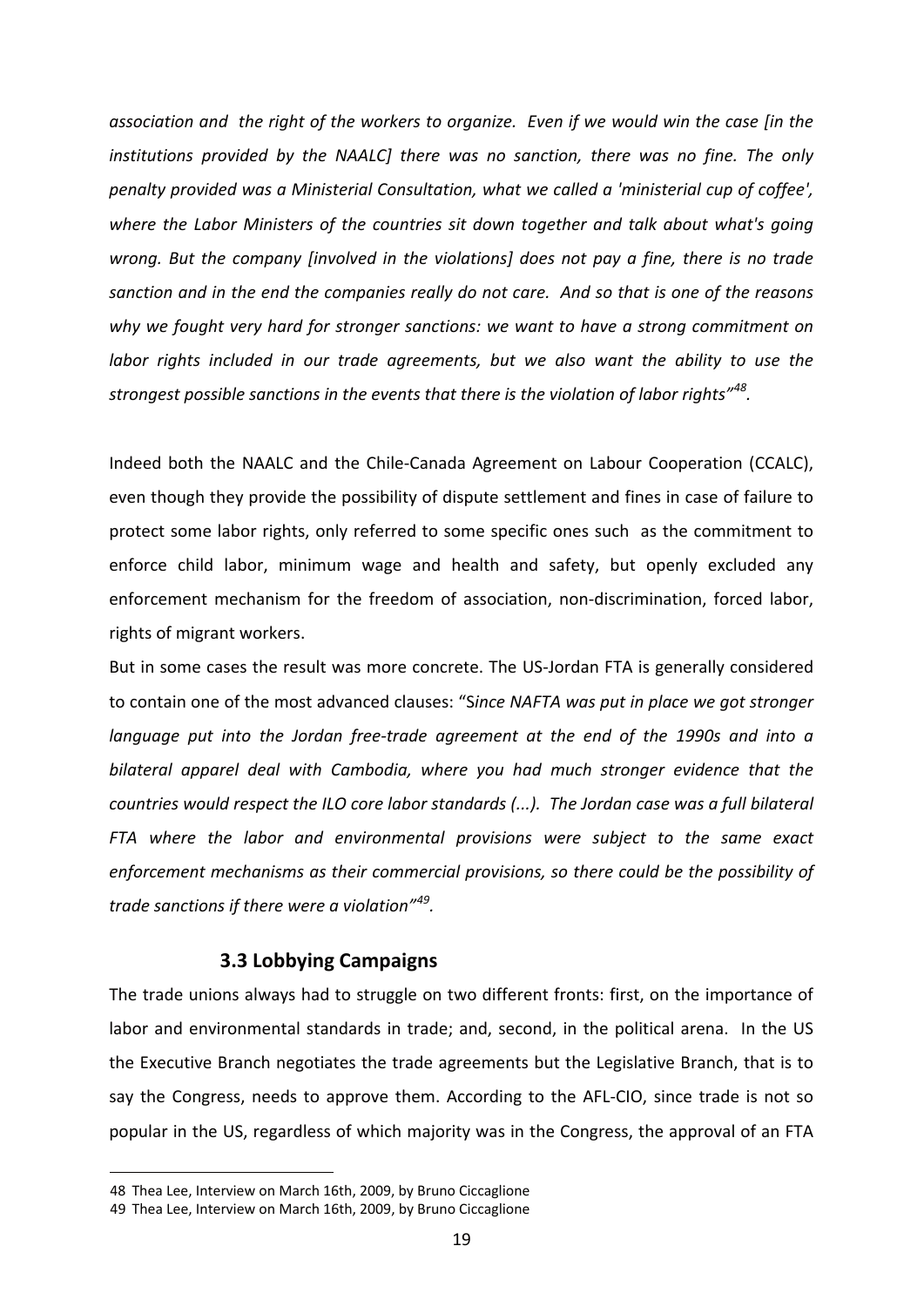has never been easy for any administration, and this gave weight to the critique coming from the labor movement. Even after intense pressure from the Bush administration to have the Central American Free Trade Agreement (CAFTA) approved, it passed the US House by only two votes. When a Democratic majority replaced the Republican one in 2007 in the House and the Senate, the AFL‐CIO also pushed for stronger labor and environmental provisions in the remaining FTAs. This mostly had an impact in the Peru FTA, that in the beginning had been strongly opposed by the AFL-CIO<sup>[50](#page-28-0)</sup>. In the US-Peru case Thea Lee argues that finally the legislative battle produced the *"strongest language we've ever gotten and that any government has ever put in place in a FTA, which was a commitment for both parties to the agreement, including the United States, to adopt, maintain, and enforce in law and in practice the ILO core labor standards as outlined in the Declaration of the Fundamental Principles and Rights at Work (…). It is subject to the same dispute settlement mechanisms as all the commercial provisions in the agreement"[51.](#page-28-1)*

According to Thea Lee, the main trade battles conducted by the AFL‐CIO with the Congress were: the NAFTA, the Fast-Track (Trade Promotion Authority)<sup>[52](#page-28-2)</sup>, the joining of China to the WTO, and the CAFTA. The lobbying campaigns of the AFL-CIO are generally based on regular substantive communication with Members of Congress and their staff, which are provided with material on the labor movement's position on a range of issues. But this basic work is just a part of a lobbying campaign. When a bill is being debated in Congress (which may take a period of a couple of months to a couple of years), the AFL‐CIO will send out calls for action to their state and local union bodies, the state federations of labor, the Central Labor Councils, and to their activists at the grassroots, asking them to contact their members of Congress and to pressure them by organizing local activities on the issue. In other words, rather than trying to compete with the rich lobbying campaigns of the business community, which usually rely upon expensive advertisements on TVs or on newspapers, the lobbying campaigns are heavily based on the local activists of the TU. *"This is particularly true in those*

<span id="page-28-0"></span><sup>50</sup> It is noteworthy that in the negotiations the Peruvian President had offered to include the basic labor rights standards from the ILO but the Bush administration rejected this position because apparently the US would have to change some of its own laws to be in compliance. http://blog.aflcio.org/2006/08/08/bush-pushesanother‐bad‐trade‐deal%E2%80%94this‐time‐with‐peru/

<span id="page-28-1"></span><sup>51</sup> Thea Lee, Interview on March 16th, 2009, by Bruno Ciccaglione

<span id="page-28-2"></span><sup>52</sup> The Fast-Track procedure allowes the Congress only to approve or to reject a FTA as it had been negotiated by the government, without any possibility to make amendaments or adjustments. http://www.ustr.gov/Document\_Library/Fact\_Sheets/2007/Trade\_Promotion\_Authority\_Delivers\_Jobs,\_Gr owth Prosperity Security at Home.html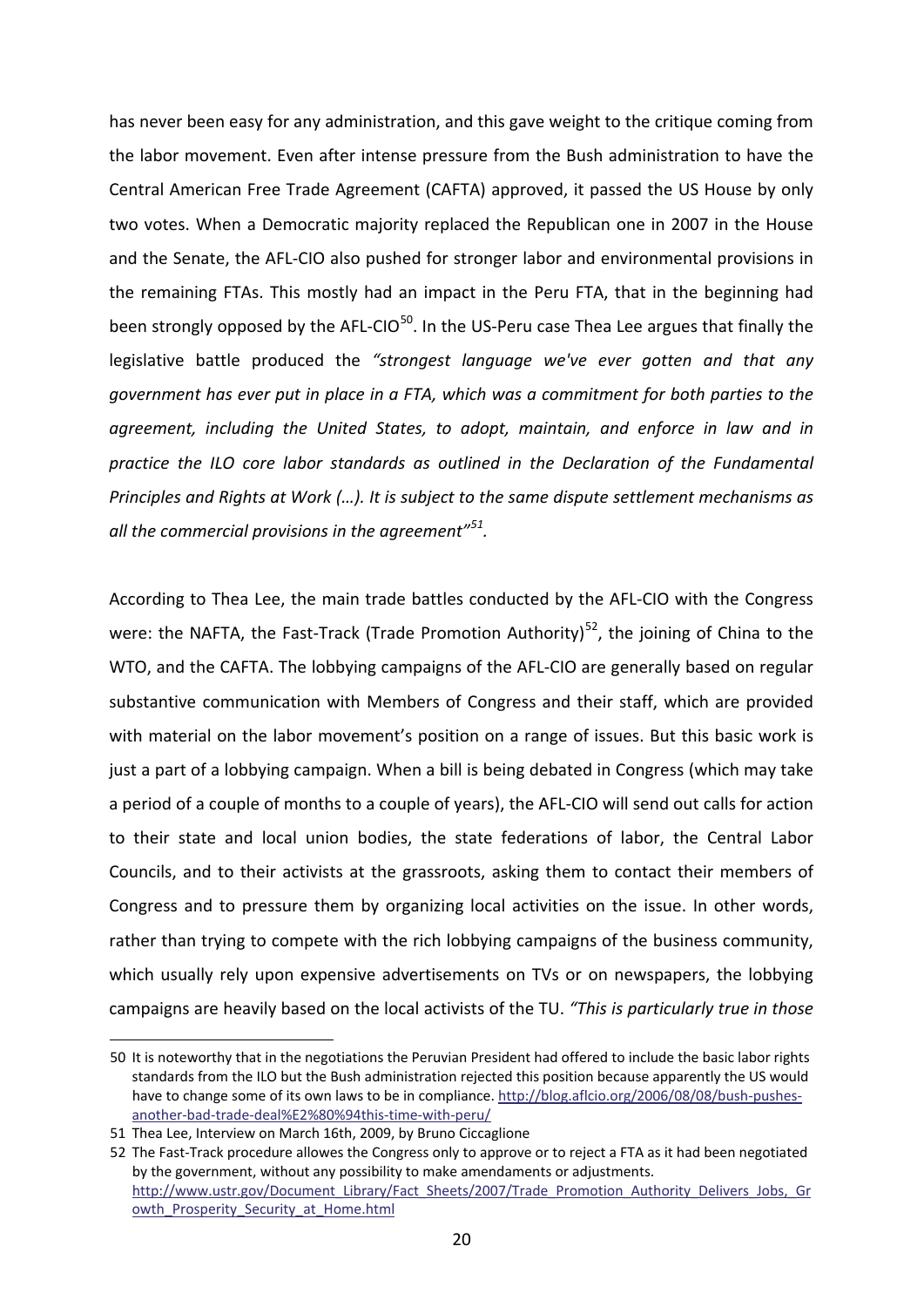*States where strong labor coalitions exist, or larger coalitions exist, including other groups, like environmental groups, family farm groups, religious groups, development organizations, immigrant workers groups, sometimes also small business groups that have their own reasons to be concerned about trade agreements. So the coalitions that we have, work often both at the national level but also in every state. There's also some town meetings where you bring some experts to give some more detailed informations of what is the workers situation in Central America and so on... It's like turning up the heat on the members of Congress, making sure that they know what the concern is"[53](#page-29-1)*. It is noteworthy that lobbying campaigns are mainly focused on elected representatives in the Congress or Senate (often aiming to be re‐elected in future elections), in a system where they are directly responsible for the approval or the refusal of FTAs.

## **3.4 Cross ‐border Trade Union Alliances**

<span id="page-29-0"></span>The natural step for trade unions facing FTAs, especially for bilateral FTAs, is to build a link with the trade unions of the countries involved. We already explained that trying to speak with one voice is not necessarily simple but sometimes quite difficult. The case of NAFTA, where the main trade union confederations of Mexico were unconditionally supportive of the Mexican government promoting the NAFTA, is the first and most serious case of such problems. Trying to build a common discourse is always challenging especially when labor movements of a country are closely allied with the government. According to the AFL‐CIO's Thea Lee *"one of the things you have to do is respect the politics and the constituencies of the different organizations"[54](#page-29-2).* In the case of NAFTA *"it was frustrating to us dealing with the Mexican unions (…) because (…) they were supporting NAFTA. We worked with some smaller independent unions like the Frente Autentico del Trabajo (FAT), but it was tiny, and we could not really argue that the friends of the FAT were representing the workers of Mexico. So that was often in front of our face: the Mexican unions think NAFTA is a good idea, who were you* to to tell them that it is not going to be good for them? That is the challenge. So we would *have to work ten times as far, to say that our critique was not because we hate Mexicans or because we do not want Mexico to have good jobs, get richer or to develop. We had to say* that we do not think that NAFTA is going to be the right tool to help Mexico develop. But it did sound a little bit like 'We are in the US and know better than the Mexicans'. That is never

<span id="page-29-1"></span><sup>53</sup> Thea Lee, Interview on March 16th, 2009, by Bruno Ciccaglione

<span id="page-29-2"></span><sup>54</sup> Thea Lee, Interview on March 16th, 2009, by Bruno Ciccaglione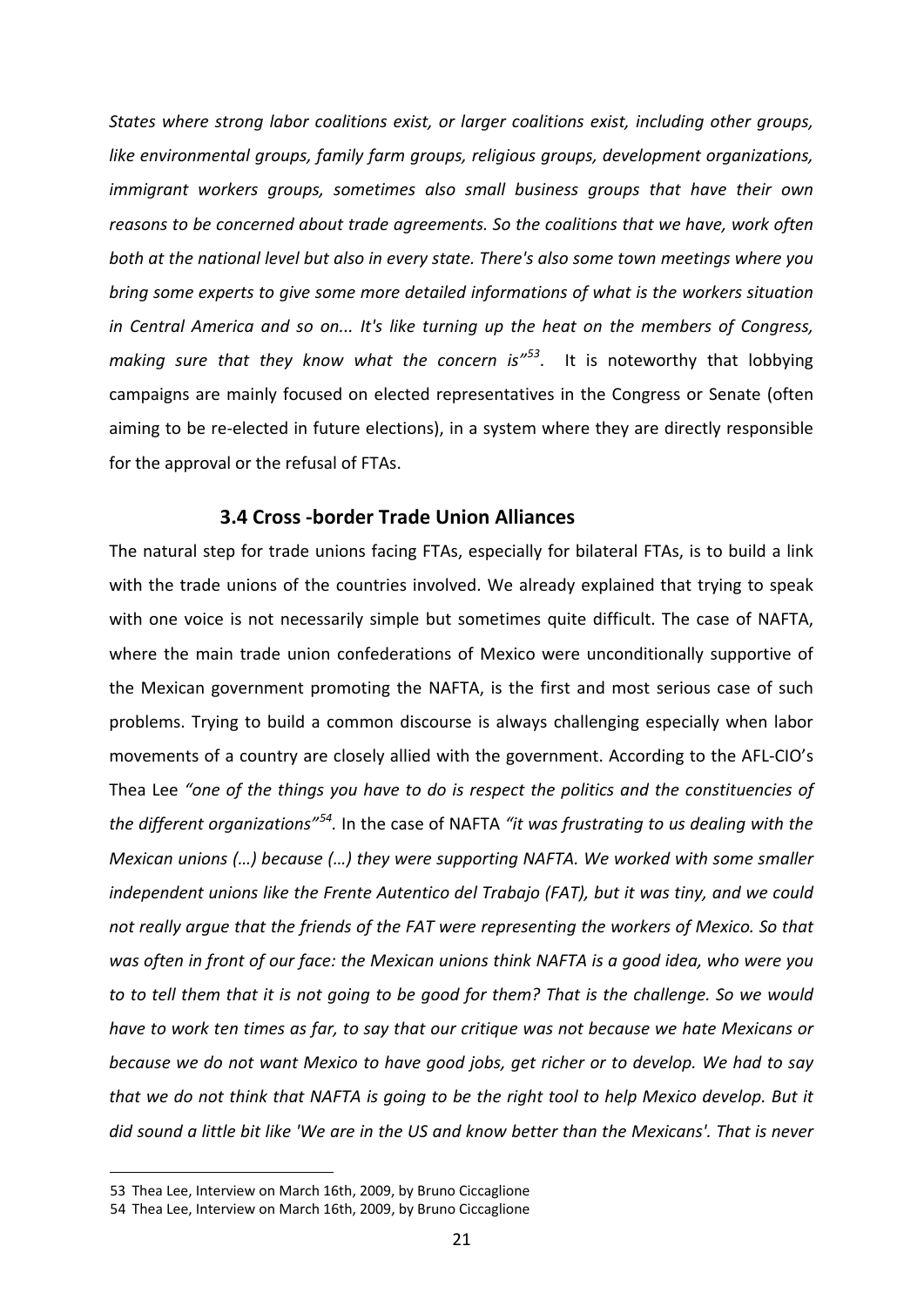*the situations you want to be in"[55.](#page-30-0)* In other negotiations promoted by the US government, like the Chile and Singapore FTAs, the unions in both of these countries chose to support the FTA because they seemed to trust their government's suggestion that this would create economic opportunities. In these cases the attempts to speak a common language only produced some joint statements between US unions and Chilean and Singapore unions, underlining the concerns that the labor movements were sharing, whether they were supporting or opposing to the agreement: *"What we would do was to come up with a declaration on labor standards and maybe on the investment chapter that was more targeted, even if we did not take the same position on the FTA"[56](#page-30-1).* 

An interesting approach to go beyond this problem, born with the NAFTA campaigns and later used in the CAFTA and the FTAA campaigns, was to start organizing transnational meetings of workers and trade unions, without waiting to have similar conditions and engagement of the official trade union movements in the different countries. As explained by Hector De La Cueva (The Labor Analysis Center and Trade Union Department in Mexico ‐ Centro de Investigación Laboral y Asesoría Sindical en México), "*We started to create links and concrete connections with single trade unions, regardless of the formal participation of the confederations, promoting transnational exchanges of trade unions from the three countries. Starting in 1991, for instance, we promoted with CLC and AFL‐CIO tri‐national meetings of the automotive industry trade unions. We did that in Mexico, in Canada, in the US, allowing workers of General Motors,of Ford, of the three countries, to meet each other and define common strategies and solidarity building. We also promoted tri‐national meetings of the communication workers, education workers and so on. In some cases there was the direct participation of the trade unions of the sector, in other cases there were just local sections of the trade unions or independent committees of the workers. We wanted to stimulate the articulation and the contact in the three countries. This worked and was a concrete path that helped, regardless of the bureaucracy of the trade unions, to define common answers to the challenges we faced"[57](#page-30-2).* 

<span id="page-30-0"></span><sup>55</sup> *Ibid.*

<span id="page-30-1"></span><sup>56</sup> *Ibid.*

<span id="page-30-2"></span><sup>57</sup> Hector De La Cueva, Interview on January 27th, 2009, by Bruno Ciccaglione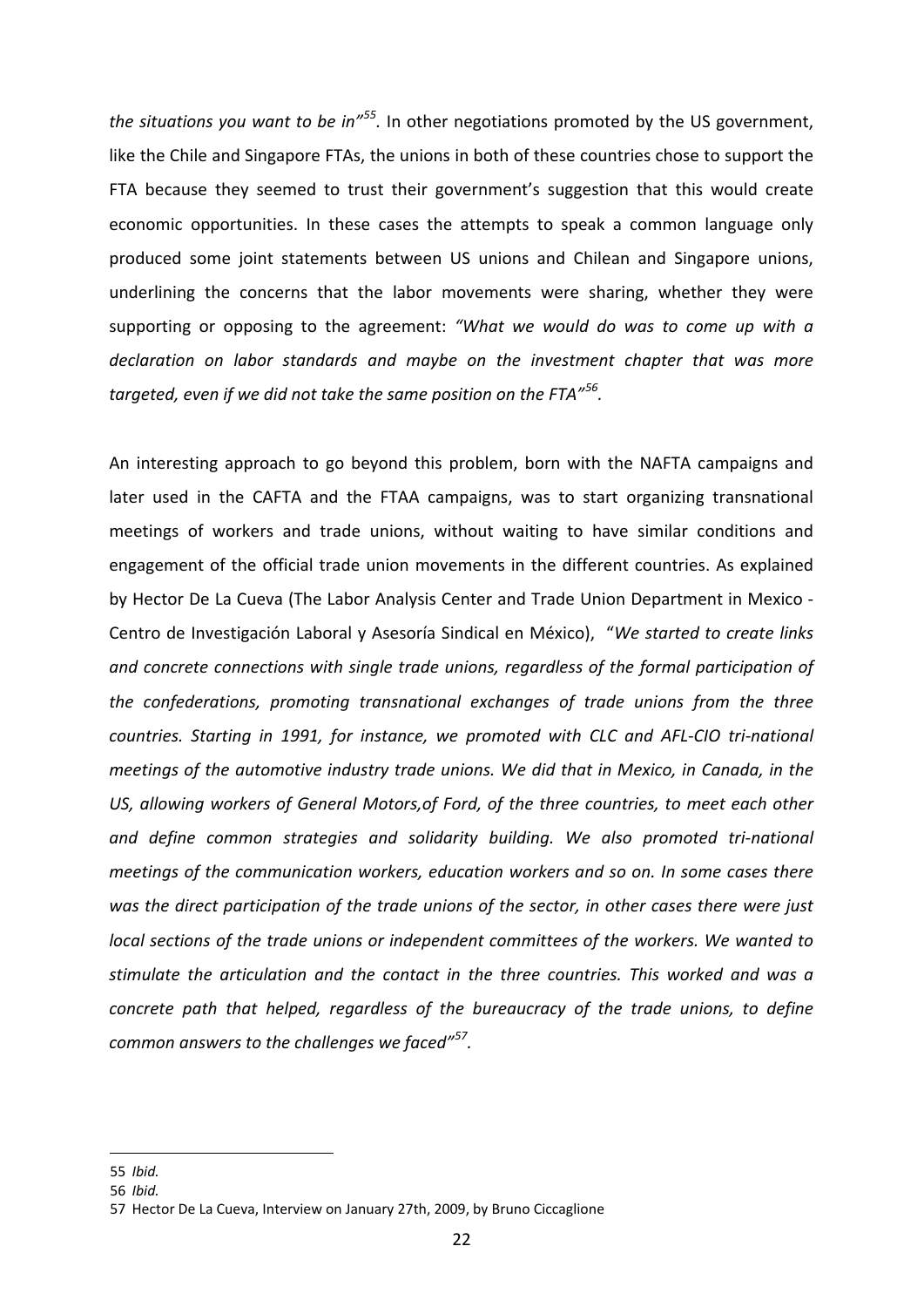In other words the approach has often been on two levels: on the one hand the trade unions top officials were trying to develop a common discourse, on the other hand this was often accompanied by the attempt to build an alliance at the basic level of workers and local representatives.

#### **3.5 Building alliances with other social movements**

<span id="page-31-0"></span>Since FTAs often cover a range of different issues like agricultural products, services, intellectual property rights, investment rules, and migration, trade unions are not the only actors monitoring and often opposing the negotiations or the treaties. As already mentioned, with the major contribution of the Canadian Labor Congress, trade unions in the 90s started implementing strategies to promote broad social alliances to challenge the FTAs. This was consistent with the understanding that the trade agreement was going to change and impact every aspect of social life. Experiences like the Action Canada Network (ACN) and then Common Frontiers in Canada (http://www.commonfrontiers.ca/), the Alliance for Responsible Trade (ART, http://www.art‐us.org/) in the US, the Mexican Network for Action on Free Trade in Mexico (http://www.rmalc.org.mx/index.shtml), the Brasilian Network for the Integration of Peoples (REBRIP, http://www.rebrip.org.br/\_rebrip/), were all going in this same direction: coalition building involving women organizations, development NGOs and environmental groups, trade unions, farmers organizations, religious groups and also some small employers organizations. Multisectorial alliances at the national level, involving different social actors including trade unions, would cooperate with other multisectorial alliances of the other countries involved in the FTAs negotiations. When the proposal for the Free Trade Area of the Americas was launched, going beyond the forms of collaboration already experienced between social movements of different countries, most of these national networks, with an important contribution from the labor movements<sup>[58](#page-31-1)</sup>, decided to form the Hemispheric Social Alliance (HSA)<sup>[59](#page-31-2)</sup>. The reasons for this alliance are evident, as

<span id="page-31-1"></span><sup>58</sup> As already mentioned, according to Sheil Katz of the Canadian Labor Congress, the affiliation of the CUT Brasil to the ORIT was a key factor to move in this direction.

<span id="page-31-2"></span><sup>59</sup> The first step for the creation of the HSA came with the document signed in Belo Horizonte, Brasil, 1997. The opening paragraph of the document is: *"BUILDING A HEMISPHERIC SOCIAL ALLIANCE TO CONFRONT* FREE TRADE - On the occasion of the Third Trade Union Summit, held parallel the Trade Ministers' Meeting on the Free Trade Area of the Americas (FTAA) in Belo Horizonte, Brazil from 12 to 13 May 1997, *representatives of the trade‐union organizations of the Americas, affiliated and fraternal organizations of the ORIT/ICFTU and a number of important social organizations have had the opportunity to share our respective work on the social dimension of economic integration"*

<sup>(</sup>http://www.developmentgap.org/americas/Building\_a\_Hemispheric\_Social\_Alliance.htm). To know the members of the HSA see on http://www.asc-hsa.org/node/369.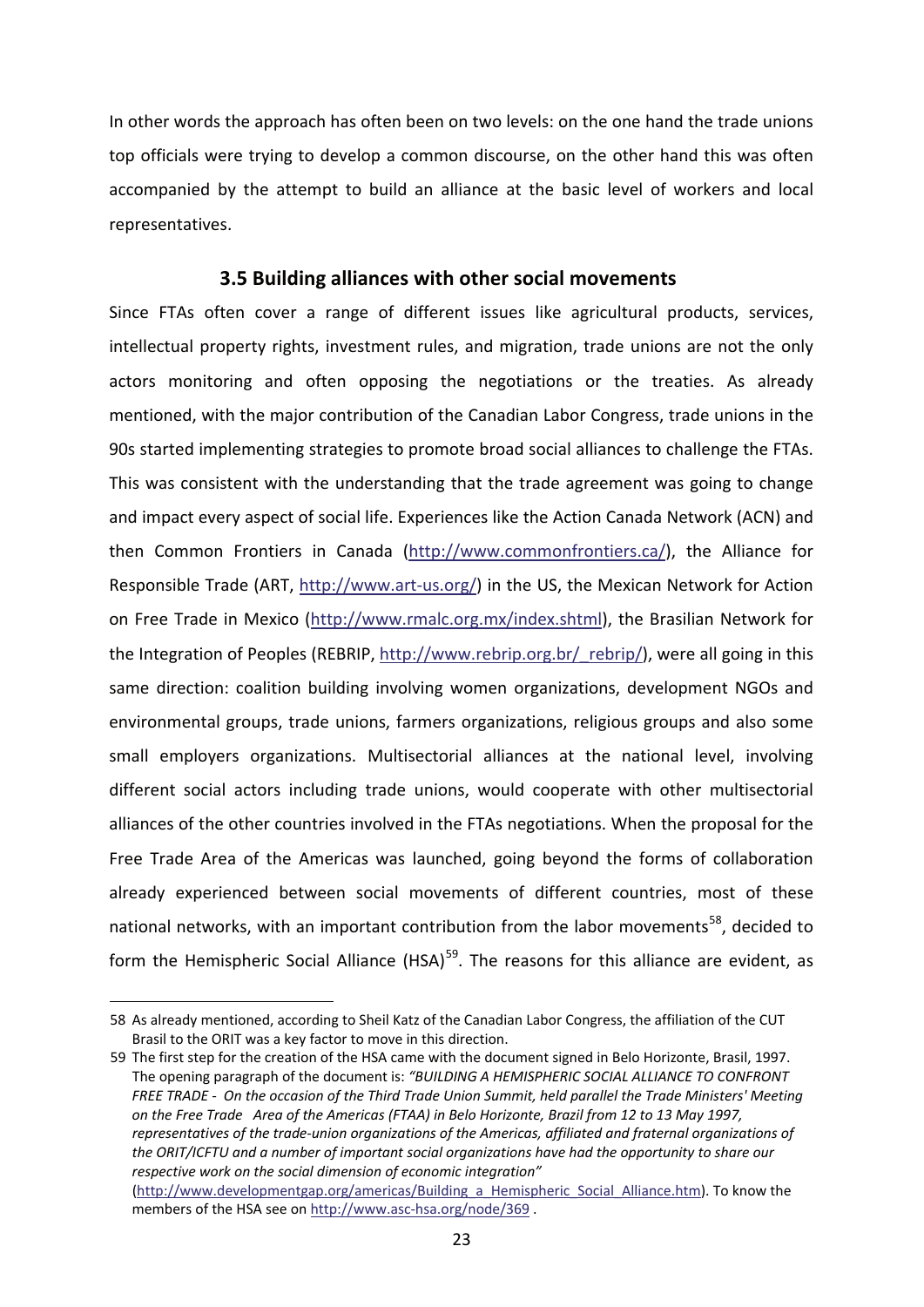explained in the document "*Building a Hemispheric Social Alliance in the Americas"* presented in 1999: "*Over the past two decades, the economies of North, South and Central America have steadily integrated. Free trade agreements have been vigorously pursued by governments and business leaders, with little input from us, the people of this hemisphere. Economic integration of our region has been catastrophic for us all. Our economies are now wide open to foreign private investment and private corporations have new rights to cherry pick the attractive investments. Meanwhile, our rights and protections as citizens have been dramatically eroded. (…) This new economic model, sometimes referred to as 'neo‐liberalism" or 'corporate rule", is undemocratic and exclusionary. It promotes free trade agreements that deny citizens the right to participate in key economic and social policy decisions. And it allows corporations to walk away from the economic and environmental disasters they create. The results have made clear that we need to take leadership by building an alternative development model and countervailing social force"[60](#page-32-0)*. Karen Hansen Kuhn – former representative of the Alliance for Responsible Trade, USA, commented at that time, *"Our only hope for changing the rules of the game on globalization is to build a peoples' movement for just and sustainable trade and development. The Hemispheric Social Alliance is a big step in that direction. The Alliance will help us to make connections among peoples, issues and campaigns, not just to inform ourselves but to act in a united way"[61.](#page-32-1)* 

The ambition and the complexity of the project is evident, given the range and diversity of the groups involved. Nevertheless, according to Hector De La Cueva (the Mexican Action Network on Free Trade (RMALC) and former first Secretary of the HSA), *"it represents the only road to creating a true counterweight to modify, influence or at least curb the anti‐ democratic agenda and social exclusion of our governments"[62.](#page-32-2)*

Not all of the labor and social movements of the Americas became members of the alliance, and each member still participates with different perspectives, visions and intensity. But it must be noticed that the HSA made a major contribution to coordinating the continental struggle against the Free Trade Area of the Americas. The FTAA project finally collapsed after the failure of the heads of states summit held in Mar del Plata, Argentina, in November 2005, following years of mobilization by a large coalition of social movements and trade

<span id="page-32-0"></span><sup>60</sup> http://www.web.net/comfront/cfhems.htm

<span id="page-32-1"></span><sup>61</sup> See http://www.web.net/comfront/hems2.htm

<span id="page-32-2"></span><sup>62</sup> *Ibid.*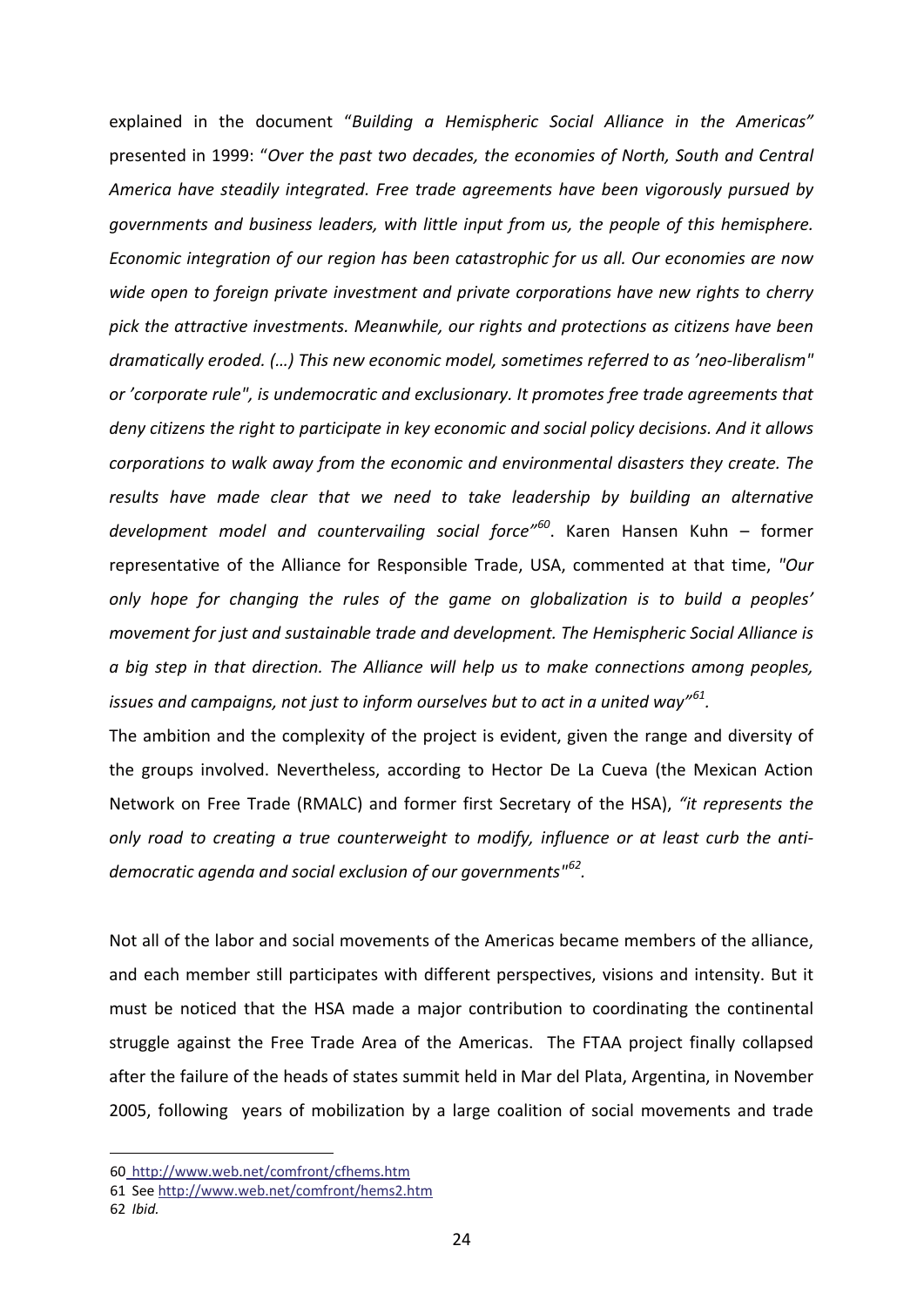unions, the HSA having a key role in these mobilizations. As explained by CUT Brazil representative Kield Jacobsen "*The strategy of the CUT on the FTAA was that of the refusal of the agreement: what can we do to prevent that such agreement is signed? That was our line. On this position we also looked for alliances out of the trade union movement. That`s how the Hemispheric Social Alliance was born, on the initiative of the CUT that we debated with other TUs, starting from the Canadian Labour Congress, to the AFL‐CIO and later the ORIT itself, and other social movement allies as the Chile Network Facing Free Trade, the Mexican network Action Facing Free‐Trade. It was hard to do this battle at the beginning, but then when some progressive governments came, like the Chavez and the Lula Government, we succeeded in blocking the negotiation process of the FTAA. We succeeded persuading these governments to adopt the same strategy that was used by the US government: asking for a "good agreement for their countries", would be equivalent to have an agreement that would be unacceptable for the US. This went on till the final and definitive closure of the negotiations"[63.](#page-33-1)* It must also be noted that the success could not be achieved solely with an international mobilization. Kield Jacobsen argues that *"In this alliance everything was involved, including very big and representative organizations of farmers, of indigenous population and trade unions. It was an international alliance, but clearly to be effective much was depending on the ability of the various organizations to be effective at their national level"[64](#page-33-2)*. This took place in most of the nations of the continent.

#### **3.6 Mobilization**

<span id="page-33-0"></span>As we have already noted, one of the most important mobilization campaigns in recent years in the Americas was the one opposing the FTAA. Following a period where a combination of different strategies was used by different social actors (demanding participation in negotiations, social clauses, coalition building and so on), according to Gonzalo Berron, Trade Union Confederation of the Americas representative and former Secretary of the HSA, *"When in 2001 the labor movements decided to say a clear NO to the FTAA, this meant to implement a mobilization strategy rather than a combination of different tactics. The TUs were frustrated after the first years of negotiations and started to organize parallel meetings with other social movements and at some stage, after years trying to demand things that never were accepted, we formally took this decision to take another direction. This opened*

<span id="page-33-1"></span><sup>63</sup> Kield Jacobsen, Interview on March 3rd, 2009, by Bruno Ciccaglione

<span id="page-33-2"></span><sup>64</sup> Kield Jacobsen, Interview on March 3rd, 2009, by Bruno Ciccaglione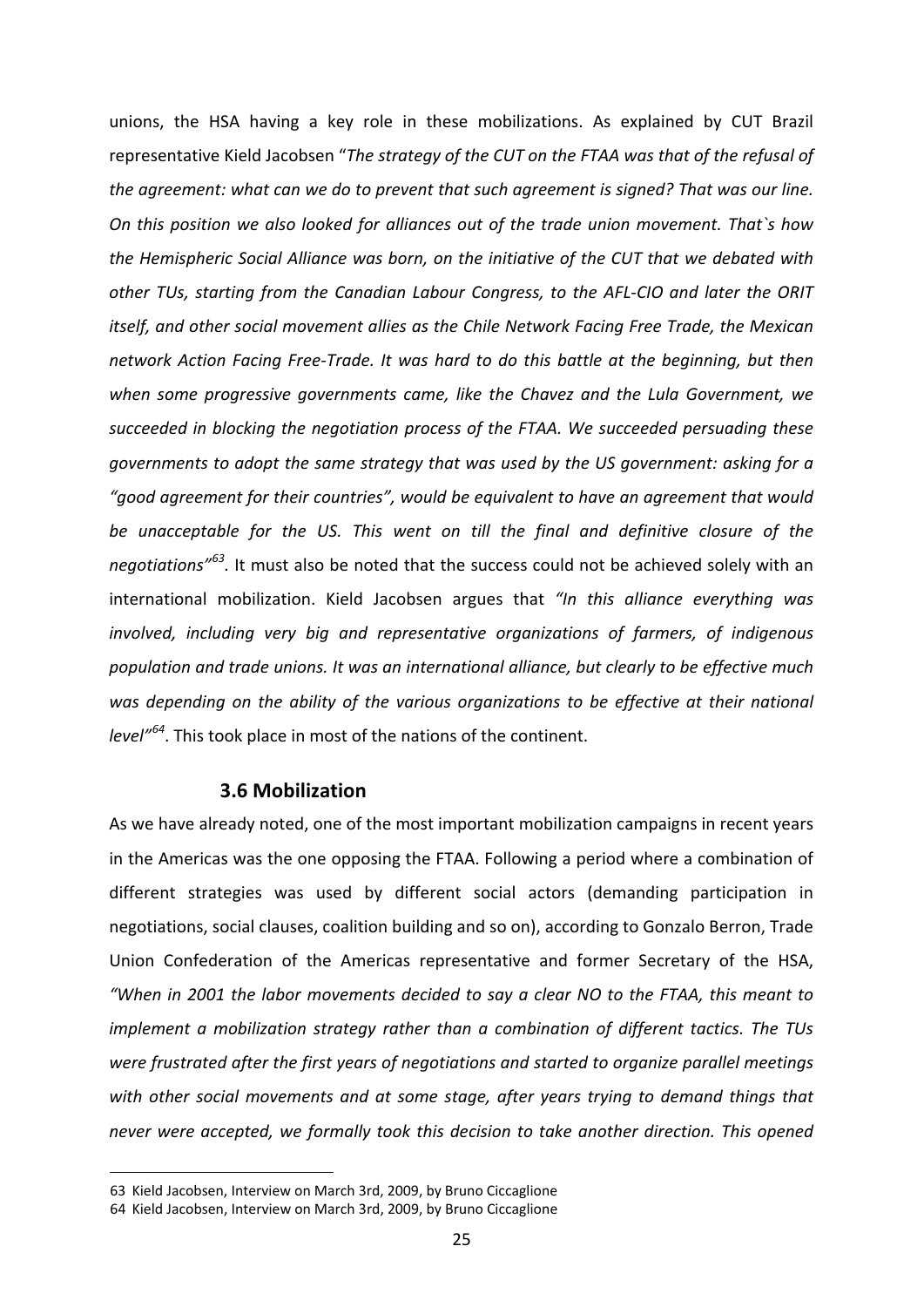*the space to enlarge the multisectoral coalitions to more radical groups and this made it impossible to continue a combined use of different tactics. Launching the Struggle Campaign on the FTAA, TUs practically stopped participating in any negotiation and the focus was only on mobilizations. All these mobilizations against the FTAA, considered as an instrument of the neoliberal policies in the region, contributed to a political change of perception about these policies. This clearly was a contribution that favored the political changes that occurred. In this sense we can see a direct link between these mobilizations and the political change that later was decisive to block the FTAA negotiations".* 

## **3.7 Developing a vision for a new trade system: fair trade and regional integration**

<span id="page-34-0"></span>We already mentioned how trade unions in the Americas never considered the instrument of FTAs as a good vehicle to implement the trade policies they wanted. They promote, with varying accents and voices, the need to reshape trade rules in a completely different way. Some trade unions explicitly use the term *fair trade* to address the need to reshape trade

rules in a way that could prevent a race to the bottom for workers. As explained by Thea Lee, AFL‐CIO representative, *"We have never said that trade is in itself a bad thing. We live in a global economy and we all understand that we are going to continue to live in a global economy for the foreseeable future. So goods, services, capital and people are going to continue to cross national borders. The question is not how do we stop all the goods from coming across the border, and we don't necessarily want to keep the tariffs high. But we don't want to take our tariffs down, giving better access to the US markets, only to have our companies moving jobs to a place where workers can not exercise their basic rights, where toxic wastes are offloaded in the rivers or in the ocean, in a way that companies make money at the expense of ordinary people, workers and communities. What we always tried is to make a distinction between corporate dominated trade rules and socially oriented trade* rules. Fair trade is kind of a short term to say that we need a framework of rules for the *global economy that is fair to people"[65](#page-34-1)*. In other words these trade unions do not accept the idea that the final goal of trade liberalization should be to take every tariff down to zero. "*There may be some social reason why you want a tariff, you may want to protect strategic industries. Every country should have the ability to do that and the goal in trade is that it should be done in a way which is fair to everybody. All countries should be able to use*

<span id="page-34-1"></span><sup>65</sup> Thea Lee, Interview on March 16th, 2009, by Bruno Ciccaglione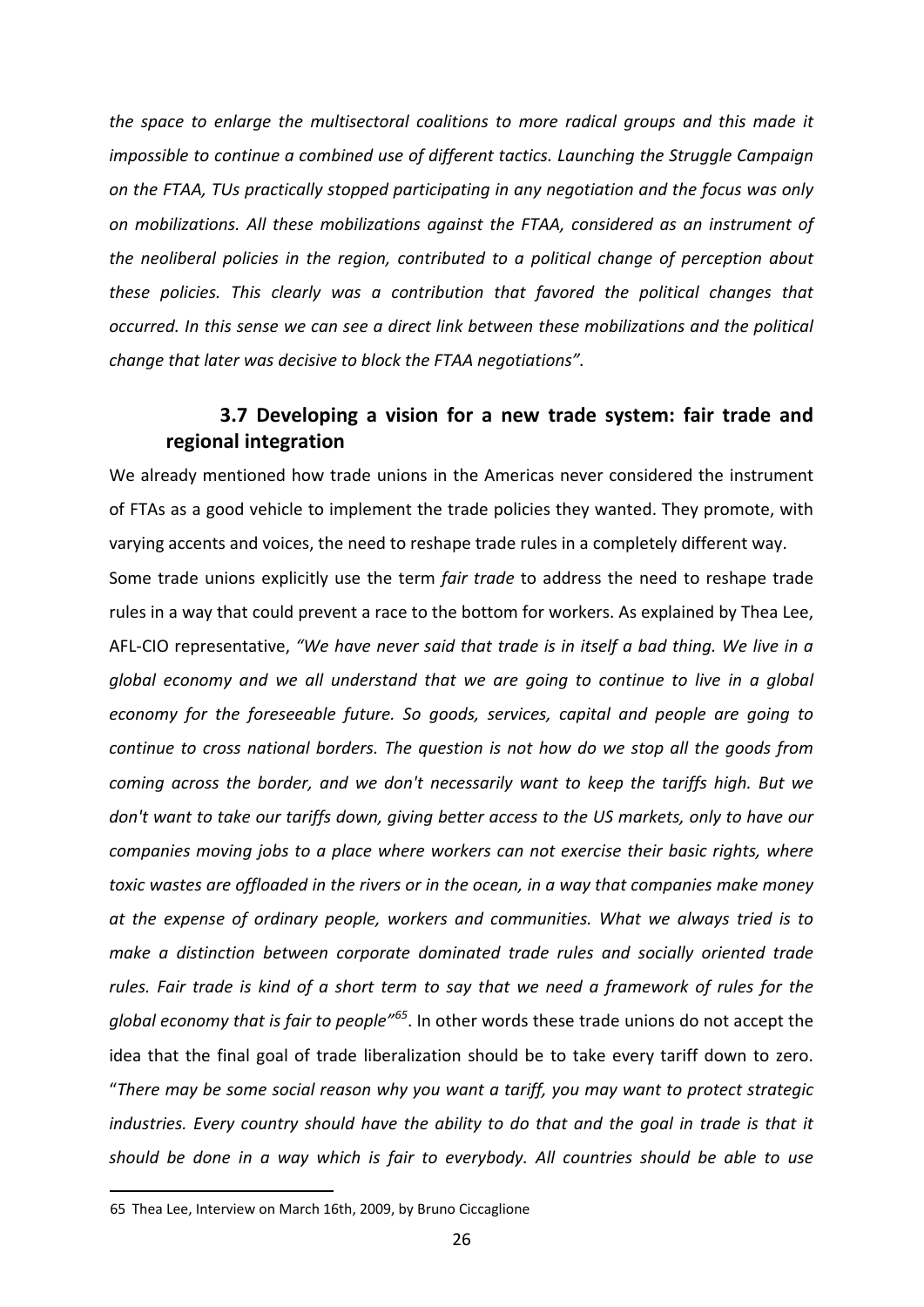*safeguard protections, be able to protect consumers and labor rights. So obviously we start it with labor rights, we start it with ILO Declaration on Fundamental Principles and Rights at work, the core labor rights that the international community has reached consensus on: freedom of association, right to organize, prohibition against the worst forms of child labor and discrimination in employment. We say that every worker in the world deserves those rights and any trade agreement, trade liberalization or trade law should respect those rights. So every time, for example, that a government tries to gain a competitive advantage by violating workers fundamental human rights, we would argue that our country needs to be able to say 'we are not going to import the products with child slave labor', because we don't* want to encourage it, and we don't want to make money of your choice to violate rights. So I *guess what we mean by fair trade is to take certain principles*". One of the problems of this approach is on the one hand the criticism we already mentioned about focusing on "core labor standards<sup>"66</sup>, and on the other hand the difficulty to extend this approach to other areas, such as environmental issues: *"In the environmental front it's a little bit harder to identify than in labor, because there is not a single set of core standards (…). As international community we have to be able to identify first of all the fundamental international consensus principles that should be more important than trade flow or profit, or multinational corporate rights, and being able to incorporate them in our trade rules. The price for trade should not be having to give up our own democracy. We have democratic scope and rule making and national regulations, but we don't have an international government that makes those rules. We don't have an international minimum wage, international environmental protection etc. So we need to figure out the interface where individual countries have the right to set higher standards and not be penalized in the global economy for setting high standards with respect to legitimate goals on environment, consumer and labor protections"[67.](#page-35-1)* 

As the coalition building processes created to confront the FTAs developed, a wider vision started to emerge, although with contradictions and problems. The political shifts in Latin American started to produce attempts to build forms of regional integration which included

<span id="page-35-0"></span><sup>66</sup> See note 35 and the quoted articles *The ILO: an Agency for Globalization?",* Guy Standing, *Development and change* 39(3), 2008, Institute of Social Studies [http://www.unhistory.org/pdf/StandingILO.pdf] and *"Shrinking the International Labor Code: an unintended consequence of the 1998 ILO Declaration on Fundamental Principles and Rights at Work?"* ‐ Alston P. and J.Heenan – *International Law and Politics* [http://www.chrgj.org/publications/docs/wp/Alston&Heenan%20Shrinking%20the%20International%20Lab or%20Code.pdf]

<span id="page-35-1"></span><sup>67</sup> Thea Lee, Interview on March 16th, 2009, by Bruno Ciccaglione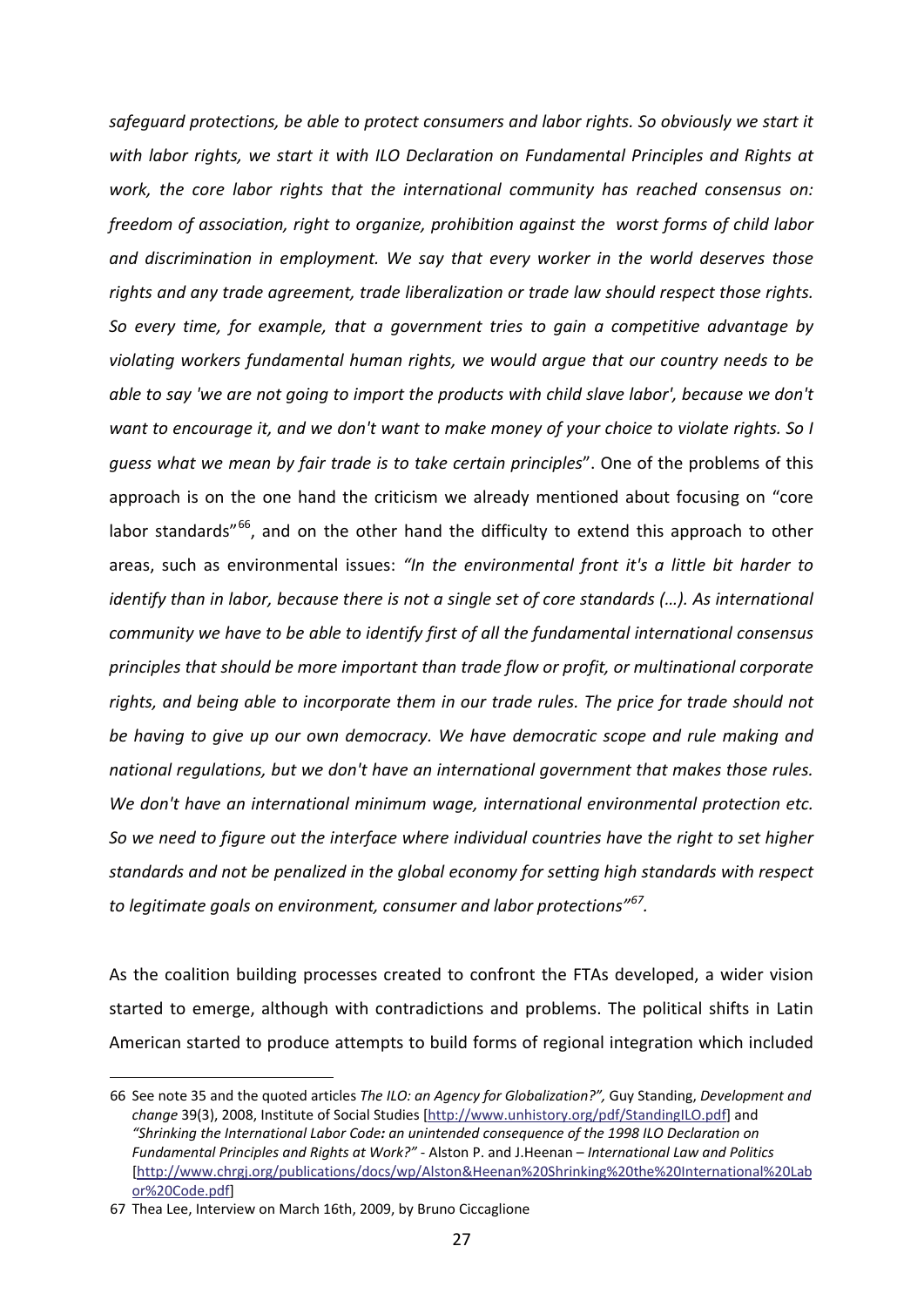trade rules but appeared not to follow the corporate trade agenda. The ALBA (Bolivarian Alternative for the Americas)<sup>[68](#page-36-0)</sup> is one example, but it clearly comes from a deeper and longer analysis which is already part of the debates within the Hemispheric Social Alliance. To give an example of these first attempts to build trade rules with a different approach we can briefly enlist the main contents of the People's Trade Agreement (Tratado Comercial de los Pueblos, TCP, in Spanish)<sup>[69](#page-36-1)</sup> signed between Bolivia, Cuba and Venezuela, and its main differences from a FTA: the People's Trade Agreement offers trade benefits for Bolivian products in Venezuela (mostly soy) but does not ask to Bolivia to do the same, allowing to maintain its tariffs in order to protect its local economy; the States become key actors of trade, since Venezuela commits to buy fixed amounts of a range of Bolivian products; the agreement excludes rules on intellectual property, health services, financial services, common goods as water, in order to grant each country the ability to protect this sectors. In other words the agreement appears to move far beyond the logic of the temporary WTO provisions based on allowing weaker economies to maintain some "privilege, as tools to prevent a dramatic impact on the local economy of the weaker countries $^{70}$ .

The idea of developing an alternative vision that goes beyond free trade and towards a wider integration as a possible model is clearly evident in the official documents of the Trade Union Confederation of the Americas<sup>[71](#page-36-3)</sup> (TUCA-CSA). As included in the Action Program on Integration and Globalization approved in the Founding Congress and later by the Executive Council of the TUCA‐CSA: *"The Congress commits trade unions of the Americas to defend a*

<span id="page-36-0"></span><sup>68</sup> *"The Bolivarian Alternative for the Americas (ALBA) is based, fundamentally, upon a model of politic, economic and social integration of countries, as the Caribbean and Latin American, which share geographic spaces, historical and cultural bonds, necessities and common potentialities. The ALBA is then, a new scheme of integration based on principles of cooperation, solidarity and complementariness and it arises as* an alternative to the neo liberal model, which has not done but that to deepen the structural asymmetries and to favor the accumulation of wealth in privileged minorities in detriment of the well-being of countries" http://www.alternativabolivariana.org/pdf/alba\_mice\_en.pdf

<span id="page-36-1"></span><sup>69</sup> In april 2006 the member governments of ALBA at that time (Bolivia, Cuba, Venezuela) signed a People Trade Agreement ‐

http://www.alternativabolivariana.org/modules.php?name=Content&pa=showpage&pid=516

<span id="page-36-2"></span><sup>70</sup> See "Las diferencias entre los TLCs y el Tratado de Comercio de los Pueblos ‐TCP" ‐ Interview with the economist Pablo Solón of the Fundacion Solón in Bolivia ‐ http://www.bilaterals.org/article‐ print.php3?id\_article=4617

<span id="page-36-3"></span><sup>71</sup> The ITUC Regional organization for the Americas (TUCA‐CSA) was formed in March 2008 to succeed the *ICFTU Inter American Regional organization of Workers (CIOSL/ORIT)* as the regional organization of the ITUC. The organization has 65 affiliated, in 29 countries, representing more than 50 million workers. http://www.csa-csi.org/content/category/18/138/177/ . To see the affiliated organizations see http://www.csa-csi.org/content/view/4995/185/.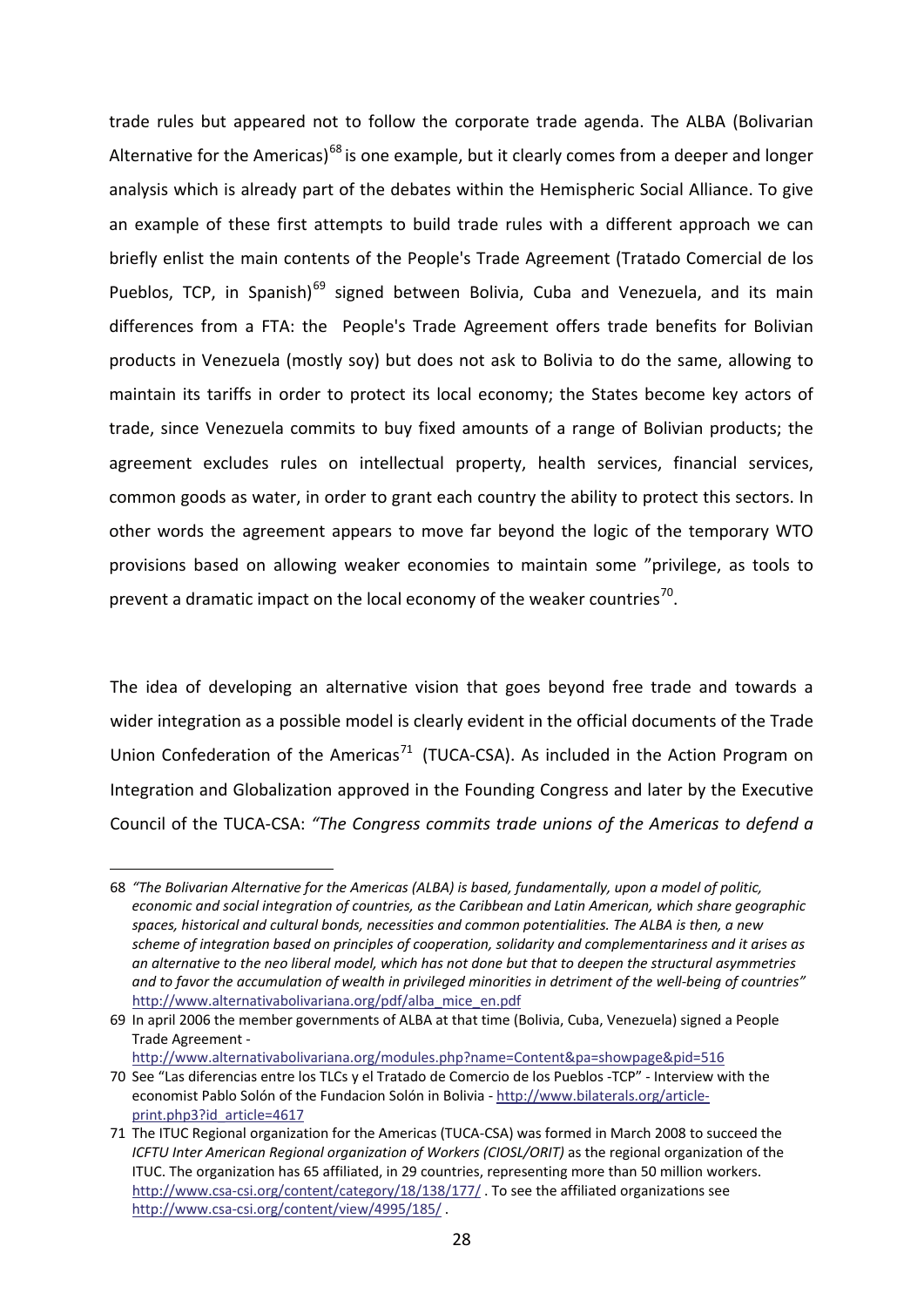*stronger economic, political, social and cultural integration that is in favor of people, respectful of diversities, and that favors environmental sustainability, as a strategy to face neoliberal globalization. It is fundamental to strengthen the processes of subregional and regional integration, with a full participation of the workers, in order to react to FTAs that only increase the distance between and within the impoverished and the rich countries"[72](#page-37-1). "It is impossible to move in this direction" ‐* the TUCA‐CSA argues *– "without going beyond the exhausted neoliberal model still present in the continent. Building alternative processes to the neoliberal model the TUCA‐CSA will drive the strategy of Sustainable Development, consistently with a generalized common sense that consider three axes, each one having the same relevance: the economic, social and environmental. The starting point for economic, social and environmental policies, in order to help meet the target of a sustainable development, is an active role of the State, sustained by a new democratic assent based on popular sovereignty, and an enlargement of the forms of participation of the civil society in the decision making process, both at the national and the regional level"[73](#page-37-2).* 

This more general approach might become stronger now as the global economic crisis changes the framework. Sheila Katz, Canadian Labour Congress representative, argues that *"Hopefully the opportunities that come out of this worldwide economic and multiple crises will allow for some talk and discussion on re‐regulating the economies, re‐regulating the financial systems, and might lead to the development of a new kind of trade agreements, to* a new kind of globalization if you will, one that is more to the benefit of the workers in the world"<sup>74</sup>. Nevertheless the tendency to push for new FTAs will be strongly present as well, especially for countries and regions willing to boost their economies through increased exports.

# **4. Conclusions and recommendations for Europe**

<span id="page-37-0"></span>The story of how most of the trade unions of the Americas dealt with Free Trade Agreements is long and complex. Nevertheless our research supports the idea that a convergence process has occurred in the hemisphere. Considering the difficulties of the first attempts by the Canadian Labor Congress to speak a common voice with the AFL‐CIO in approaching the US‐Canada FTA negotiations in the mid 1980s, it is noteworthy that the analysis which is

<span id="page-37-1"></span><sup>72</sup> http://www.csa‐csi.org/content/section/26/189/

<span id="page-37-2"></span><sup>73</sup> *Ibid.*

<span id="page-37-3"></span><sup>74</sup> Sheila Katz, Interview on February 9th, 2009, by Bruno Ciccaglione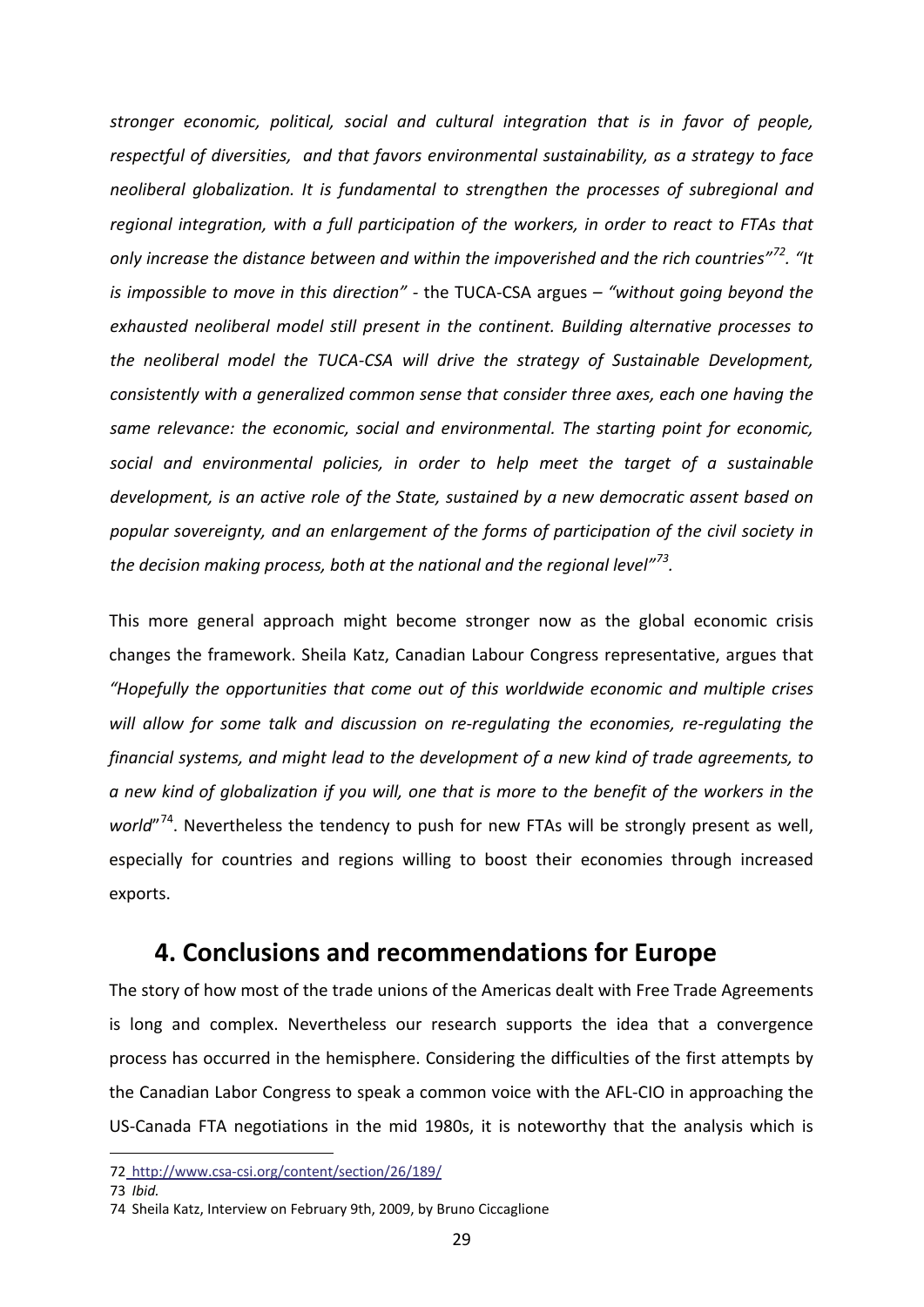today proposed by the TUCA‐CSA, not only opposes FTAs, but goes beyond the concept of fair trade. Instead it seeks to design a model of integration that is an alternative to free trade, not only because it proposes alternative trade rules, but because it aims at moving away from neoliberalism by giving a new centrality to the State, and to a new democratic and participatory process. It would be overstating the reality to claim that every trade union of the Americas is concretely and consistently operating in harmony with the Program of Action approved by the TUCA‐CSA, but still it is clear that the labor movements of the Americas followed a path that is unique and obtained some genuine achievements, as was the case of the defeat of the FTAA. This happened because of the development of new practices both in terms of cross border alliances and in terms of coalition building with other social actors, as is the case of the building of the Hemispheric Social Alliance, and a result of similar national coalitions which involved many different social movements. The variety of modalities used and the continued debate and discussion both within the labor movement and with other social actors also contributed to the building of a common vision that enriched the different contributions.

The vision that trade unions of the Americas developed in the last decades on trade rules has increasingly produced a critique of the negotiations with the EU - especially in Central and South America, with arguments that are similar to the ones used in the case of negotiations with the US. According to the TUCA-CSA, the agreements signed between Mexico and Chile<sup>[75](#page-38-0)</sup> and the EU, marked a clear change in the EU strategy: the former EU approach, more focused on political dialogue and cooperation, the American trade unions argue, was abandoned in favor of an approach based on free trade agreements, similarly to the approach of the US<sup>[76](#page-38-1)</sup>. Trade unions claim that this is evident in the current negotiations with MERCOSUR, the Andean Region Countries and Central America. Gonzalo Berron, TUCA‐CSA representative says that *"Only a few years ago the way the EU was proposing agreements was different, but now it's clear for everybody that EU is only pushing for Free Trade Agreements and is not this fraternal good friend aiming to increase cooperation with Latin*

<span id="page-38-0"></span><sup>75</sup> The "Global Agreement of the EU with Mexico entered into force in 2000 (http://www.observatorioueal‐ alop.eu/wcm/index.php?option=com\_content&task=view&id=13&Itemid=13), the Association Agreement of the EU with Chile in 2003 (http://www.observatorioueal‐ alop.eu/wcm/index.php?option=com\_content&task=view&id=51&Itemid=86)

<span id="page-38-1"></span><sup>76</sup>\_http://www.csa-csi.org/content/section/26/189/ - Action Program of the ITUC-CSA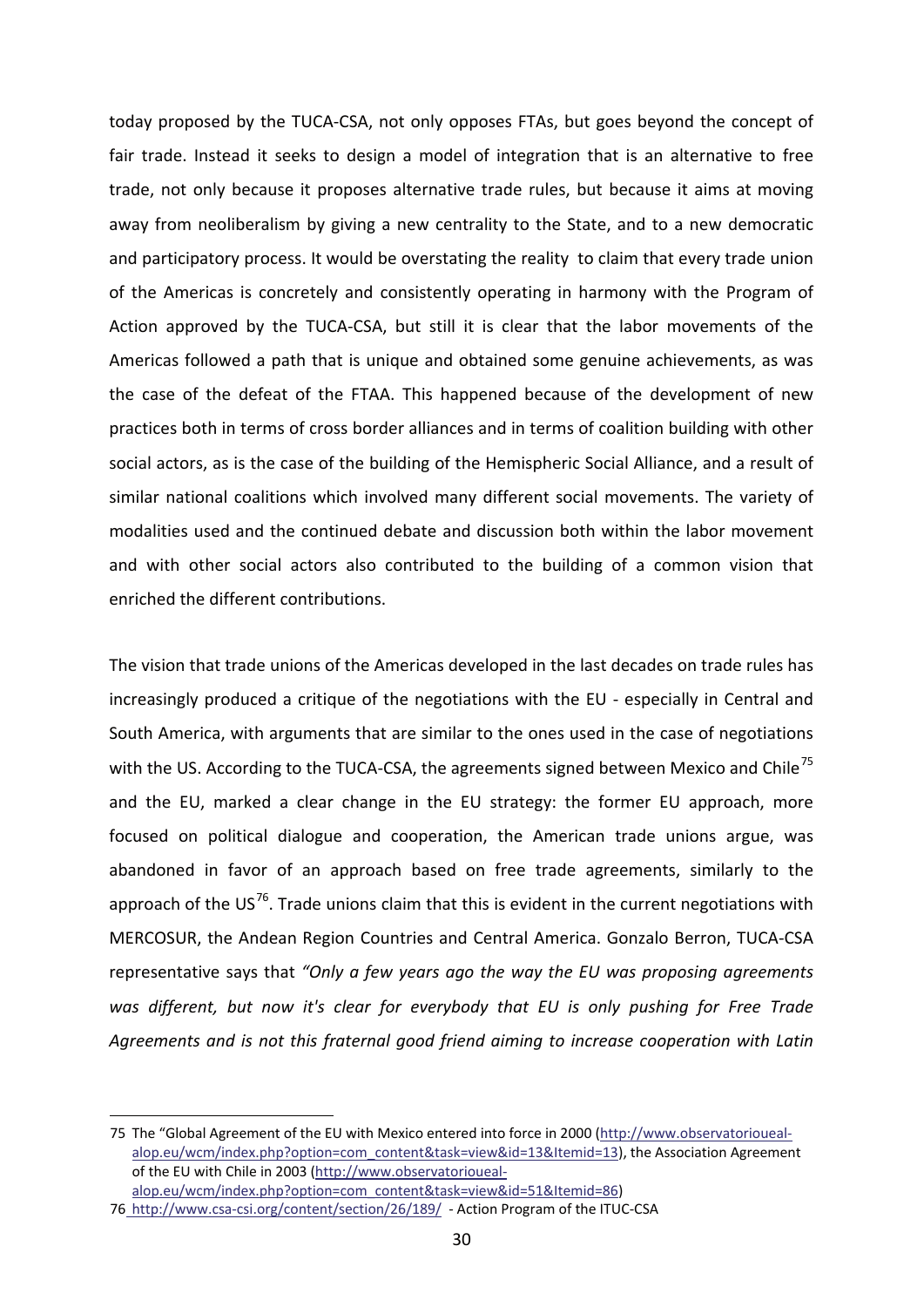*America"[77](#page-39-0)*. Kield Jacobsen, CUT Brazil representative, says that *"In terms of the contents of the trade agreements, the EU agreements are exactly the same as the ones planned and implemented by the US with the ALCA (FTAA). In this sense the CUT stands against them with the same arguments"[78](#page-39-1).* For these reasons trade unions of Central and Latin America consider problematic the relationship with the European trade unions: *"Although sometimes their rhetoric is similar to ours, then we see a different conclusion, because we oppose these Association Agreements, as the Europeans only claim to remove some of the worst elements out of the agreements. We do not disagree on the need to have a social and labour chapter, but the problem is that the trade chapter of these agreements simply makes any other element subordinated, and cancelling any effect of the other chapters"[79](#page-39-2).* Even more openly critical is the CUT Brazil representative: *"There is a difference in our relationships with the TUs of the United States and those of the European Union, when it comes to free trade agreements. The US trade unions oppose them, the Europeans support the negotiations, generally, although with some remarks. (...) It is very difficult to explain to the European trade unions the impact of these agreements on the development process in our countries, because they continue saying that according to their calculations the export of manufactured goods would be increased for European companies. So they think this can generate new employment. When in the ITUC we tried to coordinate trade union confederations of different countries to oppose the NAMA within the WTO negotiations, even if only one European trade union – the British – explicitly stood against our coalition and vision, the European trade union participation in this coalition gradually decreased"[80.](#page-39-3)*

A full discussion of this issue would be lengthy and take us outside the subject of this report. But we want to stress the need for further discussion, since trade rules are one of the critical issues that challenges labor movements worldwide, if the global labor movement is to build a new transnational solidarity capable of preventing in the future the race to the bottom that we observed in the decades of the neoliberal globalization.

In the context of the global economic crisis, the debate on trade seems to be focused on "protectionism" vs "further liberalization" as possible "solutions". Both of these extremes

<span id="page-39-0"></span><sup>77</sup> Gonzalo Berron, Interview on March 24<sup>th</sup>, 2009, by Bruno Ciccaglione

<span id="page-39-1"></span><sup>78</sup> Kield Jacobsen, Interview on March 3<sup>rd</sup>, 2009, by Bruno Ciccaglione

<span id="page-39-2"></span><sup>79</sup> Gonzalo Berron, Interview on March  $24^{th}$ , 2009, by Bruno Ciccaglione

<span id="page-39-3"></span><sup>80</sup> Kield Jacobsen, Interview on March 3<sup>rd</sup>, 2009, by Bruno Ciccaglione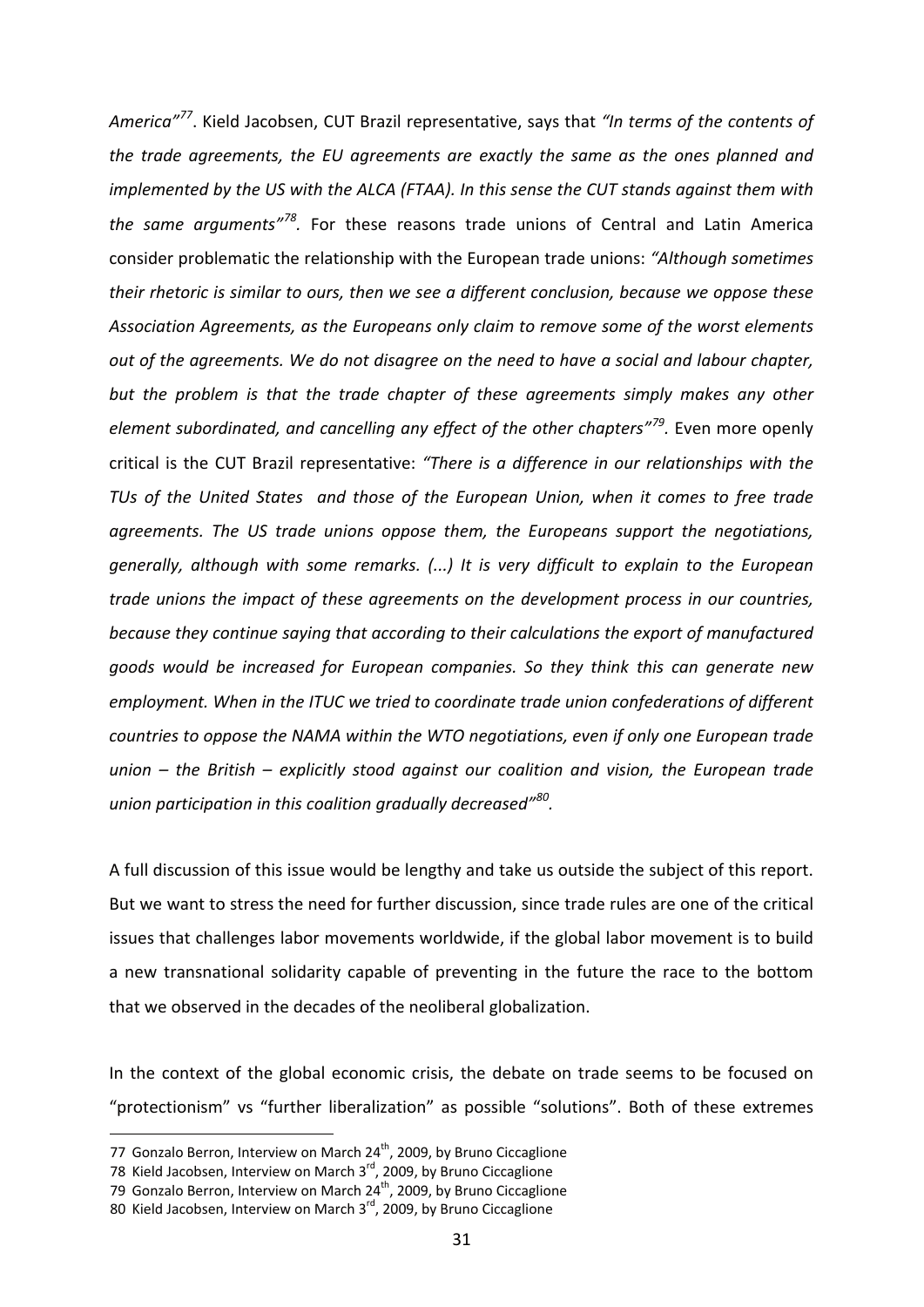seem to be outside of the vision of trade unions of the Americas. Introducing the recent publication *"Trade Unions 2009: Strategies to face the world crisis, Multilateralism and Trade and Investment Agreements"*[81](#page-40-0), Victor Baez Mosqueira, General Secretary of the TUCA‐CSA, addresses the specific different perspectives of developed and developing countries facing the crisis and the need to face the contradictions by proposing a "development of a new kind". For Latin America and the Caribbean Countries he argues that *"Starting from the concept of Fair trade within a multilateral framework, we should address regional integration. In the last 20 years Regional Integration became a key issue for trade unions in Latin America and the Caribbean, especially between close countries that share similar productive development structures and cultural closeness. Following this path trade could be increased, and stronger alliances could be built to face other regional 'blocks' and central countries, in order to achieve a better ability to impose their conditions upon the 'market jungle'"[82](#page-40-1).* 

In terms of trade rules, the labor movements of the Americas face the global crisis starting with a demand for a renegotiation of the existing free trade agreements and opposing the ones that are currently being negotiated or ratified.

Also the recent developments are noteworthy:

1

• The joint letter to the Governments of Canada and the US sent by the AFL‐CIO and the CLC demanding that the governments *"review and renegotiate the North American Free Trade Agreement (NAFTA) and to adopt a series of complementary policies necessary to build a strong, fair economy for workers in the United States, Canada and Mexico"*[83.](#page-40-2) We should also note the on‐going struggles to stop the ratification of the FTAs with Colombia in the US and in Canada<sup>[84](#page-40-3)</sup>.

<span id="page-40-0"></span><sup>81</sup> "Sindicatos 2009: Estrategias frente a la crisis mundial, el multilateralismo y los acuerdos comerciales y de inversión" ‐ http://www.csa‐csi.org/content/view/5051/

<span id="page-40-1"></span><sup>82</sup> Victor Baez Mosqueira, *No pagaremos el costo de la crisis. Por un modelo sustentable y justo de desarrollo.* Hacia una Plataforma Laboral de las Américas (PLA), ante la crisis Crisis y Trabajadores, - Sindicatos 2009: *Estrategias frente a la crisis mundial, el multilateralismo y los acuerdos comerciales y de inversión ‐*  http://www.csa‐csi.org/content/view/5051/

<span id="page-40-3"></span><span id="page-40-2"></span><sup>83</sup> See http://canadianlabour.ca/en/afl-cio-and-canadian-labour-congress-call-leaders-towork-together 84 On the US FTA with Colombia and the AFL opposition to it see

http://www.aflcio.org/issues/jobseconomy/globaleconomy/colombiafta.cfm . On the Canada FTA with Colombia and the campaigns of the CLC see http://canadianlabour.ca/en/colombia‐campaign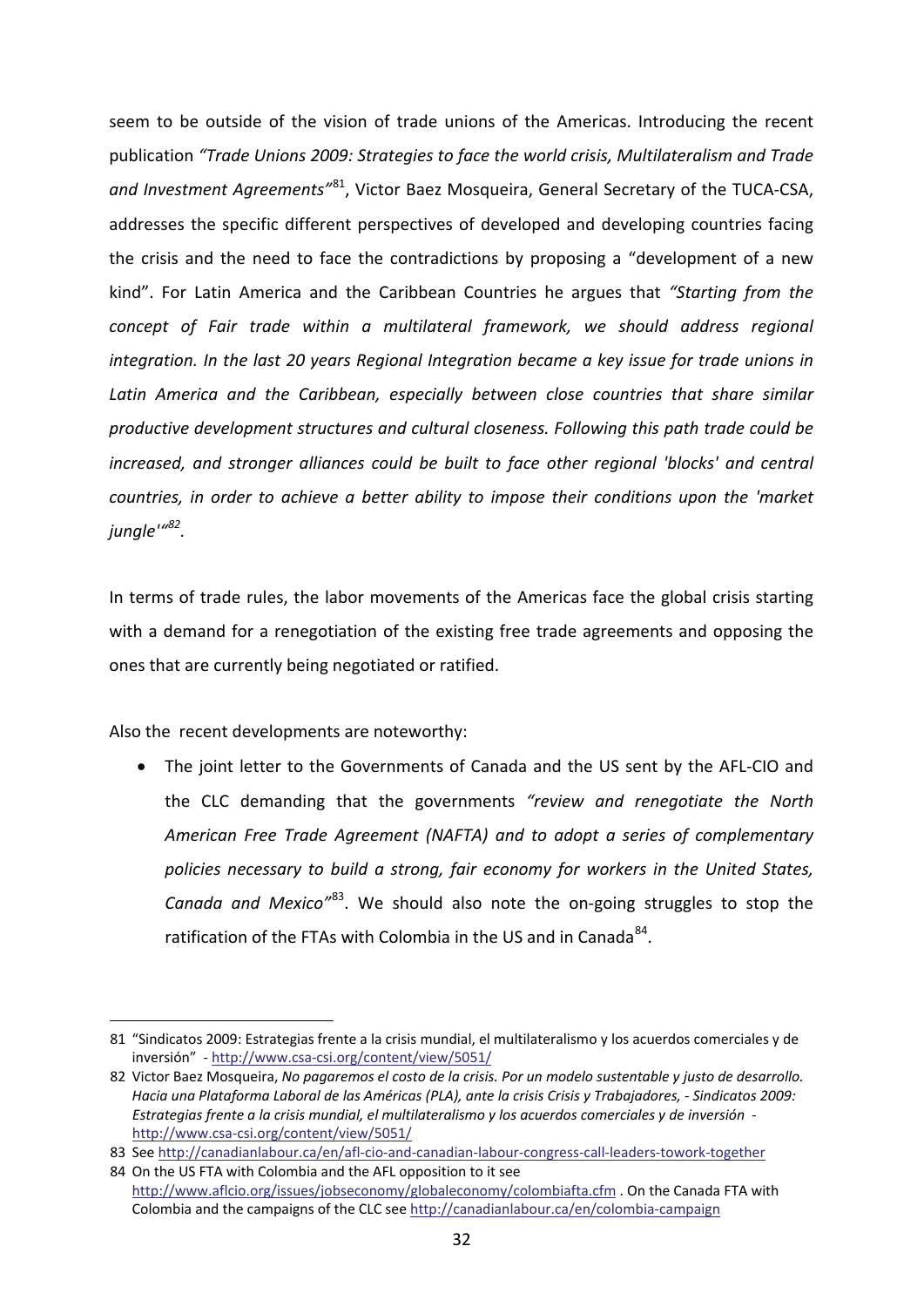- The position of the TUCA‐CSA and the Latin American and Caribbean trade unions on the problems and pitfalls of negotiations with the EU.
- Efforts to relaunch the multilateral framework in order to include labor and environmental standards, and the difficulties of reaching a clear consensus within the labor movements (and with other social movements) on whether the WTO is the right space for such a debate in the current framework.
- The demand for a new model of trade that is strictly connected with a wider analysis of the current crisis and its connections with other crises (climate change, food crisis, energy crisis and, many argue, democracy crisis).

To conclude we would like to summarize some of the most interesting and original elements emerged in our research on strategies, practices and struggles of trade unions in the Americas facing FTAs. We consider they could offer an opportunity for European trade unions in order to build common platforms and ultimately to build new forms of transnational solidarity. These elements are the following:

- − **Demanding a new kind of trade rules** that are not conceived to serve the interest of Transnational Companies, transcending the neoliberal model based on FTAs. Emphasis on social clauses is not considered sufficient to accept or support a trade agreement.
- − **Always trying to build a concrete link** and possibly common platforms ‐ **between trade unions of the countries involved in the negotiations** (both in bilateral and in regional/multilateral negotiations);
- − **Building wide alliances with social movements**, at the national and the transnational level. This led to the creation of the Hemispheric Social Alliance. While such an experience can not be "exported" one to one in other regions such as Europe, it still seems to offer a useful political indication, especially on trade issues. This strategy proved to be somewhat effective, not in order to give a new political role to trade unions, but to be effective in defending labor rights, both within the national borders and at the transnational level. It is noteworthy that in Europe some interesting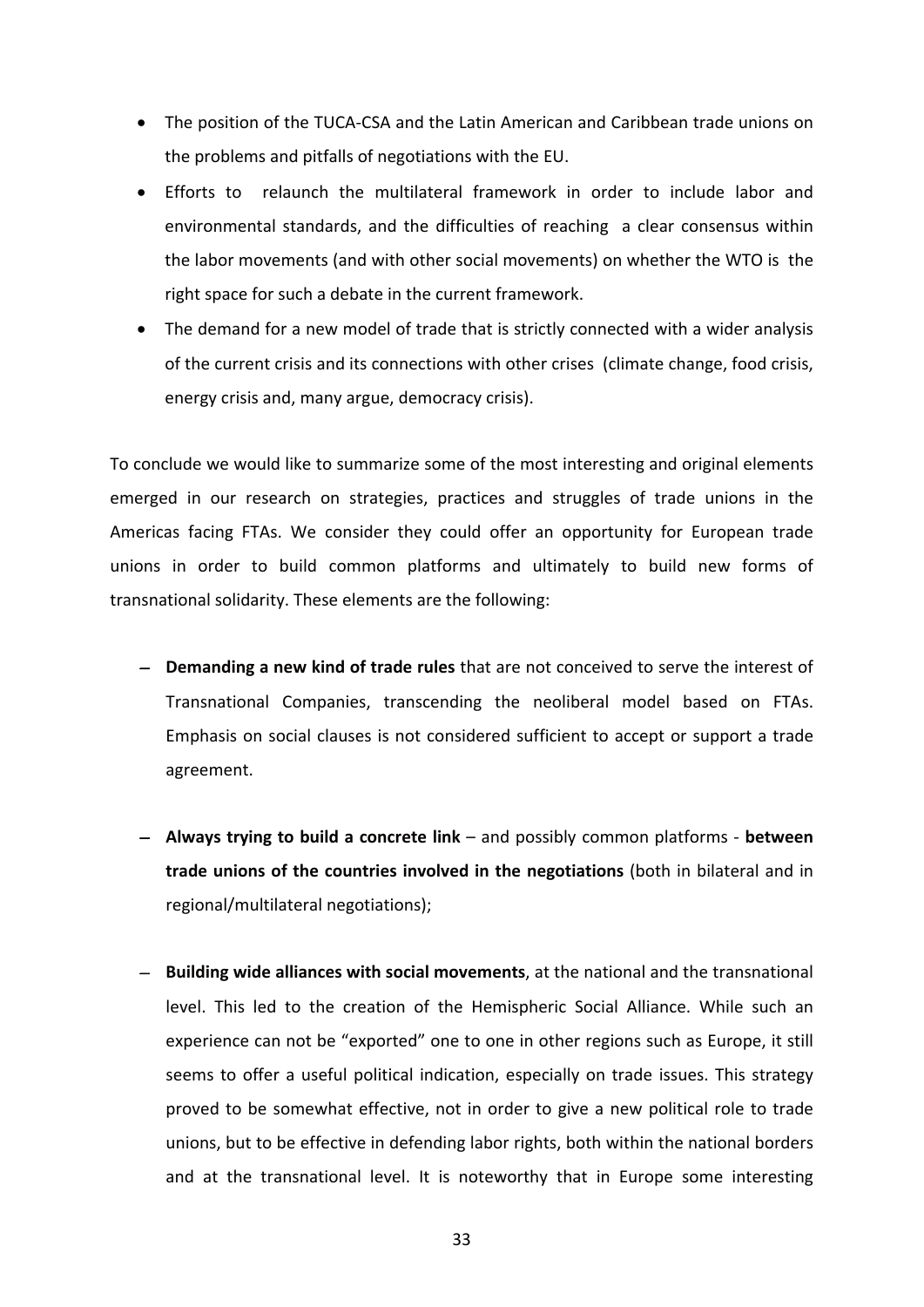experiences of networks working on trade issues already exist, such as the Seattle to Brussels Network (S2B) $^{85}$ . This network includes social movements, NGOs and environmental groups aiming *"to challenge the corporate‐driven agenda of the European Union and other European governments for continued global trade and investment liberalisation"[86](#page-42-1).* While at the global level, within the Our World Is Not For Sale Network (OWINFS)<sup>[87,](#page-42-2)</sup> participation to the network by trade unions is relevant, the European TUs participation in its European part, S2B, is marginal<sup>88</sup>.

<span id="page-42-0"></span><sup>&</sup>lt;u>.</u> 85 *"The S2B network was formed in the aftermath of the WTO's 1999 Seattle Ministerial to challenge the corporate‐driven agenda of the European Union and other European governments for continued global* trade and investment liberalisation. It has also developed as a response to the increasing need for European *coordination among civil society organisations"* ‐ http://www.s2bnetwork.org/

<span id="page-42-1"></span><sup>86</sup> http://www.s2bnetwork.org/index.jsp?id=7&random=r575950355269015

<span id="page-42-2"></span><sup>87</sup> Http://www.ourworldisnotforsale.org (this web site is actually being reorganized, should be available in the next months)

<span id="page-42-3"></span><sup>88</sup> Some of the main trade unions participating in the OWINFS (as members or collaburating with different working groups) are Canadian Labour Congress (Canada), CUT Brasil, COSATU (South Africa), CTA (Argentina), KPMP (Philippines), FKTU (South Korea). Noteworthy is also the participation of the Public Services International (PSI).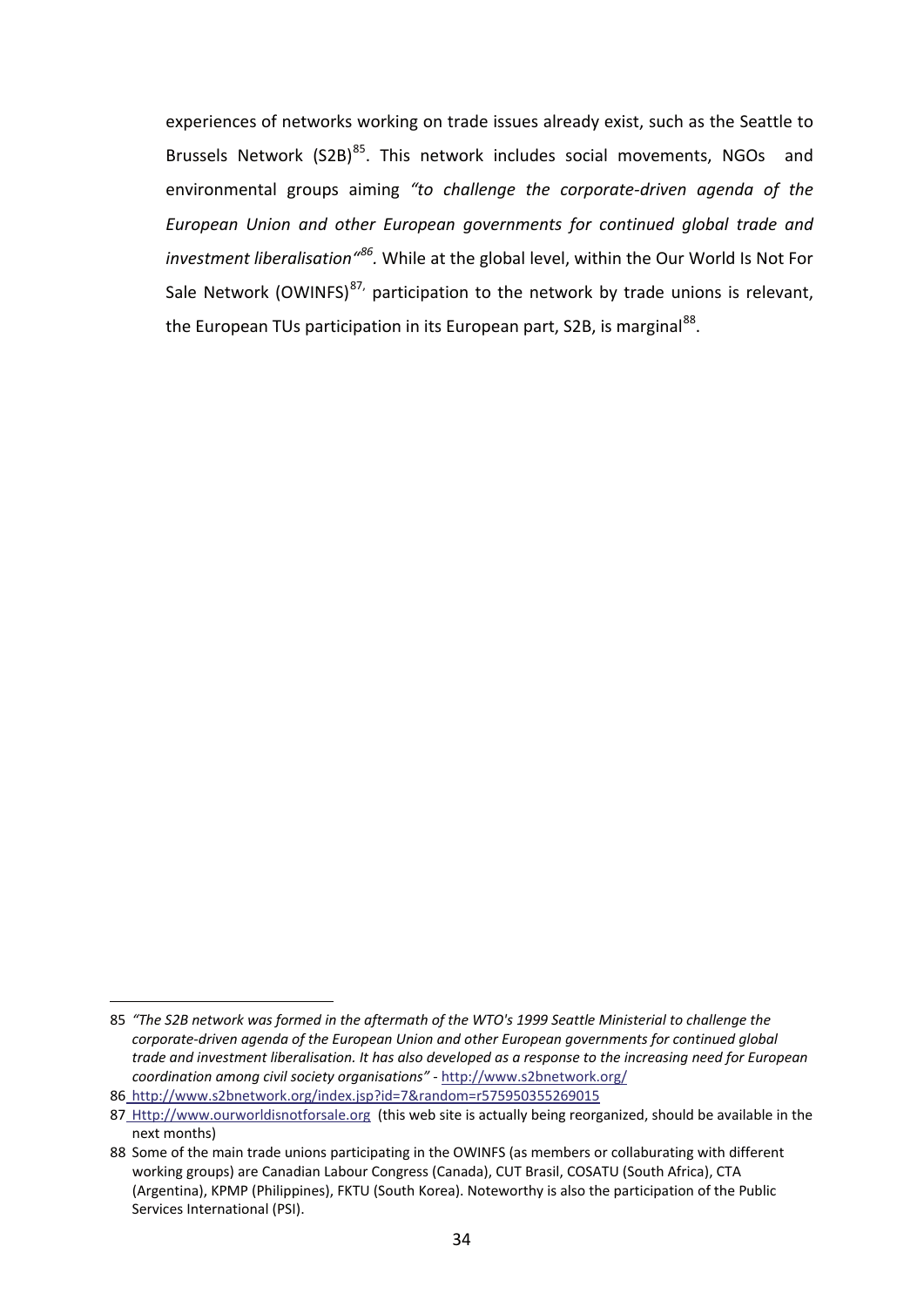## **BIBLIOGRAPHY/WEB LINKS ‐ INTERVIEWED PARTNERS**

<span id="page-43-0"></span>

| AFL-CIO                                                                           | www.aflcio.org                                                                                                                                                                                                                                                                                                       |       |
|-----------------------------------------------------------------------------------|----------------------------------------------------------------------------------------------------------------------------------------------------------------------------------------------------------------------------------------------------------------------------------------------------------------------|-------|
| <b>ALBA</b>                                                                       | www.alternativabolivariana.org                                                                                                                                                                                                                                                                                       |       |
| ALEXANDER, ROBIN - UE, UNITED ELECTRICAL,<br>RADIO AND MACHINE WORKERS OF AMERICA | Interview on February 24th, 2009, by Bruno Ciccaglione                                                                                                                                                                                                                                                               | Audio |
| ALLIANCE FOR RESPONSIBLE TRADE                                                    | www.art-us.org                                                                                                                                                                                                                                                                                                       |       |
| ALSTON, P. AND J.HEENAN                                                           | Shrinking the International Labor Code: an unintended<br>consequence of the 1998 ILO Declaration on Fundamental<br>Principles and Rights at Work? - International Law and<br><b>Politics</b><br>http://www.chrgj.org/publications/docs/wp/Alst<br>on&Heenan%20Shrinking%20the%20Internation<br>al%20Labor%20Code.pdf |       |
| AORONSON, SUSAN ARIEL - RIOUX, MICHELE                                            | Striking a Proper Match? Strategies to link Trade<br>Agreements and Real Labor Rights Improvements -<br>www.ieim.uqam.ca/IMG/pdf/finalsummary.pdf                                                                                                                                                                    |       |
| BERRON, GONZALO - TUCA-CSA                                                        | Interview on March 15th, 2009, by Bruno Ciccaglione                                                                                                                                                                                                                                                                  | Audio |
| <b>BHAGWATI, JAGDISH</b>                                                          | Third World Intellectuals and NGOs Statement against<br>Linkage - 1999 -<br>http://www2.bc.edu/~anderson/twin-sal12.pdf                                                                                                                                                                                              |       |
| <b>BILATERALS.ORG</b><br>Everything that's not happening at the WTO               | www.bilaterals.org                                                                                                                                                                                                                                                                                                   |       |
| BRASILIAN NETWORK FOR THE INTERGRATION<br>OF PEOPLES REBRIP                       | www.rebrip.org.br                                                                                                                                                                                                                                                                                                    |       |
| <b>CANADIAN LABOUR CONGRESS</b>                                                   | Canadian Labour Congress - Notes of Workshop on Labour<br>rights and trade/ Ottawa, May 29, 2007 -<br>http://canadianlabour.ca/en/Notes of Worksho<br>p on                                                                                                                                                           |       |
| <b>CANADIAN LABOUR CONGRESS</b>                                                   | www.canadianlabour.ca                                                                                                                                                                                                                                                                                                |       |
| <b>CHANGE TO WIN</b>                                                              | www.changetowin.org                                                                                                                                                                                                                                                                                                  |       |
| <b>COMMON FRONTIERS</b>                                                           | www.commonfrontiers.ca                                                                                                                                                                                                                                                                                               |       |
| <b>CUT BRAZIL</b>                                                                 | www.cut.org.br                                                                                                                                                                                                                                                                                                       |       |
| DE LA CUEVA, HECTOR - CILAS                                                       | Interview on January 27th, 2009, by Bruno Ciccaglione                                                                                                                                                                                                                                                                | Video |
| EL CENTRO DE INVESTIGACIÓN LABORAL Y<br>ASESORÍA SINDICAL (CILAS, A.C.)           | www.cilas.org                                                                                                                                                                                                                                                                                                        |       |
| FREE TRADE AREA OF THE AMERICAS                                                   | www.ftaa-alca.org                                                                                                                                                                                                                                                                                                    |       |
| <b>GLOBAL LABOR STRATEGIES</b>                                                    | www.globallaborblog.org                                                                                                                                                                                                                                                                                              |       |
| <b>HEMISPHERIC SOCIAL ALLIANCE</b>                                                | www.asc-hsa.org                                                                                                                                                                                                                                                                                                      |       |
| INTERNATIONAL LABOUR ORGANIZATION                                                 | Declaration of the Fundamental Principles and Rights at<br>Work -<br>http://www.ilo.org/declaration/thedeclaration/t<br>extdeclaration/lang-en/index.htm                                                                                                                                                             |       |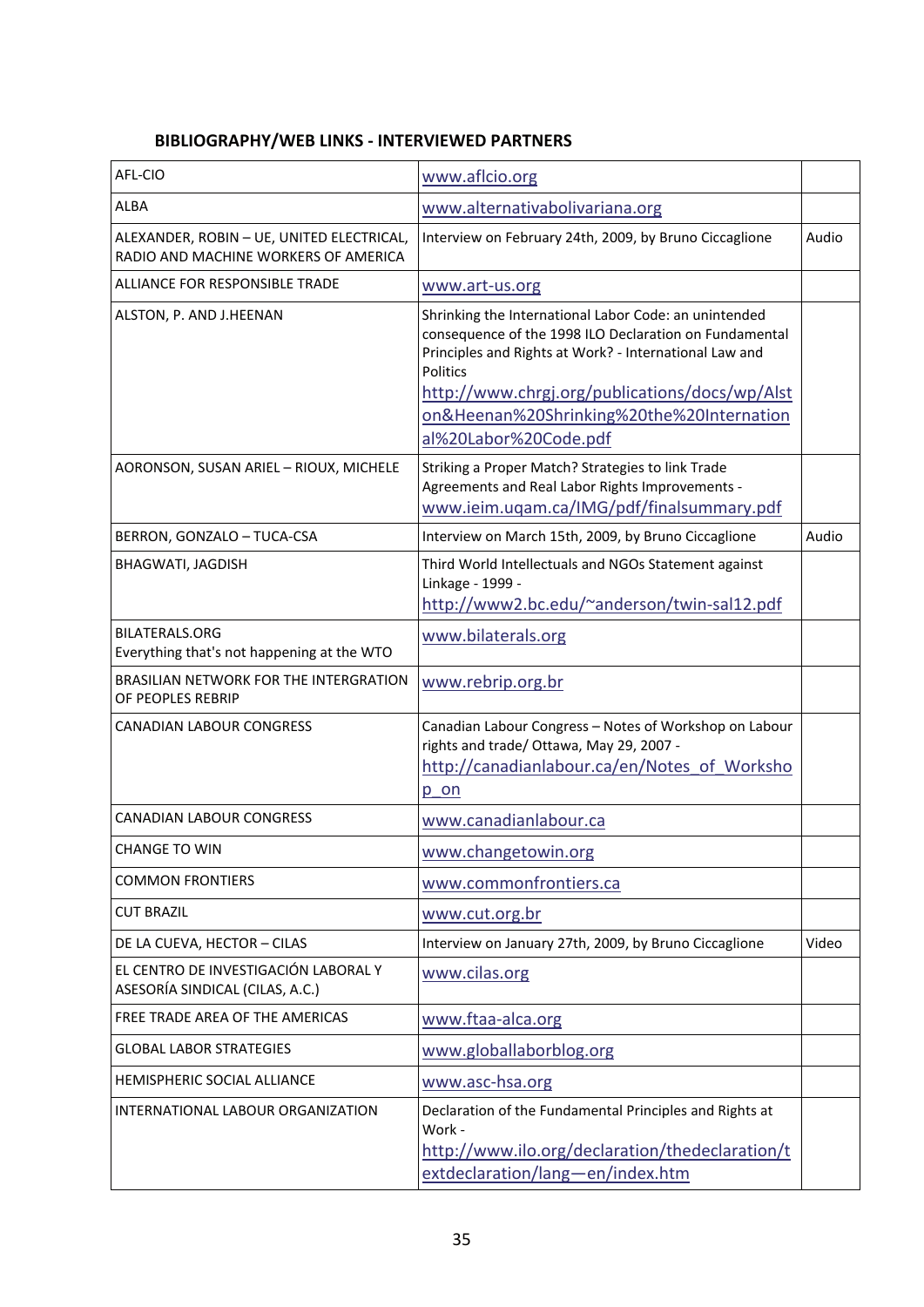| INTERNATIONAL LABOUR ORGANIZATION                                    | www.ilo.org                                                                                                                                                                        |       |
|----------------------------------------------------------------------|------------------------------------------------------------------------------------------------------------------------------------------------------------------------------------|-------|
| <b>ISTITUTO OBSERVATORIO SOCIAL</b>                                  | www.observatoriosocial.org.br/portal/                                                                                                                                              |       |
| JACOBSEN, KIELD - CUT BRAZIL, ISTITUTO<br><b>OBSERVATORIO SOCIAL</b> | Interview on March 3rd, 2009, by Bruno Ciccaglione                                                                                                                                 | Audio |
| KATZ, SHEILA - CANADIAN LABOUR CONGRESS                              | Interview on February 9th, 2009, by Bruno Ciccaglione                                                                                                                              | Audio |
| LA BOTZ, DAN                                                         | The Crisis in Mexican Labor, New York: Praeger, 1988.                                                                                                                              |       |
| LEE, THEA - AFL-CIO                                                  | Interview on March 16th, 2009, by Bruno Ciccaglione                                                                                                                                | Audio |
| MINHEIRO ADHEMAR - REBRIP                                            | Interview on January 26th, 2009, by Bruno Ciccaglione                                                                                                                              | Video |
| <b>MERCOSUR</b>                                                      | www.mercosur.int                                                                                                                                                                   |       |
| <b>MEXICAN NETWORK FOR ACTION ON FREE</b><br><b>TRADE IN MEXICO</b>  | www.rmalc.org.mx/index.shtml                                                                                                                                                       |       |
| OUR WORLD IS NOT FOR SALE (OWINFS)<br><b>NETWORK</b>                 | www.ourworldisnotforsale.org (this web site is<br>actually being reorganized, should be available in the next<br>months)                                                           |       |
| POLASKY, SANDRA                                                      | Protecting Labor Rights through Trade Agreements -<br>Journal of International Law and Policy, July 14, 2004 -<br>www.carnegieendowment.org/pdf/files/2004-<br>07-polaski-JILP.pdf |       |
| REBRIP - Rede Brasileira Pela Integracao dos<br>Povos                | www.rebrip.org.br                                                                                                                                                                  |       |
| <b>SEATTLE TO BRUSSELS NETWORK</b>                                   | http://www.s2bnetwork.org/                                                                                                                                                         |       |
| STANDING, GUY                                                        | The ILO: an Agency for Globalization?, Development and<br>change 39(3), 2008, Institute of Social Studies<br>http://www.unhistory.org/pdf/StandingILO.pdf                          |       |
| <b>TUCA-CSA</b>                                                      | www.csa-csi.org                                                                                                                                                                    |       |
| <b>TUCA-CSA</b>                                                      | Sindicatos 2009: Estrategias frente a la crisis mundial, el<br>multilateralismo y los acuerdos comerciales y de inversión"<br>- http://www.csa-csi.org/content/view/5051/          |       |
| UNITED STATES TRADE REPRESENTATIVE                                   | www.ustr.gov/index.html                                                                                                                                                            |       |
| <b>WORLD TRADE ORGANISATION</b>                                      | www.wto.org                                                                                                                                                                        |       |